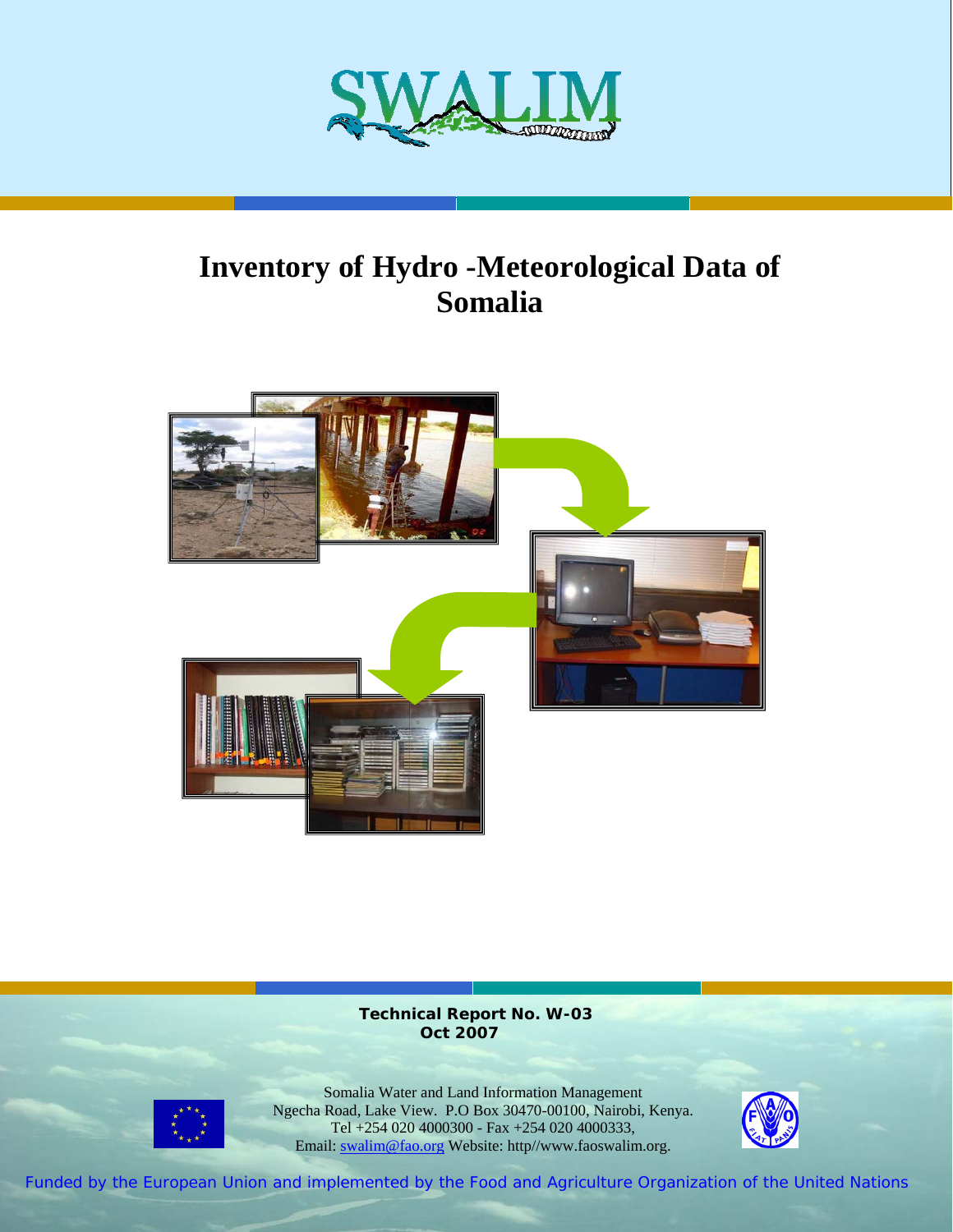#### **Disclaimer**

The designations employed and the presentation of material in this information product do not imply the expression of any opinion whatsoever on the part of the Food and Agriculture Organization of the United Nations and the SWALIM Project concerning the legal status of any country, territory, city or area of its authorities, or concerning the delimitation of its frontiers or boundaries.

This document should be cited as follows:

**Muchiri, P. W.** (**2007),** Inventory of Hydro-Meteorological Data of Somalia. Technical Report No W-03. FAO-SWALIM, Nairobi, Kenya.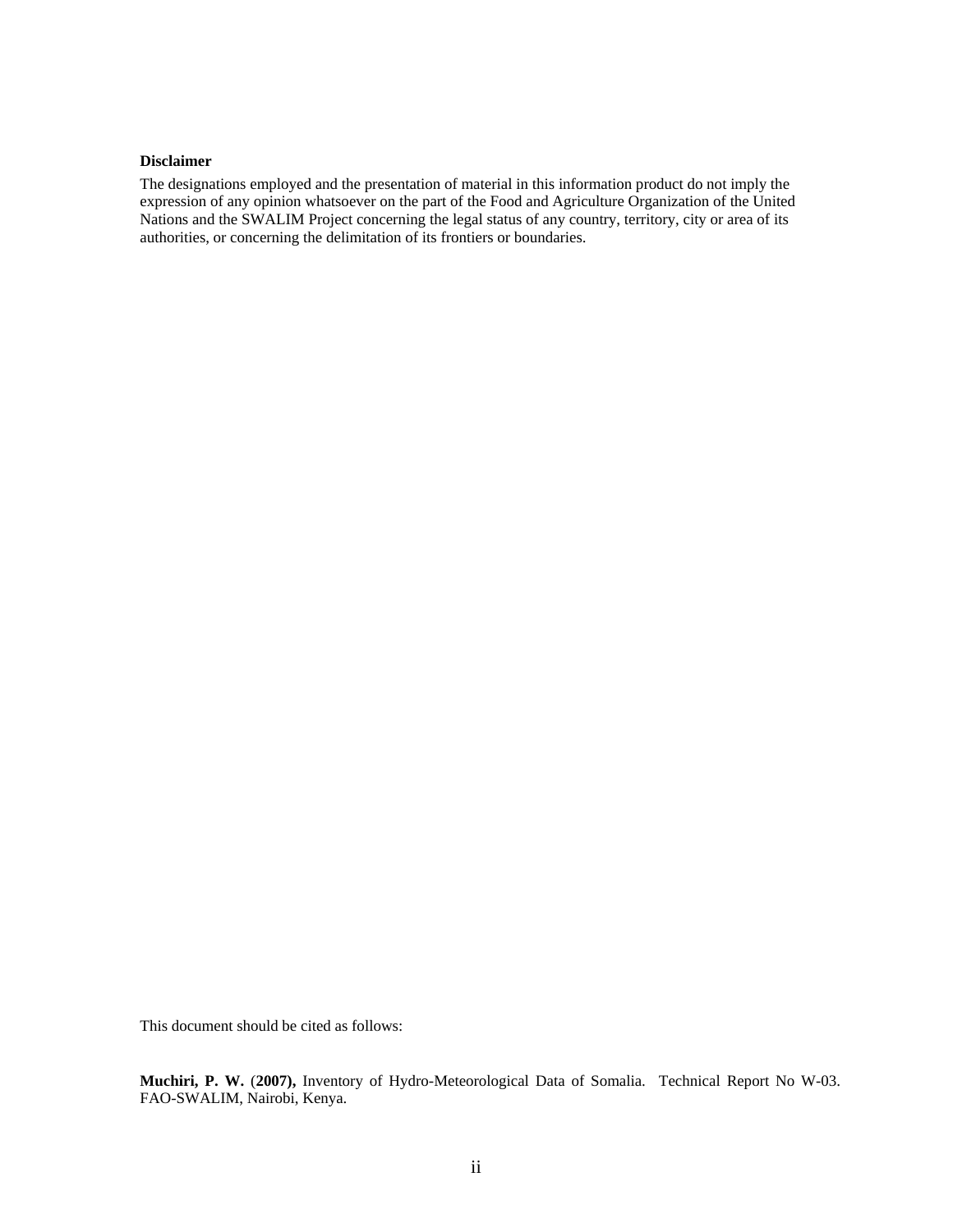### **Table of Contents**

| 2. INVENTORY OF TEMPORAL HYDRO-METEOROLOGICAL TIME SERIES |
|-----------------------------------------------------------|
|                                                           |
|                                                           |
|                                                           |
|                                                           |
|                                                           |
|                                                           |
|                                                           |
|                                                           |
| 3. INVENTORY OF SPATIAL HYDRO-METEOROLOGICAL DATA  13     |
|                                                           |
|                                                           |
|                                                           |
|                                                           |
|                                                           |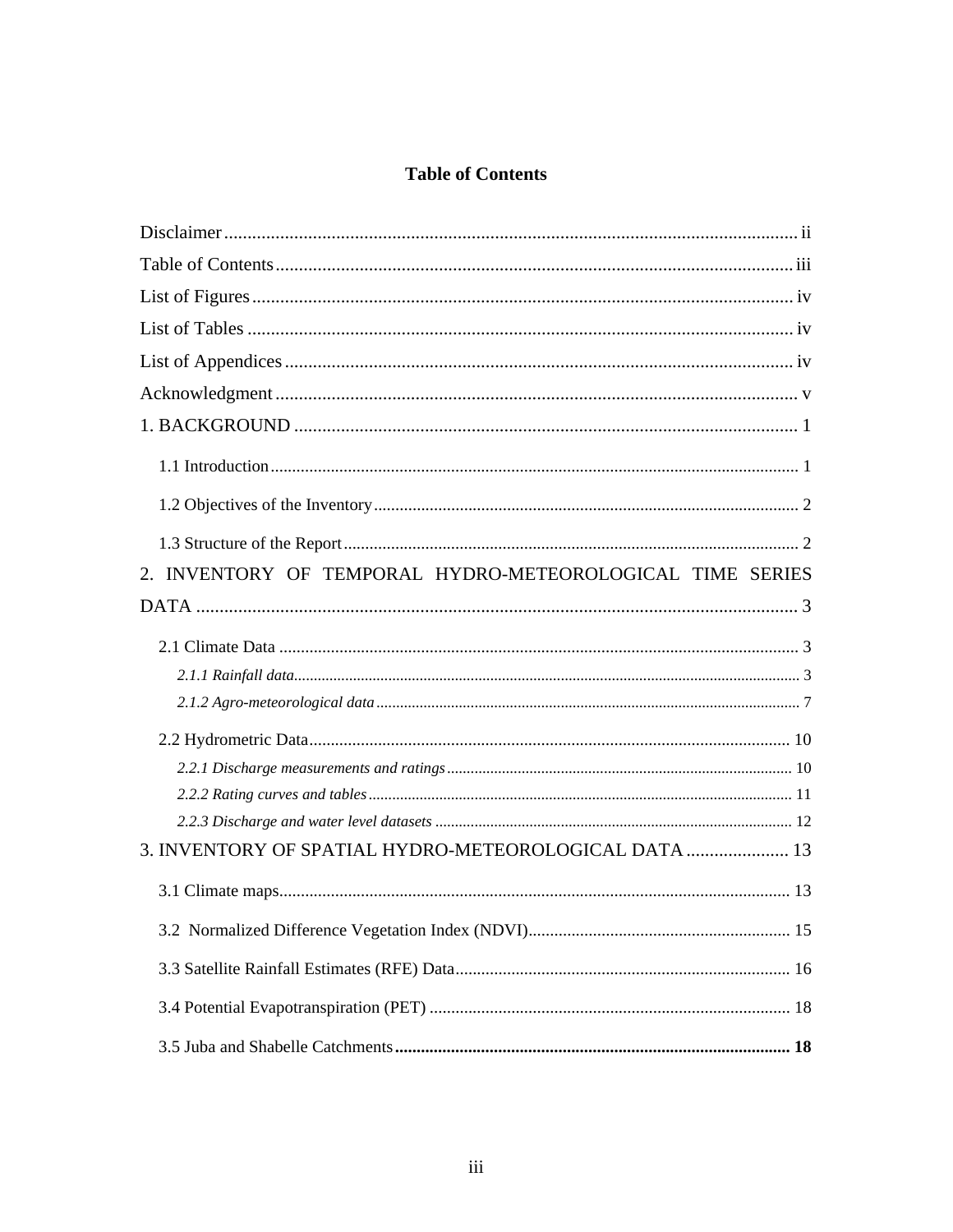## **List of Figures**

| Figure 5: Example rainfall estimate map for Somalia and neighbouring countries  17 |  |
|------------------------------------------------------------------------------------|--|

#### **List of Tables**

## **List of Appendices**

| Appendix 2a: Available historical daily stream flow data for individual stations 25 |  |
|-------------------------------------------------------------------------------------|--|
| Appendix 3: List of operational rainfall monitoring station as of August 2007 31    |  |
|                                                                                     |  |
|                                                                                     |  |
|                                                                                     |  |
|                                                                                     |  |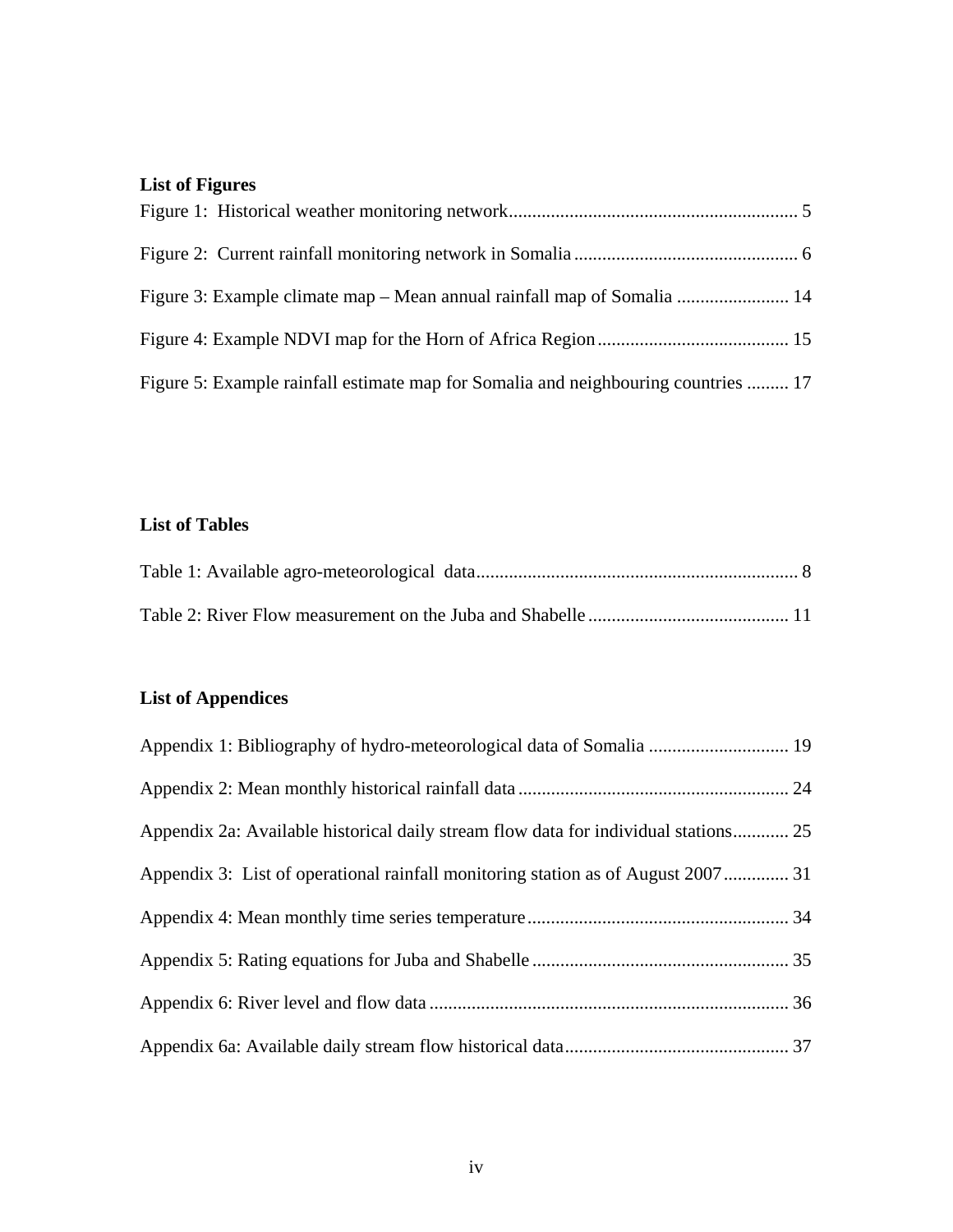#### **Acknowledgment**

The production of this report would have not been possible without the input of all partner agencies that are collaborating with SWALIM in hydro-meteorological data collection. The Centre for Ecology and Hydrology (CEH-UK) and especially Hellen Houghton and Matthew Fry are highly acknowledged for providing SWALIM with all the historical hydrometric data for Somalia.

Many thanks go to Hussein Gadain, SWALIM Water Coordinator, for his contribution to the production of this report. The help and assistance of Flavian Muthusi, SWALIM Water Resources Officer, is also highly appreciated by the author.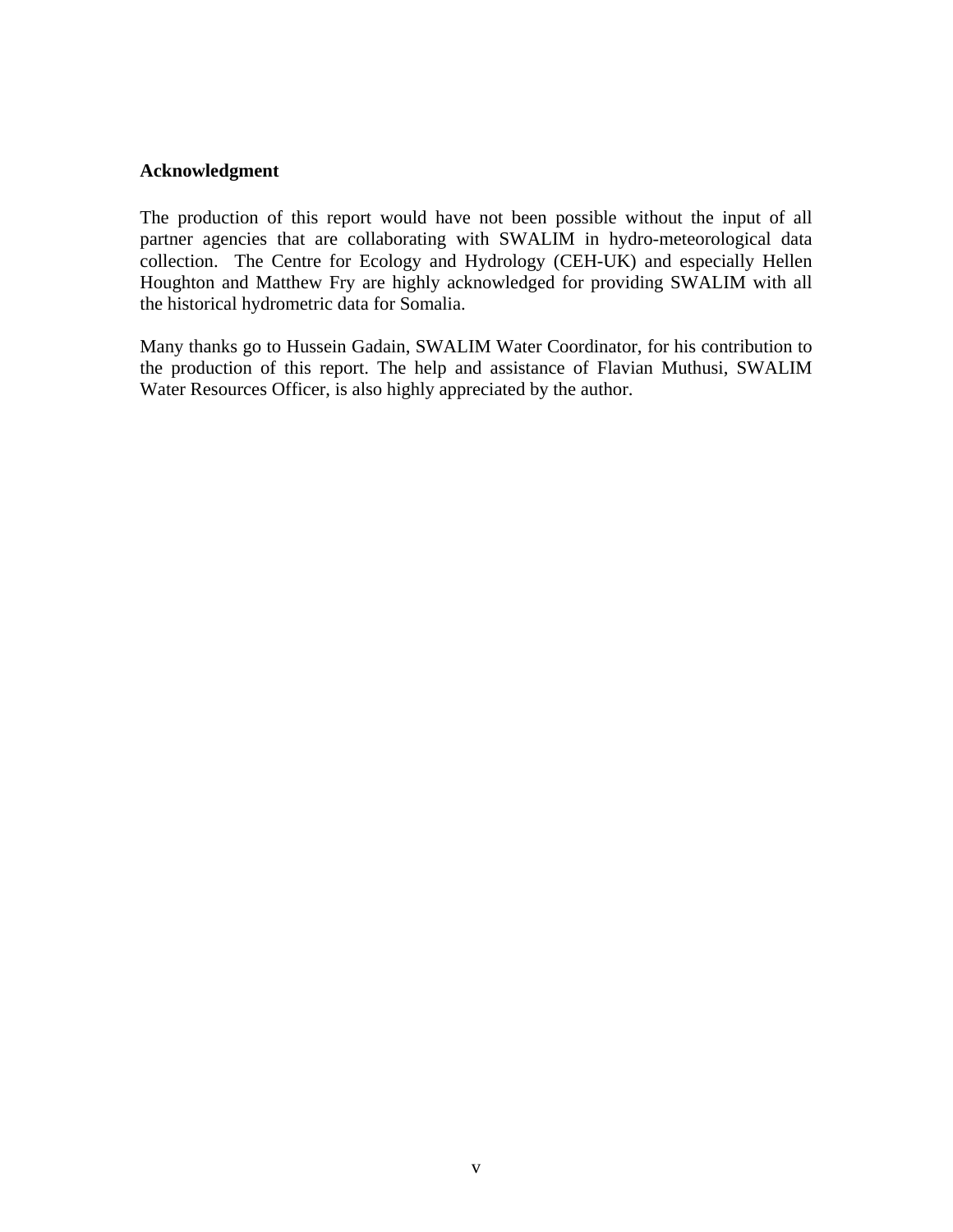#### **1. BACKGROUND**

#### **1.1 Introduction**

Developing countries; especially in Africa, face great challenges in data and information management. While it is known that centralised database management is a good practice in the field of research, not many countries have managed to achieve this, even with the growing rate of knowledge of information and communication technology. Somalia faces even greater challenges than these countries due to the prolonged civil war. One and a half decade of the civil war in the country have resulted in loss and damage of most water & land related information collected in the previous half century. On the other hand, great numbers of agencies are working in Somalia with different objectives and activities, which have led to disintegration of information. Having realised this, land and water data management and exchange have become important components within the SWALIM project. SWALIM is trying to recover lost information from different sources all over the world and at the same time re-establish data collection networks in collaboration with partner agencies. One area of interest is information and data on hydro-meteorology. A lot of resources and efforts have been put into place by SWALIM in an effort to recover these lost data.

\_\_\_\_\_\_\_\_\_\_\_\_\_\_\_\_\_\_\_\_\_\_\_\_\_\_\_\_\_\_\_\_\_\_\_\_\_\_\_\_\_\_\_\_\_\_\_\_\_\_\_\_\_\_\_\_\_\_\_\_\_\_\_\_\_\_\_\_\_\_\_\_\_

The Food and Agriculture Organisation, Somalia Water and Land Information Management (FAO SWALIM) started working in 2002, when some of the major objectives of the project were, firstly to provide access to information products on land and water for Somalia; and secondly, to provide baseline information on land and water to all stakeholders. As part of the activities to meet these objectives, SWALIM have been mandated to build national streamflow and climate archives, using all available data. The search for river flow and climate data began at that time and has never ceased.

This report presents an inventory of the historical hydro-meteorological data that have been accumulated from various sources, and the hydrometeorological data that are currently being collected by SWALIM in collaboration with partner agencies.

Copies of books, documents, reports and journals have been collected during this recovery exercise. Appendix 1 is a bibliography providing a preliminary list of documents associated with projects and studies in weather observation in the pre-war era. It is not exhaustive as other reports are unknown to SWALIM may yet exist.

Locating hydro-meteorological datasets proved difficult, may be due to the fact that, apart from the then central government, many other agencies were also involved in similar activities. It is apparent that no centralised hydrometeorological database existed previously. SWALIM has, however, located many of these datasets and efforts have been made to standardise them following international standards. The data were consolidated and archived in a common national climate archive.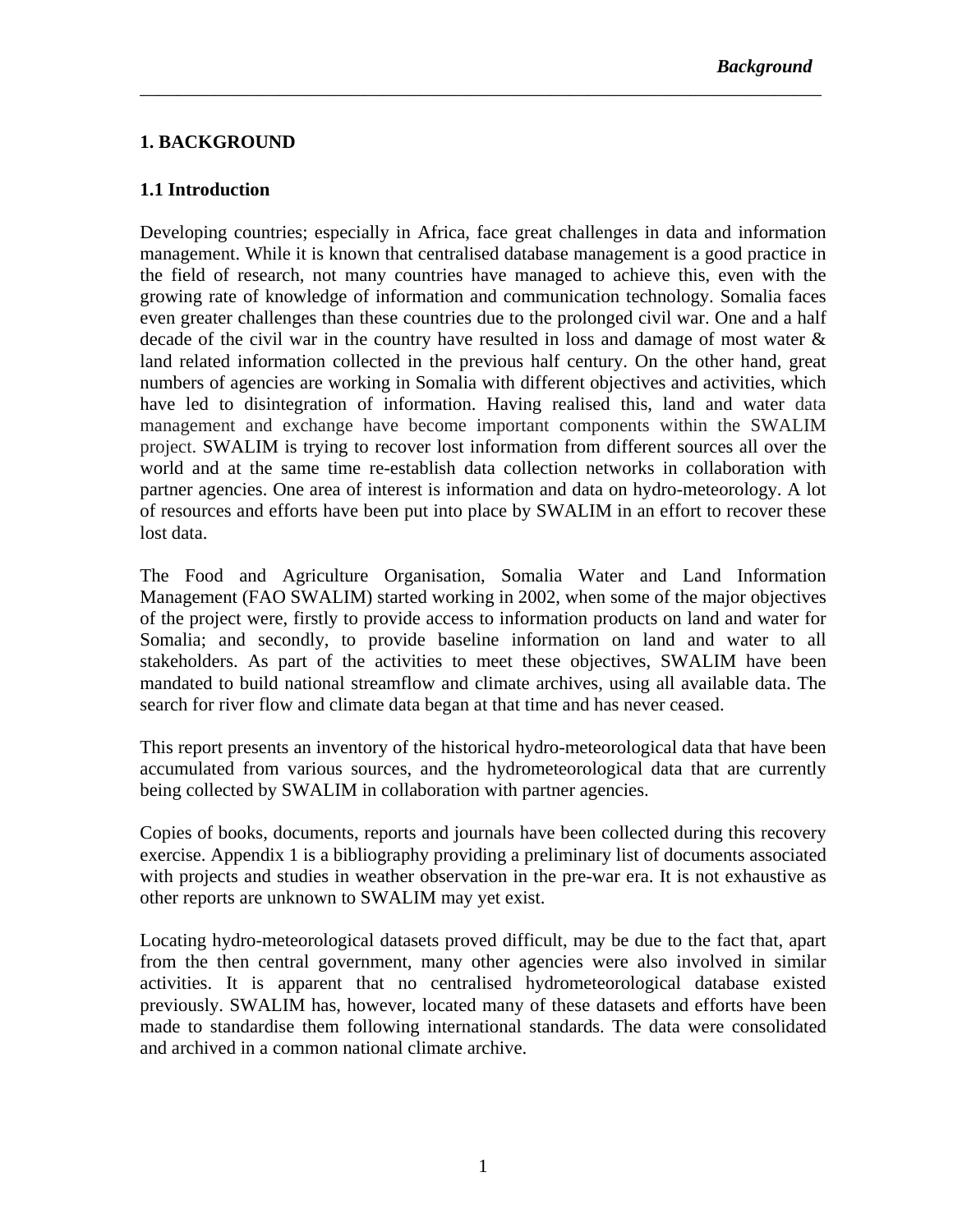This document contains inventories of both river flow and climate data of Somalia before and after the civil war. It must be borne in mind that not all the historical data may have been captured in this inventory, but SWALIM continues to collect all related information and therefore the inventory may be updated if and when further data is collected.

\_\_\_\_\_\_\_\_\_\_\_\_\_\_\_\_\_\_\_\_\_\_\_\_\_\_\_\_\_\_\_\_\_\_\_\_\_\_\_\_\_\_\_\_\_\_\_\_\_\_\_\_\_\_\_\_\_\_\_\_\_\_\_\_\_\_\_\_\_\_\_\_\_

#### **1.2 Objectives of the Inventory**

Since the end of the foreign-aided hydrometric project in 1989 there has been no inventory of hydro-meteorological data in the country. The main objective of this inventory report is to provide to users the status of the current available hydrometeorological data for Somalia that is also in SWALIM archive.

The report is meant for all such data stakeholders in the country and how they can access this data from SWALIM.

#### **1.3 Structure of the Report**

This report is made of three chapters and Appendices. Chapter one is a general overview of the hydrometeorological data and its historical development and recovery by SWALIM. Chapter two presents the temporal hydrometeorological data and its current status with amount of gaps in the data, while chapter three presents the spatial hydrometeorological data obtained through partner agencies and that are available at SWALIM.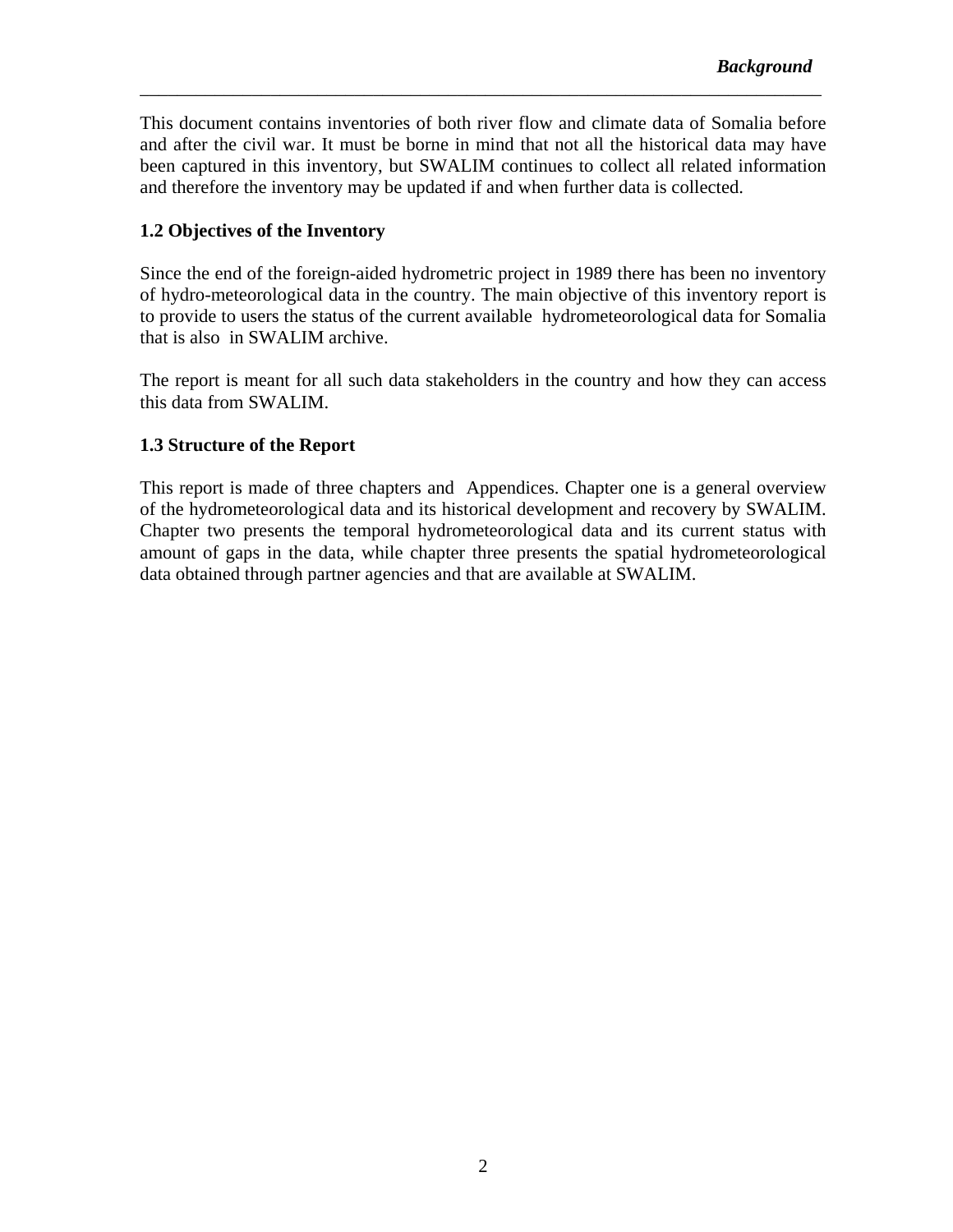#### **2. INVENTORY OF TEMPORAL HYDRO-METEOROLOGICAL TIME SERIES DATA**

\_\_\_\_\_\_\_\_\_\_\_\_\_\_\_\_\_\_\_\_\_\_\_\_\_\_\_\_\_\_\_\_\_\_\_\_\_\_\_\_\_\_\_\_\_\_\_\_\_\_\_\_\_\_\_\_\_\_\_\_\_\_\_\_\_\_\_\_\_\_\_\_\_

#### **2.1 Climate Data**

The Somalia climate archive held within SWALIM has data dating back to 1894 (in Kismayo) and 1904 (in Mogadishu) recording stations. However, the data is characterised by huge gaps. Figure 1 shows some of the pre-war monitoring stations and whose data has been used in this technical report. Some stations have been left out deliberately because they have very large gaps of missing data while others have very little data that is almost inadequate for climate analysis and does not add any significant value to the database.

Weather monitoring ceased as soon as the civil war erupted in 1991. This saw the loss of all the monitoring systems through vandalism and lack of maintenance. The collapse of the monitoring system was then followed by a period of many years of missing data when the FAO Food Security Analysis Unit (FAO-FSAU) in collaboration with some NGOs and UN agencies re-established few rainfall stations in Somalia in 1997 with the hope of reviving the network of weather observations. Unfortunately this network did not last long due to lack of maintenance and prevailing insecurity.

Though SWALIM have made an effort to re-establish the monitoring network, it has not been achieved fully. Currently rainfall is the only parameter being monitored. The rainfall monitoring network rehabilitated by SWALIM has been re-established to match with the pre-war network; Figure 2 shows a map of the current operational observational network in Somalia.

Efforts to reconcile the climate data have been made, and only those with substantial meaningful details have been considered in this report. Only the rainfall data has significant time series data. Other weather parameters only indicate mean monthly values, with no indication of the time period.

#### *2.1.1 Rainfall data*

Through out the period of data recovery by SWALIM, this set of data has been the hardest to get. Many datasets with contradicting information exist, some to unacceptable levels. This is attributed to the fact that, many agencies were involved in climate observations then and it is apparent that there was no standardised methodology applied to data collection and archiving. Most of the agencies collecting data had different objectives and precision may have not been a requirement for them. Some of the agencies or institutions involved in weather observations included;

- Somalia Government "Food Early Warning System", FEWS
- Fantoli, "Contributo alla Climatologia della Somalia", Rome 1965
- Large-scale agricultural projects, e.g. the Juba. Sugar .Project
- Civil Aviation Service
- Short periods of data collection by various consultants
- Current data collection by FAO SWALIM and partner agencies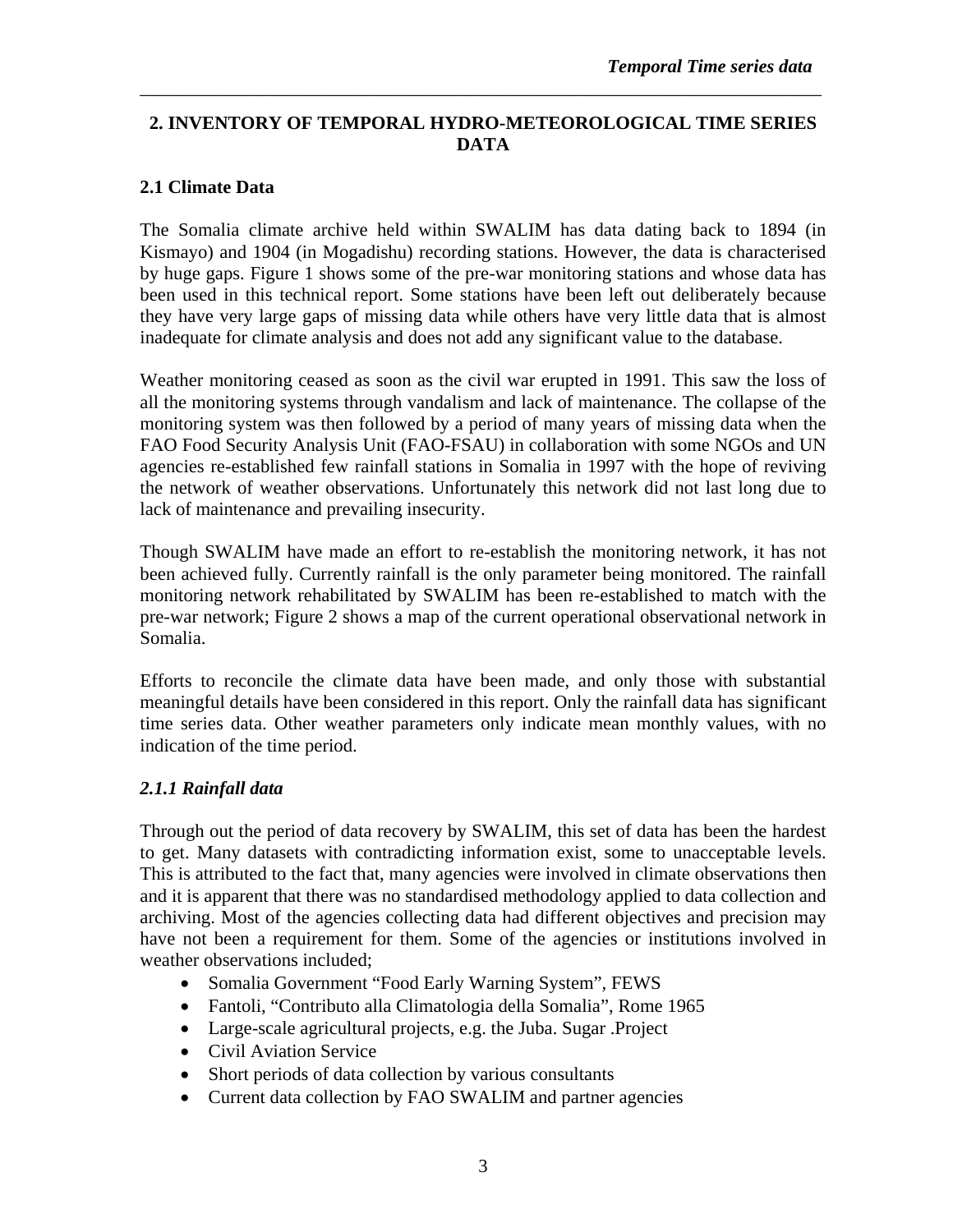Other secondary sources of climate data included the following:

• Hutchinson and Polishchouk, "Agroclimatology of Somalia", FEWS, 1989

- FAO Global Climate dataset (FAOCLIM and LOCCLIM)
- University of East Anglia, Climate Research Unit (CRU)
- Australian National University (ANU)
- British Meteorological Office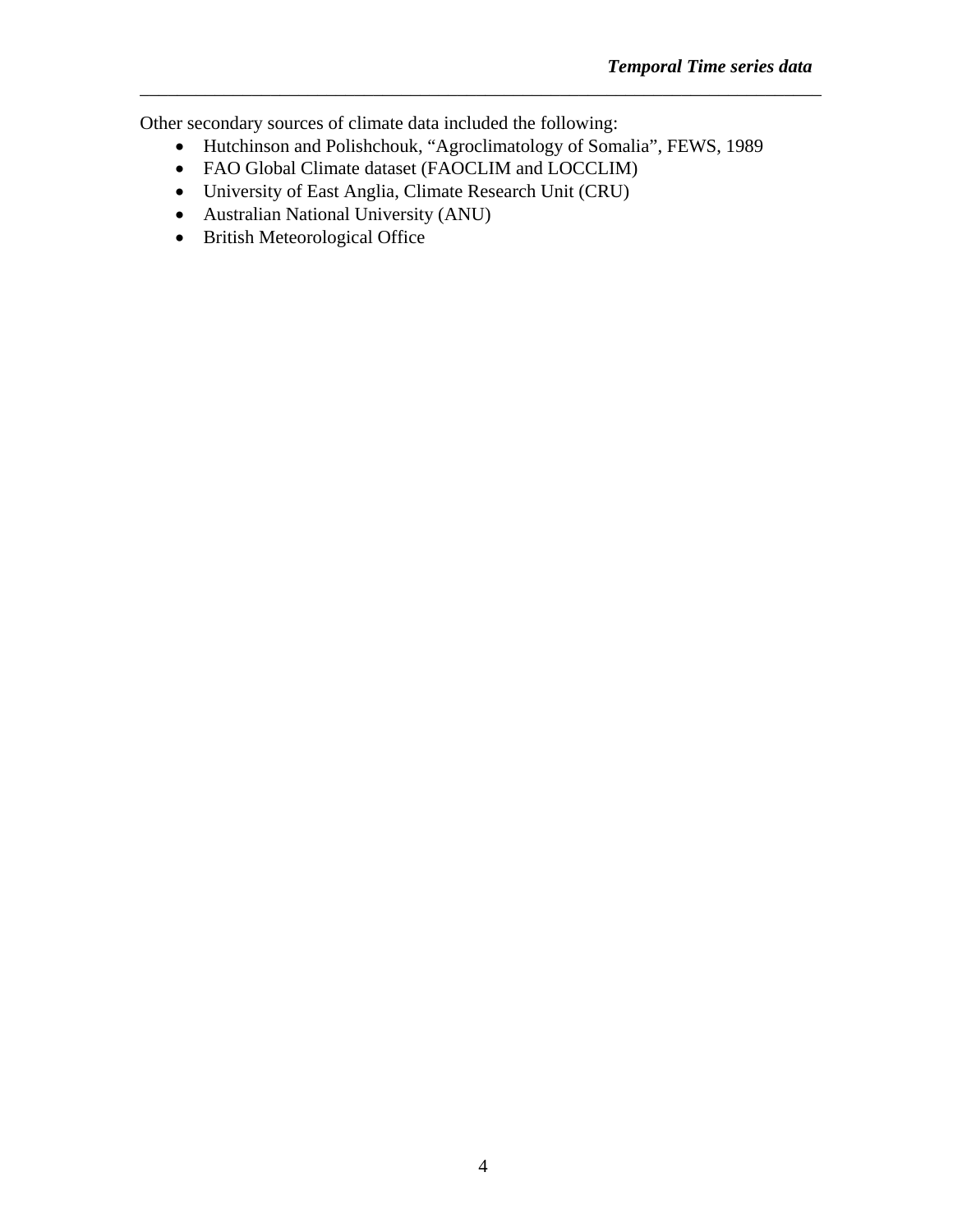

**Figure 1: Historical weather monitoring network**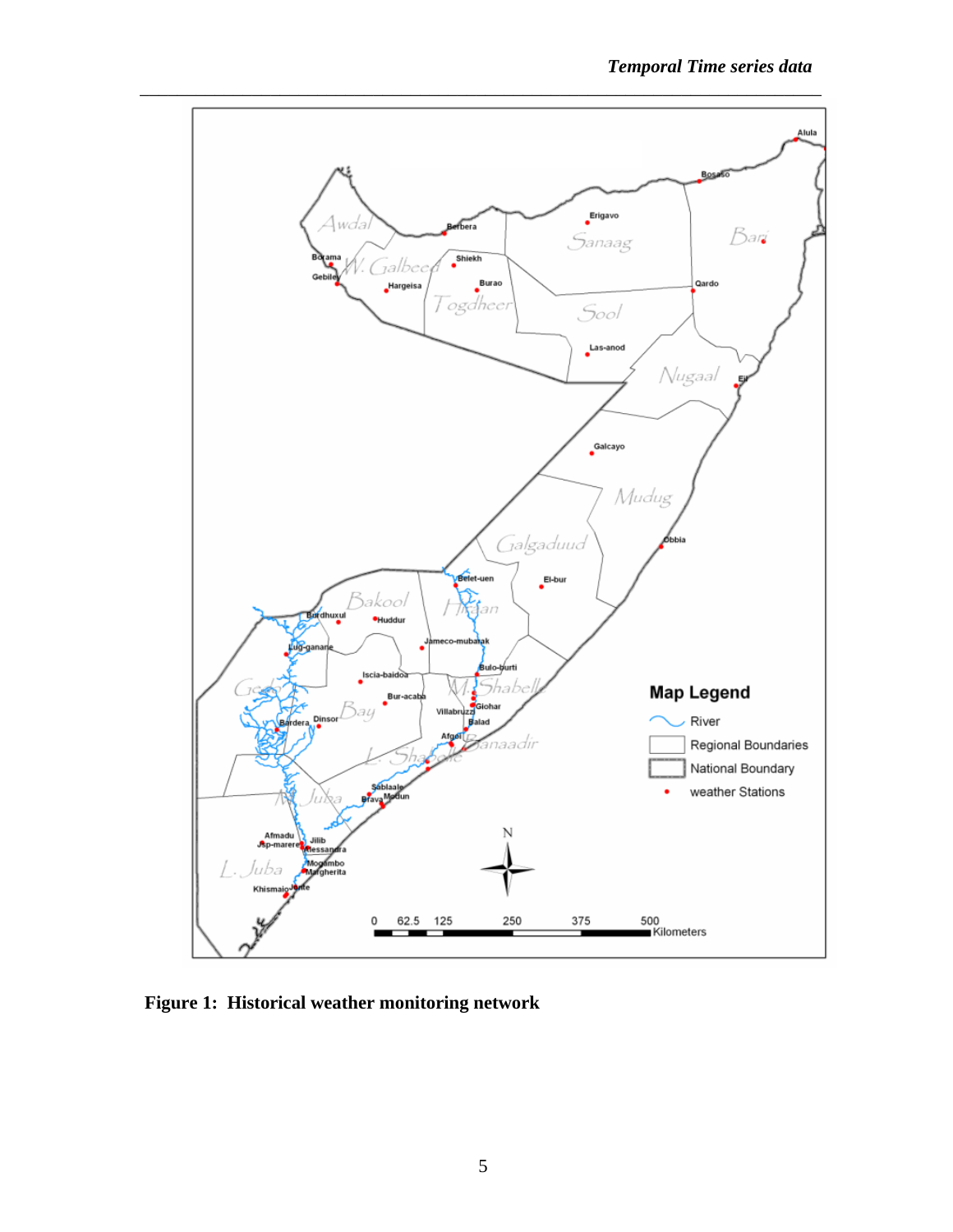

**Figure 2: Current rainfall monitoring network in Somalia**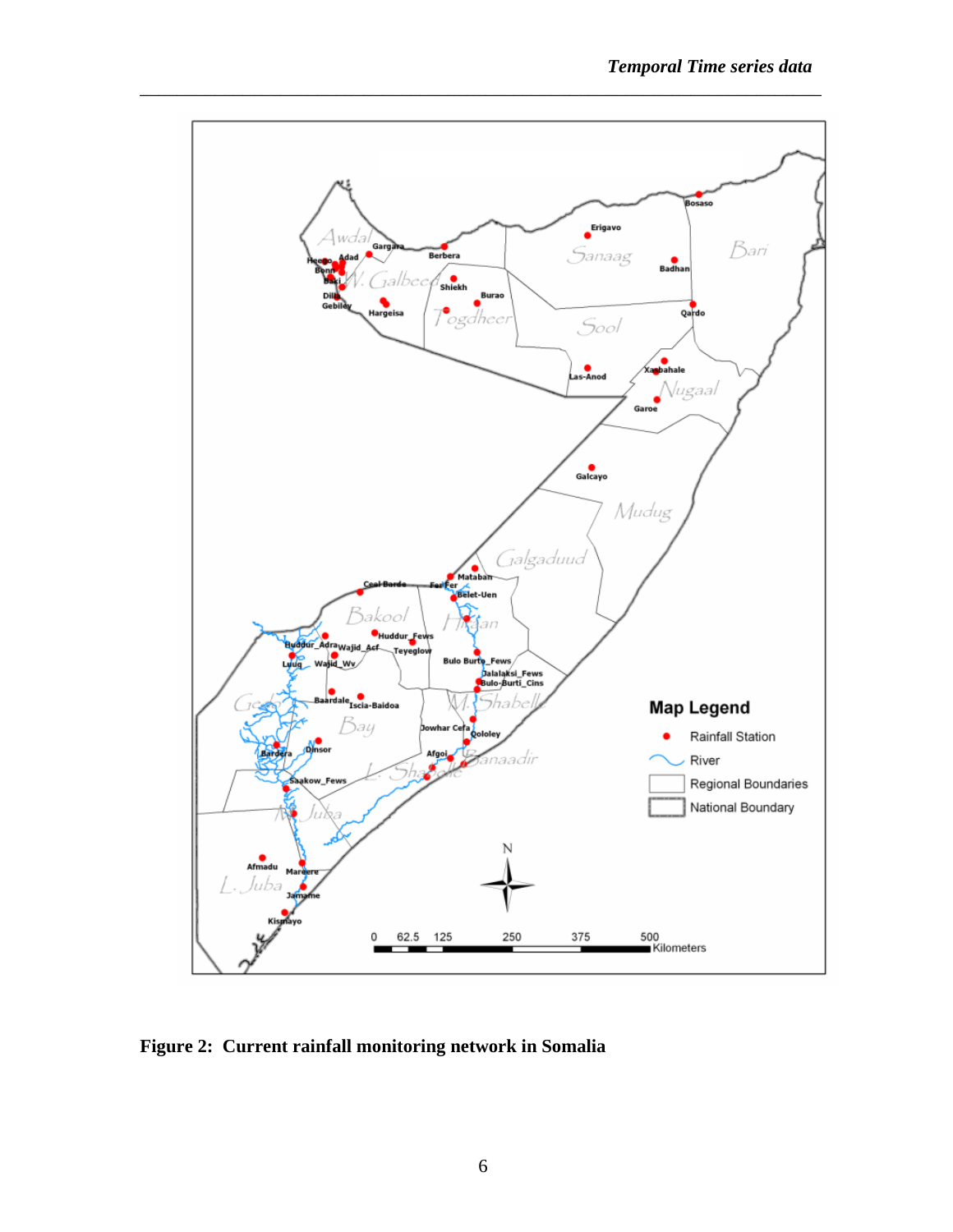Appendix 4 shows the mean monthly time series rainfall data inventory for 42 pre-war rainfall stations. While mean monthly rainfall is available for these 42 stations, the same does not apply to the daily rainfall data, as only few stations have daily rainfall time series records. There are only 12 rainfall stations with daily time serried data as in Appendix 2a.

\_\_\_\_\_\_\_\_\_\_\_\_\_\_\_\_\_\_\_\_\_\_\_\_\_\_\_\_\_\_\_\_\_\_\_\_\_\_\_\_\_\_\_\_\_\_\_\_\_\_\_\_\_\_\_\_\_\_\_\_\_\_\_\_\_\_\_\_\_\_\_\_\_

SWALIM have rehabilitated and installed over 60 rain gauges. The data coming out of this network of 60 stations is transmitted to SWALIM office on a monthly basis. Appendix 3 presents a list of the current functional stations where rainfall data is recorded on daily basis. The appendix also gives the partner agencies responsible for rainfall data collection in Somalia. The distribution of these stations is given in Figure 2.

#### *2.1.2 Agro-meteorological data*

Daily time series data for other meteorological parameters does not exist, and if it does the location was unknown by the time this document was written. There are numerous reports that show pieces of datasets regarding the climate of Somalia, but no two reports have similar datasets for a given period. Such data has not been considered in this report due to discrepancies encountered.

Monthly means time series data for mean air temperature however exist, but for only five stations across the country as shown in Appendix 4. Long term mean monthly values for a number of parameters exist. These data was obtained from the global FAO climate data base that is believed to be for the period between 1963 to1990. Parameters include Potential Evapotranspiration (PET), minimum temperature, maximum temperature, vapour pressure; global radiation, sunshine fraction, and wind speed are for the stations shown in the Table 1. Stations that have a long term mean weather parameter were indicated as '1' on the table, and where the long term mean data is not available are indicated as'0'.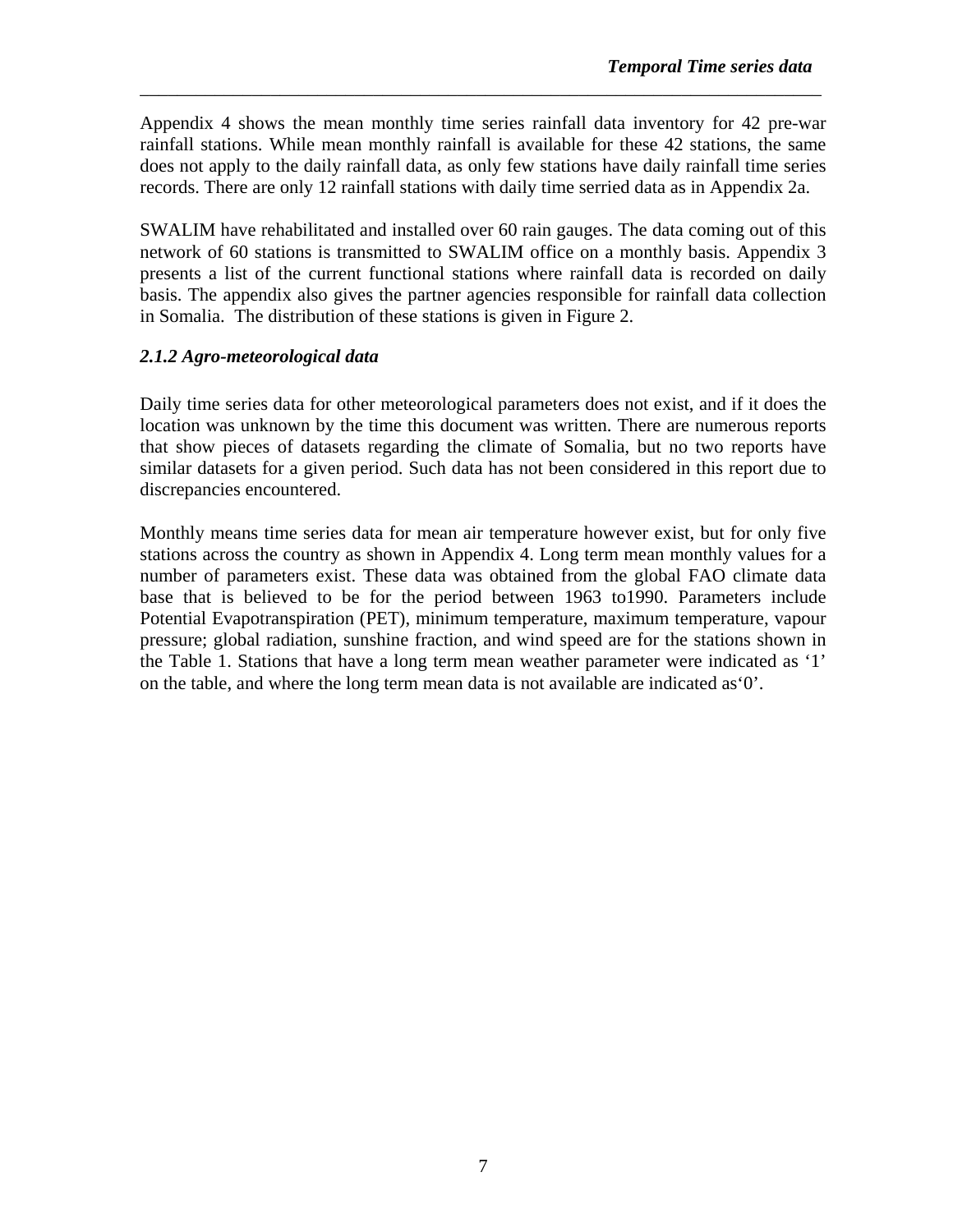|                | <b>Rainfall</b> | <b>PET</b>       | <b>Mean</b>      | <b>Maximum</b>   | <b>Minimum</b>   | <b>Daytime</b> | <b>Night</b>     | <b>Vapour</b>   | <b>Global</b>       | <b>Sunshine</b>  | Wind             |
|----------------|-----------------|------------------|------------------|------------------|------------------|----------------|------------------|-----------------|---------------------|------------------|------------------|
| <b>Station</b> | (mm)            | (mm/day)         | <b>Temp</b>      | <b>Temp</b>      | <b>Temp</b>      | <b>Temp</b>    | <b>Temp</b>      | <b>Pressure</b> | radiation           | <b>Fraction</b>  | speed            |
| <b>Name</b>    |                 |                  | $(^0C)$          | $(^0C)$          | $(^0C)$          | $(^0C)$        | $(^0C)$          | (pascals)       | (w/m <sup>2</sup> ) |                  | (m/s)            |
| Afgoi          |                 |                  |                  |                  |                  |                |                  |                 |                     |                  |                  |
| Afmadow        |                 |                  |                  |                  |                  |                |                  |                 |                     |                  |                  |
| Alessandra     |                 |                  |                  |                  |                  |                |                  |                 |                     |                  |                  |
| Alula          |                 | 0                | $\overline{0}$   | $\boldsymbol{0}$ | $\overline{0}$   | $\overline{0}$ | $\overline{0}$   | $\overline{0}$  | $\overline{0}$      | $\boldsymbol{0}$ | $\mathbf{0}$     |
| <b>Balad</b>   |                 | 0                |                  | $\overline{0}$   | $\boldsymbol{0}$ | 0              | $\overline{0}$   | $\overline{0}$  | $\overline{0}$      | $\overline{0}$   | $\mathbf{0}$     |
| <b>Bardera</b> |                 |                  |                  |                  |                  |                |                  |                 |                     |                  |                  |
| Barro-uen      |                 | $\boldsymbol{0}$ | $\overline{0}$   | $\overline{0}$   | $\overline{0}$   | $\overline{0}$ | $\overline{0}$   | $\overline{0}$  | $\overline{0}$      | $\boldsymbol{0}$ | $\overline{0}$   |
| Belet          |                 |                  |                  |                  |                  |                |                  |                 |                     |                  |                  |
| weyne          |                 |                  |                  |                  |                  |                |                  |                 |                     |                  |                  |
| <b>Berbera</b> |                 |                  |                  |                  |                  |                |                  |                 |                     | 1                |                  |
| <b>Borama</b>  |                 | $\overline{0}$   | $\overline{0}$   | $\overline{0}$   | $\overline{0}$   | $\overline{0}$ | $\overline{0}$   | $\overline{0}$  | $\overline{0}$      | $\overline{0}$   | $\mathbf{0}$     |
| <b>Bosaso</b>  |                 |                  |                  |                  |                  |                |                  |                 |                     |                  |                  |
| <b>Brava</b>   |                 |                  |                  |                  |                  |                |                  |                 |                     | 1                |                  |
| Bulo-burti     |                 |                  |                  |                  |                  |                |                  |                 |                     |                  |                  |
| Bur-acaba      |                 | 0                |                  | $\overline{0}$   | $\overline{0}$   | $\overline{0}$ | $\overline{0}$   | $\overline{0}$  | $\overline{0}$      | $\boldsymbol{0}$ | $\mathbf{0}$     |
| <b>Burao</b>   |                 | 0                |                  |                  |                  | 0              | $\overline{0}$   | $\overline{0}$  | $\overline{0}$      | $\overline{0}$   | $\mathbf{0}$     |
| Burdhuxul      |                 | $\overline{0}$   | $\boldsymbol{0}$ | $\overline{0}$   | $\boldsymbol{0}$ | $\overline{0}$ | $\boldsymbol{0}$ | $\overline{0}$  | $\boldsymbol{0}$    | $\boldsymbol{0}$ | $\boldsymbol{0}$ |
| Capo-          |                 | $\overline{0}$   |                  | $\overline{0}$   | $\overline{0}$   | 0              | $\overline{0}$   | $\theta$        | $\overline{0}$      | $\overline{0}$   | $\overline{0}$   |
| guardafui      |                 |                  |                  |                  |                  |                |                  |                 |                     |                  |                  |
| Dinsor         |                 | $\overline{0}$   | $\overline{0}$   | $\overline{0}$   | $\overline{0}$   | $\overline{0}$ | $\overline{0}$   | $\overline{0}$  | $\overline{0}$      | $\mathbf{0}$     | $\mathbf{0}$     |
| Eil            |                 | $\overline{0}$   |                  | $\boldsymbol{0}$ | $\overline{0}$   | $\overline{0}$ | $\overline{0}$   | $\overline{0}$  | $\overline{0}$      | $\boldsymbol{0}$ | $\mathbf{0}$     |
| El-bur         |                 |                  |                  |                  |                  |                |                  |                 |                     |                  |                  |
| El-mugne       |                 |                  |                  |                  |                  |                |                  |                 |                     |                  |                  |

## **Table 1: Available agro-meteorological data**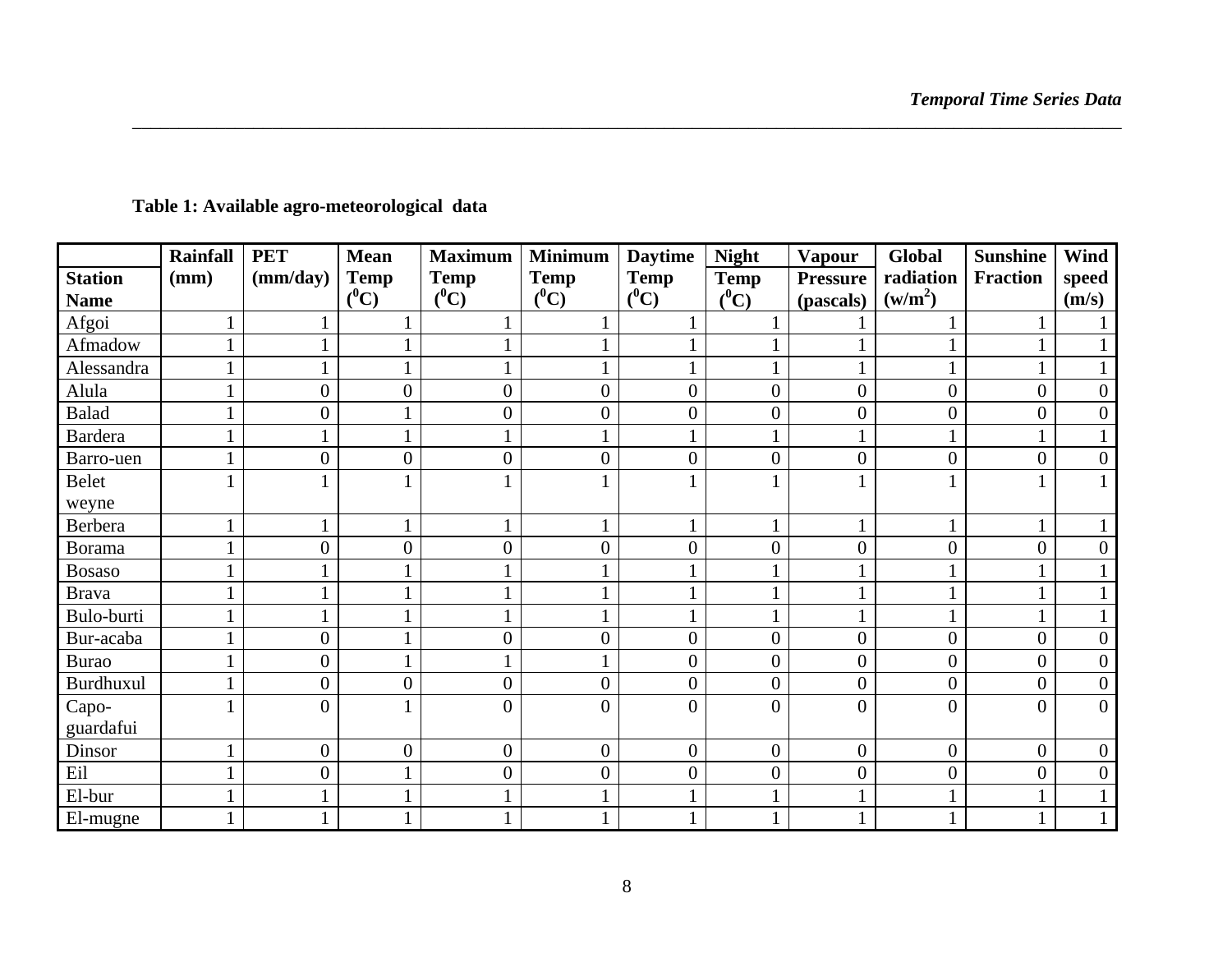|                | <b>Rainfall</b> | <b>PET</b>       | <b>Mean</b>      | <b>Maximum</b>   | <b>Minimum</b>   | <b>Daytime</b>   | <b>Night</b>     | Vapour           | Global              | <b>Sunshine</b>  | Wind             |
|----------------|-----------------|------------------|------------------|------------------|------------------|------------------|------------------|------------------|---------------------|------------------|------------------|
| <b>Station</b> | (mm)            | (mm/day)         | <b>Temp</b>      | <b>Temp</b>      | <b>Temp</b>      | <b>Temp</b>      | <b>Temp</b>      | <b>Pressure</b>  | radiation           | <b>Fraction</b>  | speed            |
| <b>Name</b>    |                 |                  | $(^0C)$          | $(^0C)$          | $(^0C)$          | $(^0C)$          | $(^0C)$          | (pascals)        | (w/m <sup>2</sup> ) |                  | (m/s)            |
| Erigavo        |                 | $\overline{0}$   |                  |                  | $\mathbf{1}$     | $\overline{0}$   | $\overline{0}$   | $\overline{0}$   | $\boldsymbol{0}$    | $\boldsymbol{0}$ | $\boldsymbol{0}$ |
| Galcayo        | $\mathbf{1}$    | $\mathbf{1}$     | $\mathbf{1}$     |                  | $\mathbf{1}$     |                  |                  |                  |                     |                  | $\mathbf{1}$     |
| Gebiley        | $\mathbf{1}$    | $\overline{0}$   | $\boldsymbol{0}$ | $\boldsymbol{0}$ | $\boldsymbol{0}$ | $\boldsymbol{0}$ | $\boldsymbol{0}$ | $\boldsymbol{0}$ | $\boldsymbol{0}$    | $\overline{0}$   | $\boldsymbol{0}$ |
| Genale         | $\mathbf{1}$    |                  |                  |                  | $\mathbf{1}$     |                  |                  |                  |                     |                  | $\mathbf{1}$     |
| Jowhar         |                 |                  |                  |                  |                  |                  |                  |                  |                     |                  | $\mathbf{1}$     |
| Giumbo         | $\mathbf{1}$    | $\overline{0}$   |                  | $\boldsymbol{0}$ | $\boldsymbol{0}$ | $\overline{0}$   | $\boldsymbol{0}$ | $\overline{0}$   | $\boldsymbol{0}$    | $\overline{0}$   | $\boldsymbol{0}$ |
| Hargeisa       |                 |                  |                  |                  |                  |                  |                  |                  |                     |                  | $\mathbf{1}$     |
| Huddur         | $\mathbf{1}$    |                  |                  |                  |                  |                  |                  |                  |                     |                  | $\mathbf{1}$     |
| Baidoa         | $\mathbf{1}$    | $\mathbf{1}$     |                  | $\mathbf{1}$     | $\mathbf{1}$     |                  |                  | 1                |                     | $\mathbf{1}$     | $\mathbf{1}$     |
| Jameco-        |                 | $\overline{0}$   | $\overline{0}$   | $\overline{0}$   | $\overline{0}$   | $\overline{0}$   | $\overline{0}$   | $\overline{0}$   | $\overline{0}$      | $\overline{0}$   | $\mathbf{0}$     |
| mubarak        |                 |                  |                  |                  |                  |                  |                  |                  |                     |                  |                  |
| Jilib          | 1               | $\boldsymbol{0}$ | $\boldsymbol{0}$ | $\boldsymbol{0}$ | $\boldsymbol{0}$ | $\boldsymbol{0}$ | $\boldsymbol{0}$ | $\overline{0}$   | $\boldsymbol{0}$    | $\boldsymbol{0}$ | $\boldsymbol{0}$ |
|                |                 | 1                |                  | 1                | $\mathbf{1}$     |                  |                  |                  |                     |                  | $\mathbf{1}$     |
| Jonte          |                 |                  |                  |                  |                  |                  |                  |                  |                     |                  |                  |
| Mareere        |                 | $\overline{0}$   | $\boldsymbol{0}$ | $\boldsymbol{0}$ | $\boldsymbol{0}$ | $\overline{0}$   | $\boldsymbol{0}$ | $\overline{0}$   | $\boldsymbol{0}$    | $\boldsymbol{0}$ | $\boldsymbol{0}$ |
| Kismayo        |                 | 1                |                  | $\mathbf{1}$     |                  |                  |                  |                  |                     |                  | $\mathbf{1}$     |
| Lafoole        |                 | $\overline{0}$   | $\overline{0}$   | $\boldsymbol{0}$ | $\boldsymbol{0}$ | $\boldsymbol{0}$ | $\boldsymbol{0}$ | $\boldsymbol{0}$ | $\boldsymbol{0}$    | $\overline{0}$   | $\boldsymbol{0}$ |
| Las-a0d        |                 | $\overline{0}$   |                  | $\overline{0}$   | $\boldsymbol{0}$ | $\overline{0}$   | $\boldsymbol{0}$ | $\overline{0}$   | $\boldsymbol{0}$    | $\overline{0}$   | $\boldsymbol{0}$ |
| Luuq           |                 | 1                | $\mathbf{1}$     | $\mathbf{1}$     | $\mathbf{1}$     |                  |                  |                  |                     |                  | $\mathbf{1}$     |
| Mahaddei-      |                 | $\overline{0}$   |                  | $\overline{0}$   | $\overline{0}$   | $\theta$         | $\overline{0}$   | $\theta$         | $\overline{0}$      | $\theta$         | $\overline{0}$   |
| uen            |                 |                  |                  |                  |                  |                  |                  |                  |                     |                  |                  |
| jamaame        |                 | $\overline{0}$   |                  | $\overline{0}$   | $\boldsymbol{0}$ | $\overline{0}$   | $\overline{0}$   | $\overline{0}$   | $\overline{0}$      | $\overline{0}$   | $\boldsymbol{0}$ |
| Modun          | $\mathbf{1}$    | $\overline{0}$   | $\boldsymbol{0}$ | $\overline{0}$   | $\boldsymbol{0}$ | $\overline{0}$   | $\boldsymbol{0}$ | $\overline{0}$   | $\overline{0}$      | $\overline{0}$   | $\boldsymbol{0}$ |
| Mogadishu      |                 |                  | $\mathbf{1}$     | $\mathbf{1}$     | $\mathbf{1}$     |                  | $\mathbf{1}$     | 1                |                     |                  | $\mathbf{1}$     |
| Mogambo        | $\mathbf{1}$    | $\boldsymbol{0}$ | $\boldsymbol{0}$ | $\boldsymbol{0}$ | $\boldsymbol{0}$ | $\boldsymbol{0}$ | $\boldsymbol{0}$ | $\overline{0}$   | $\boldsymbol{0}$    | $\boldsymbol{0}$ | $\boldsymbol{0}$ |
| Obbia          |                 | 1                |                  | 1                | $\mathbf{1}$     |                  |                  |                  |                     |                  | $\mathbf{1}$     |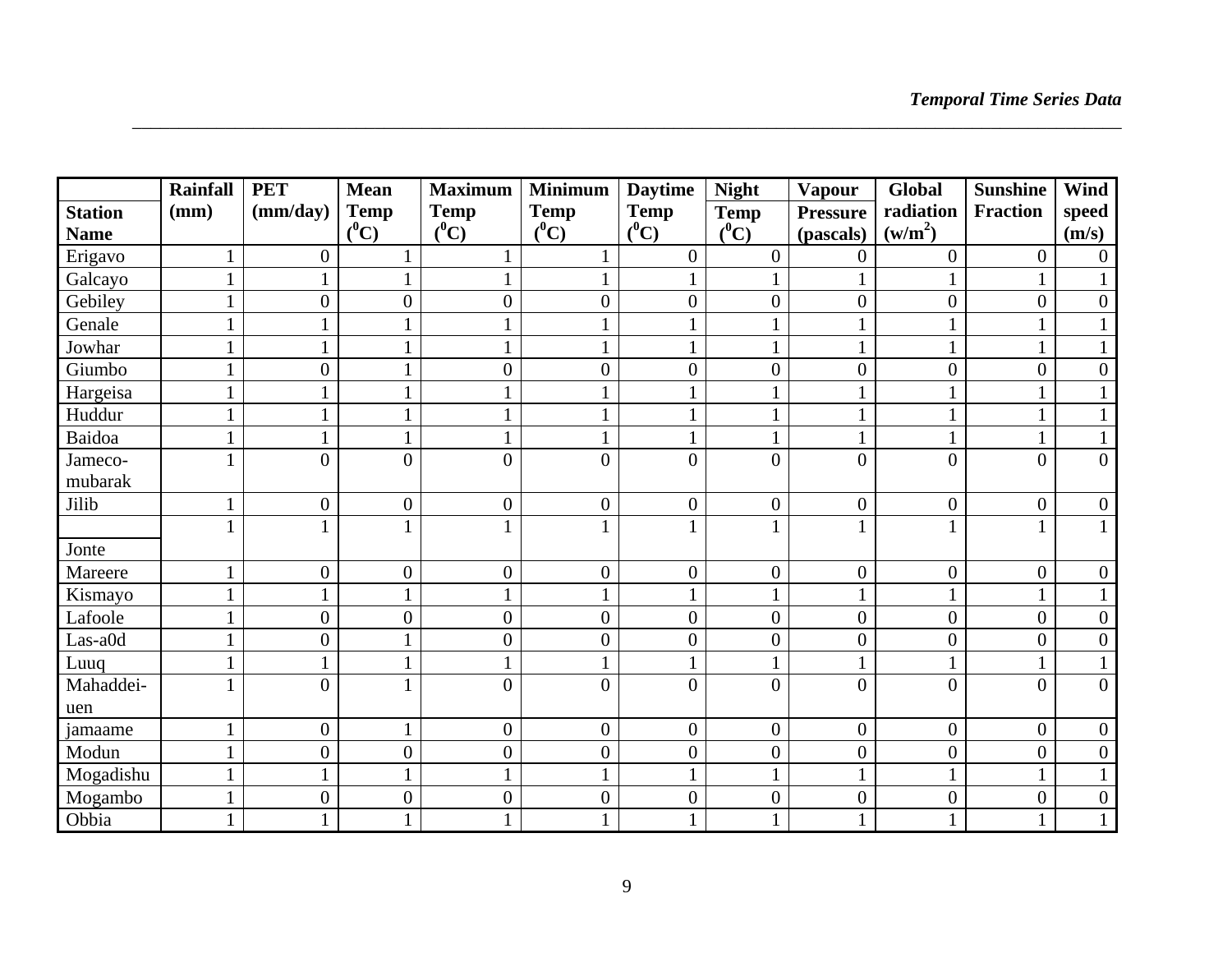#### **2.2 Hydrometric Data**

The two oldest hydrometric stations are the uppermost stations of Luuq, in Juba, and Belet Weyne in Shabelle, river basins respectively. Records of water level readings for the two stations are dated back to 1951. Other stations were established in 1963 by an FAO funded project. The gauging network deteriorated over the subsequent 20 years until the 1980s when a project led by the Institute of Hydrology of the UK rehabilitated most of the stations, Mc Donald (1989). Due to the civil war in 1990s, the hydrometric network fell into complete disrepair with no monitoring or collection of water level data in either of the two rivers within the Somali territories.

\_\_\_\_\_\_\_\_\_\_\_\_\_\_\_\_\_\_\_\_\_\_\_\_\_\_\_\_\_\_\_\_\_\_\_\_\_\_\_\_\_\_\_\_\_\_\_\_\_\_\_\_\_\_\_\_\_\_\_\_\_\_\_\_\_\_\_\_\_\_\_\_\_

All hydrometric data that have been recovered is archived in HYDATA, which is a dedicated database software that has the capability to store and analyse hydrometric data developed by the Institute of Hydrology. The database contains both historical and current river level data. The parameters of the rating equations for all of the stations are also included in the HYDATA database. Hydrometric data available in SWALIM is discussed in the following subsequent sub topics.

#### *2.2.1 Discharge measurements and ratings*

Direct river flow measurements were carried out between 1963 and 1989 by all agencies that were involved in hydrometric activities. Before then, no direct discharge measurements were carried out. Table 2 shows the number of gaugings that were carried out for individual stations on the Juba and Shabelle Rivers. These gaugings (discharge measurements) represents three stages of the flow hydrograph; low, medium and high flows. The stagedischarge relationship from these measurements was the one used to develop the rating equations and curves that have been in use up to date. More information on the rating curves is given in section 2.2.2.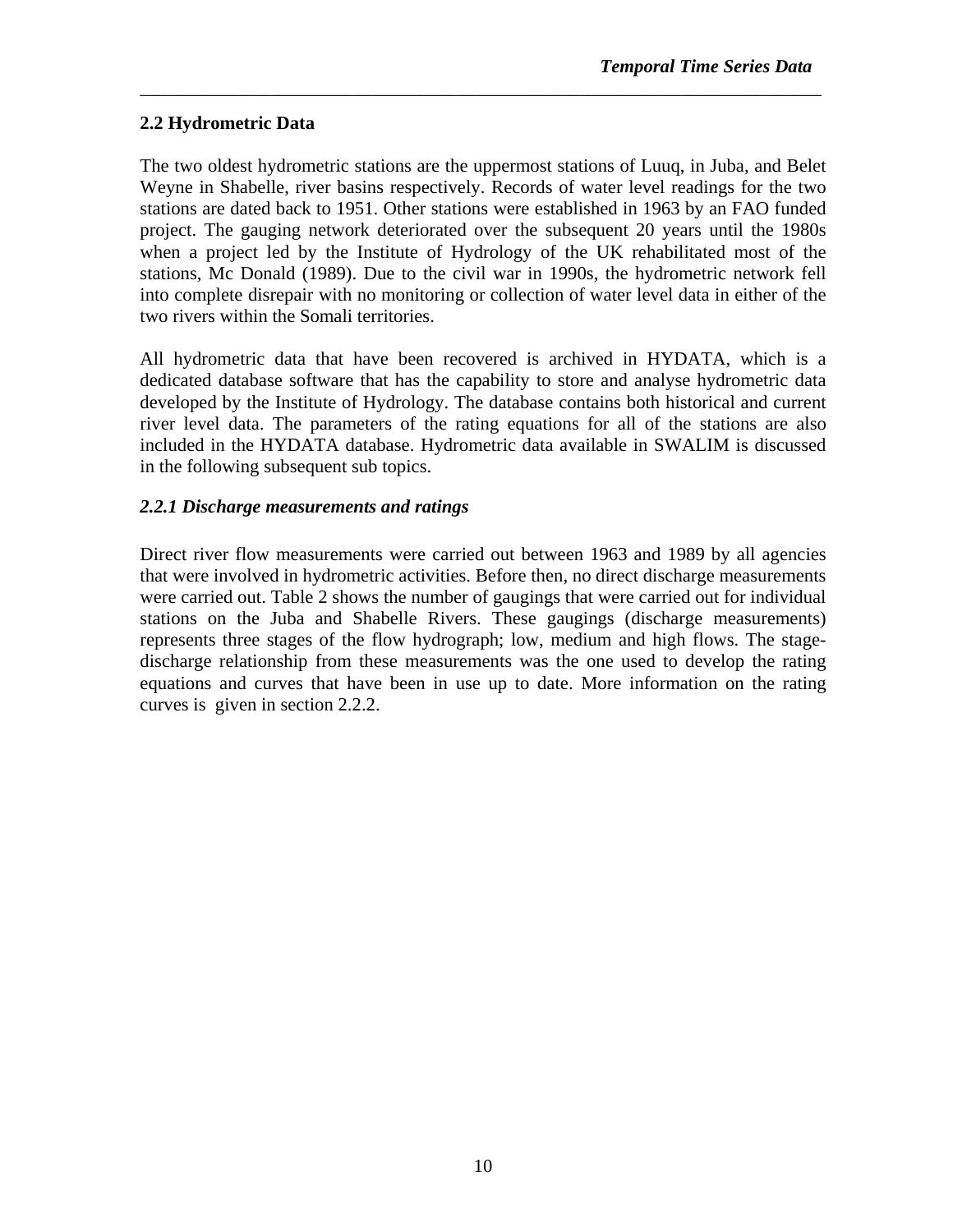| <b>Station name and</b><br>Code | Latitude  | Longitude    | <b>Elevation</b> (m) | Area<br>$\mathrm{Km}^2$ | No. of<br><b>Gaugings</b> | No. of<br><b>Ratings</b> |
|---------------------------------|-----------|--------------|----------------------|-------------------------|---------------------------|--------------------------|
| Luuq $(1)$                      | 3:47:30 N | 42:32:30 E   | 141.4                | 166000                  | 121                       | 3                        |
| Bardhere (2)                    | 2:20:30 N | 42:17:0 E    | 89                   | 216730                  | 79                        |                          |
| Jamaame (3)                     | 0:1:10 N  | 42:41: 0 E   | $\overline{0}$       | 268800                  | 52                        |                          |
| Kaitoi (4)                      | 0:47:30 N | 42:40: $0 E$ | 25                   | 240000                  | 171                       |                          |
| Mareere (5)                     | 0:27:0 N  | 42:42: 0 E   | 10                   | 240000                  | 15                        |                          |
| Mogambo (7)                     | 0:9:0 N   | 42:44:0 E    | $\overline{0}$       | 260000                  |                           | $\mathbf{2}$             |
| Belet Weyne (10)                | 4:44:0 N  | 45:12:20 E   | 176.1                | 207000                  | 87                        | $\overline{2}$           |
| Bulo Burti (11)                 | 3:51:20 N | 45:34:20 E   | 133.4                | 231000                  | 66                        | 3                        |
| Mahadey                         | 2:58:20 N | 45:31:50 E   | 104.6                | 255300                  | 64                        | 2                        |
| Weyne $(12)$                    |           |              |                      |                         |                           |                          |
| Balcad (13)                     | 2:21:0 N  | 45:23:30 E   | 95                   | 272700                  | 56                        | $\overline{2}$           |
| Afgoi $(14)$                    | 2: 8:40 N | 45: 7:30 E   | 77.4                 | 278000                  | 64                        | $\overline{2}$           |
| Audegle (15)                    | 1:59:10 N | 44:50: 0 E   | 70                   | 280000                  | 40                        | 3                        |

\_\_\_\_\_\_\_\_\_\_\_\_\_\_\_\_\_\_\_\_\_\_\_\_\_\_\_\_\_\_\_\_\_\_\_\_\_\_\_\_\_\_\_\_\_\_\_\_\_\_\_\_\_\_\_\_\_\_\_\_\_\_\_\_\_\_\_\_\_\_\_\_\_

**Table 2: River Flow measurement on the Juba and Shabelle** 

#### *2.2.2 Rating curves and tables*

River flow for the Juba and Shebelle Rivers are calculated based on a relationship between the discharge and the gauge height readings established during periods of foreign-aided projects between 1963 -1989. All the river level data have been converted to discharge and therefore the river discharge and stage data are available for the same periods. No further river gauging has been carried out since 1989 and this alone calls for concern given the changing morphology of the two rivers.

For every gauging station a rating table exists as well as the rating curves. Appendix 5 shows the rating equations for all the stations both on the Juba and Shabelle Rivers. The relationship for all stations is given by the following formula:

$$
Q = a x (H + c)^b \quad \text{for} \quad H \le H_{\text{max}}
$$

Where; Q is the river flow (discharge), a, b and c are constants; H is the measured (observed) stage and  $H_{max}$  is the highest river level for which the relationship is valid.  $H_{max}$ varies from station to another.

The same rating equations/curves are currently in use at stations where river level readings have been re-established since the collapse of the hydrometric networwk. It is recommended these curves be updated from time to time to reflect changes in river morphologies. SWALIM will update these curves after complete rehabilitation of the hydrometric monitoring network.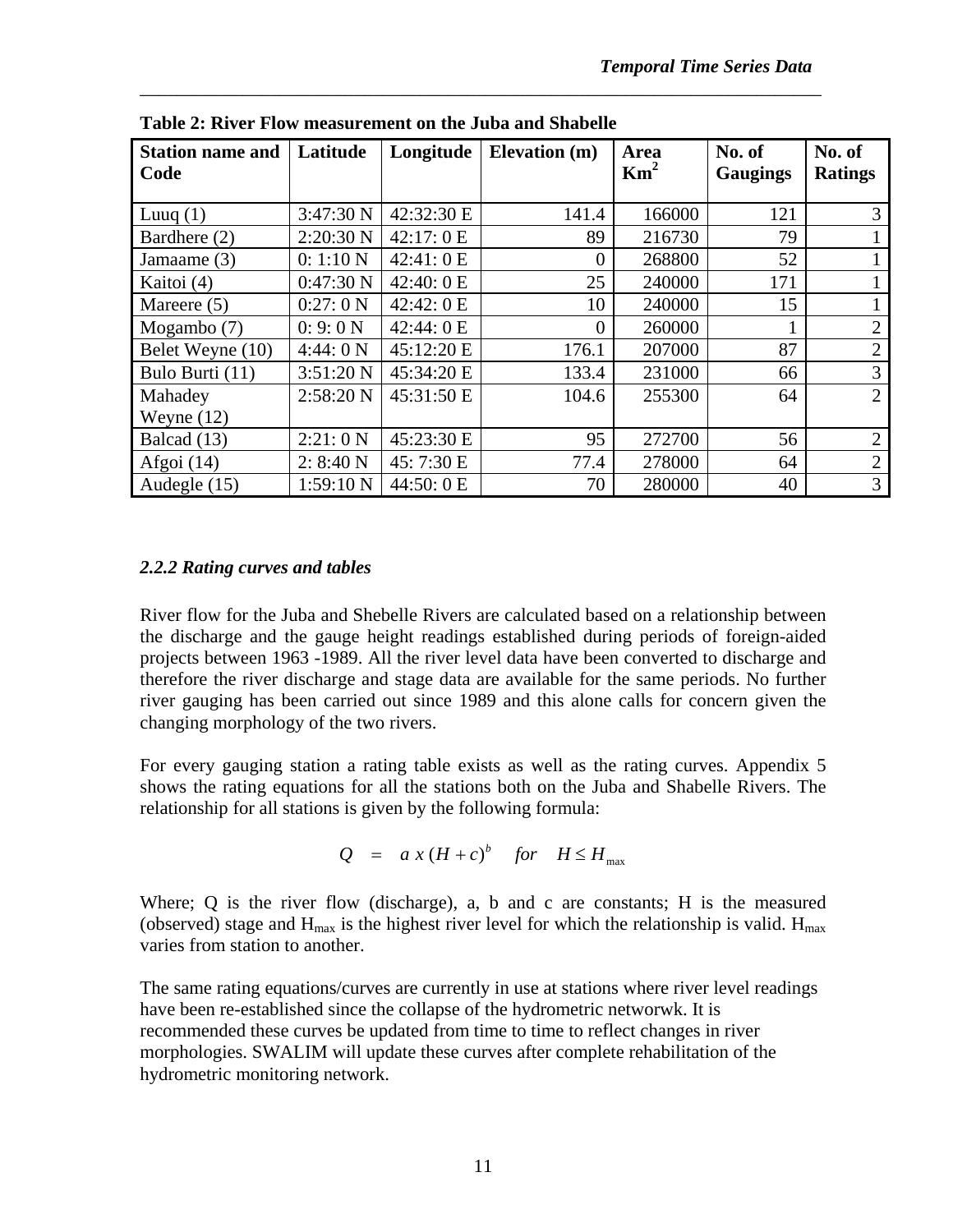#### *2.2.3 Discharge and water level datasets*

River flow and water level data exist for the Juba and Shabelle rivers in Somalia. Apart from Belet Weyne and Luuq, which are the two most important stations on the Shabelle and Juba rivers respectively, started recording river levels in 1951, other stations began recording in 1963. However, records for the period 1951-1962 are intermittent and their accuracy is uncertain, as limited and vague information exists about zero-datum during this period.

\_\_\_\_\_\_\_\_\_\_\_\_\_\_\_\_\_\_\_\_\_\_\_\_\_\_\_\_\_\_\_\_\_\_\_\_\_\_\_\_\_\_\_\_\_\_\_\_\_\_\_\_\_\_\_\_\_\_\_\_\_\_\_\_\_\_\_\_\_\_\_\_\_

Although 1963 saw the establishment of other hydrometric stations, maintenance of the network was irregular and there are inevitable gaps of missing data corresponding to periods between foreign-funded projects. Appendix 3 provides the pre-war (historical) river level data that is available in SWALIM archives. All historical river flow and river level data were obtained from the Centre for Ecology and Hydrology (CEH); formerly known as the Institute of Hydrology (IH) in the United Kingdom.

The hydrometric network collapsed in the late 1990 and data collection ceased. In 2001, SWALIM rehabilitated Luuq and Bardheere gauging stations and later in 2002 Belet Weyne and Bulo Burti recording stations were rehabilitated. River level observations have continued since then at these four sites. It was necessary to make two assumptions at the time of re-established of these stations: Firstly that the staff gauges were at the same zero levels as the pre-war stations, and secondly that the stage-discharge relationship was also the same in the per-war era. River level observations are ongoing at these 4 sites. The inventory of the post-war river levels that is held in the flow archive of Somalia within SWALIM is included in Appendix 6 while the daily discharge data available within SWALIM is presented in Appendix 6a for individual river gauging stations and for specific years of data availability.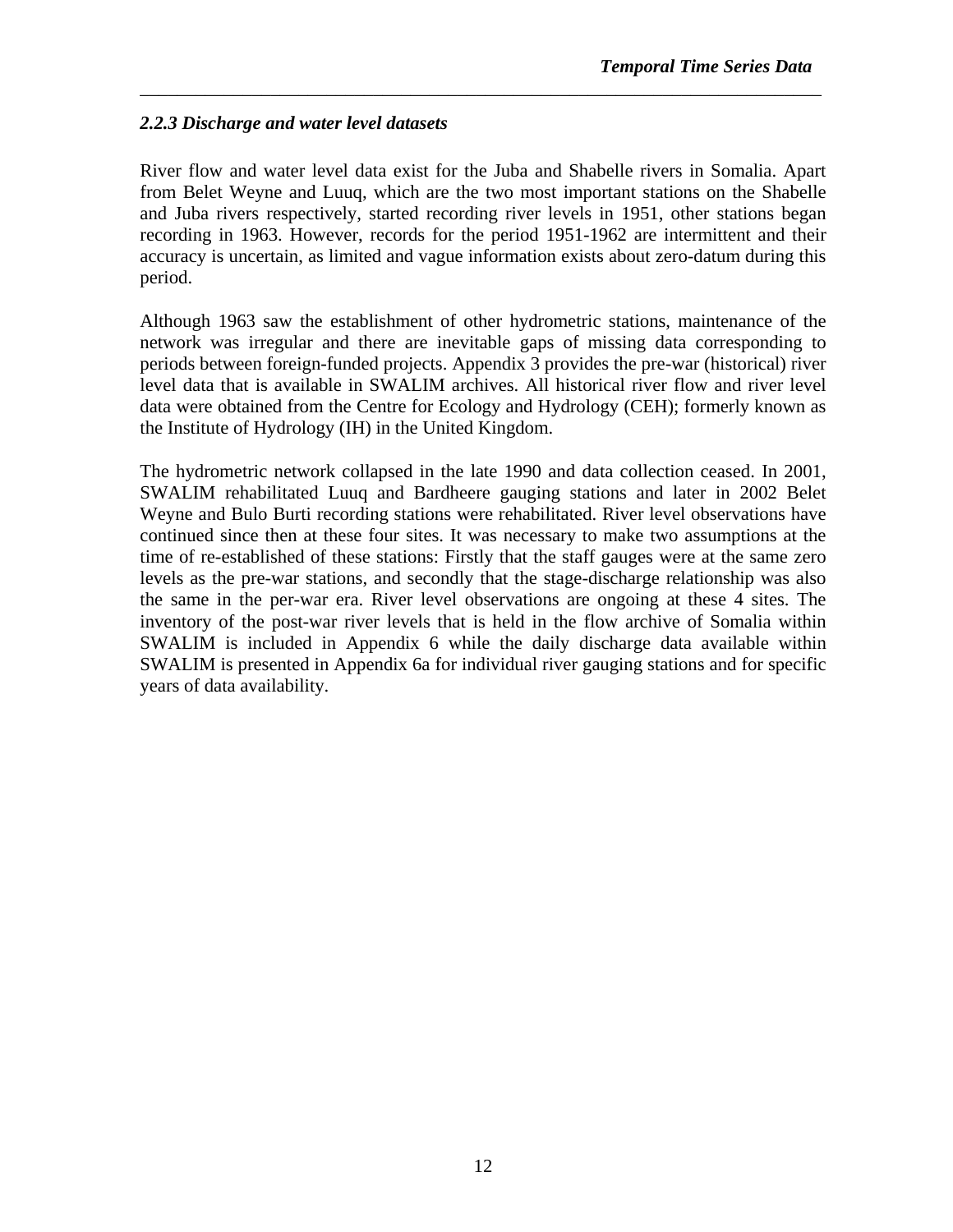#### **3. INVENTORY OF SPATIAL HYDRO-METEOROLOGICAL DATA**

#### **3.1 Climate maps**

This type of data was developed using available data from the FAO global climate database by interpolation using the new FAO Local Climate software (LocClim). The software was developed by FAO to provide an estimate of climatic conditions at locations for which observations are not available or scare. The software utilises the stations available in the FAO global database and was designed to take care of topographic effects into considerations. User specific stations can also be added to the database. The Inverse Distance Weighting method (IDW) was applied at a grid size of 9.5x 9.5 Km. Data from neighbouring countries (Ethiopian and Kenya) were also used during the interpolation process. The following climate maps were produced and are available in SWALIM archives:

\_\_\_\_\_\_\_\_\_\_\_\_\_\_\_\_\_\_\_\_\_\_\_\_\_\_\_\_\_\_\_\_\_\_\_\_\_\_\_\_\_\_\_\_\_\_\_\_\_\_\_\_\_\_\_\_\_\_\_\_\_\_\_\_\_\_\_\_\_\_\_\_\_

- $\triangleright$  Mean monthly rainfall distribution maps (12 maps for January to December)
- $\triangleright$  Seasonal rainfall distribution maps (A map for the Gu and one for Deyr seasons)
- $\triangleright$  Mean annual rainfall (MAR)distribution map
- $\triangleright$  Mean Monthly air temperature maps (12 maps for January to December)
- $\triangleright$  Mean annual air temperature map
- $\triangleright$  Mean annual potential evapotranspiration map
- $\triangleright$  Mean annual wind speed map
- $\triangleright$  Mean annual relative humidity map
- $\triangleright$  FAO Eco-Climate map for Somalia

Figure 3 presents an example climate map for Somalia. More details are available in SWALIM Technical Report  $N^{\circ}$  W-01.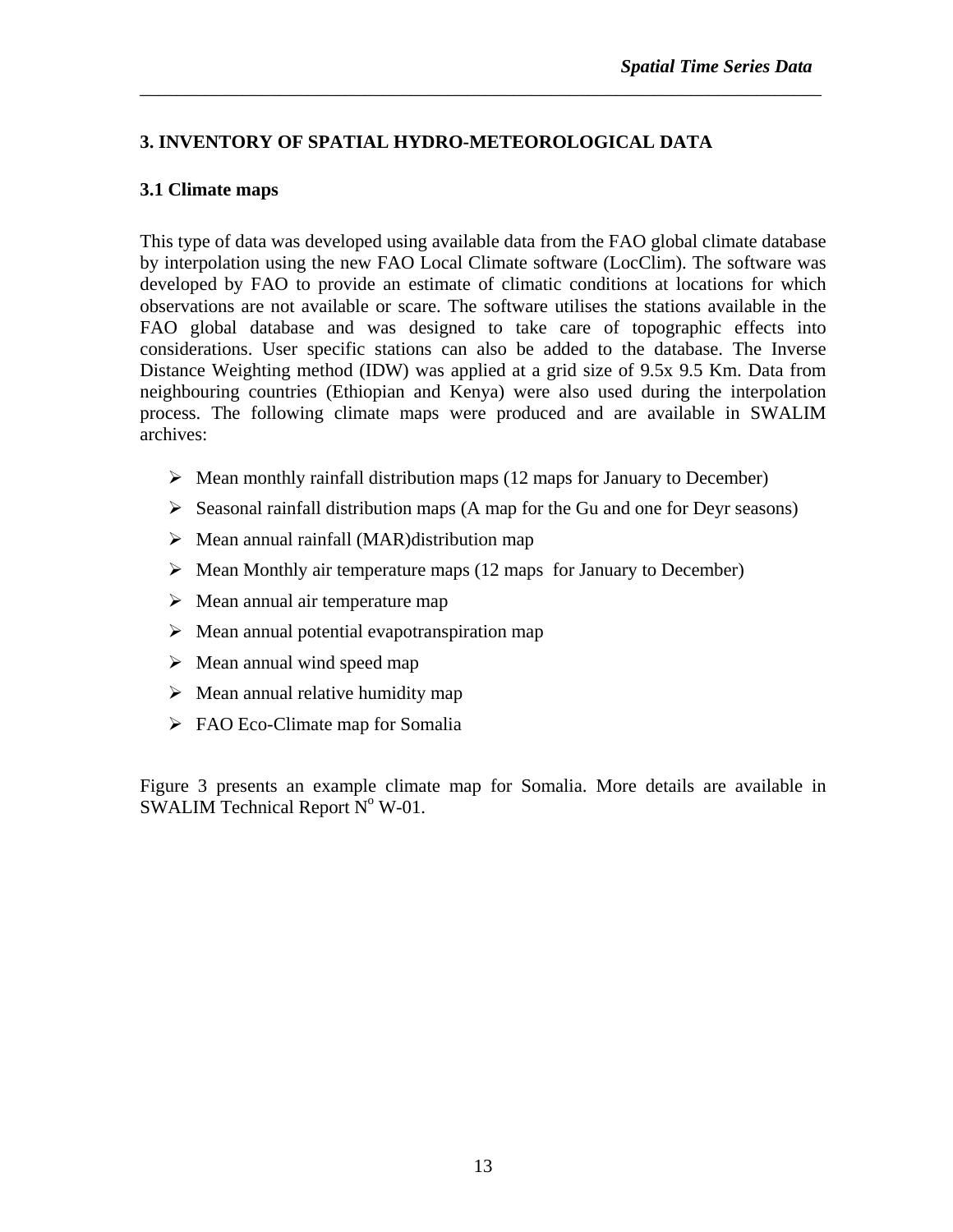

**Figure 3: Example climate map – Mean annual rainfall map of Somalia**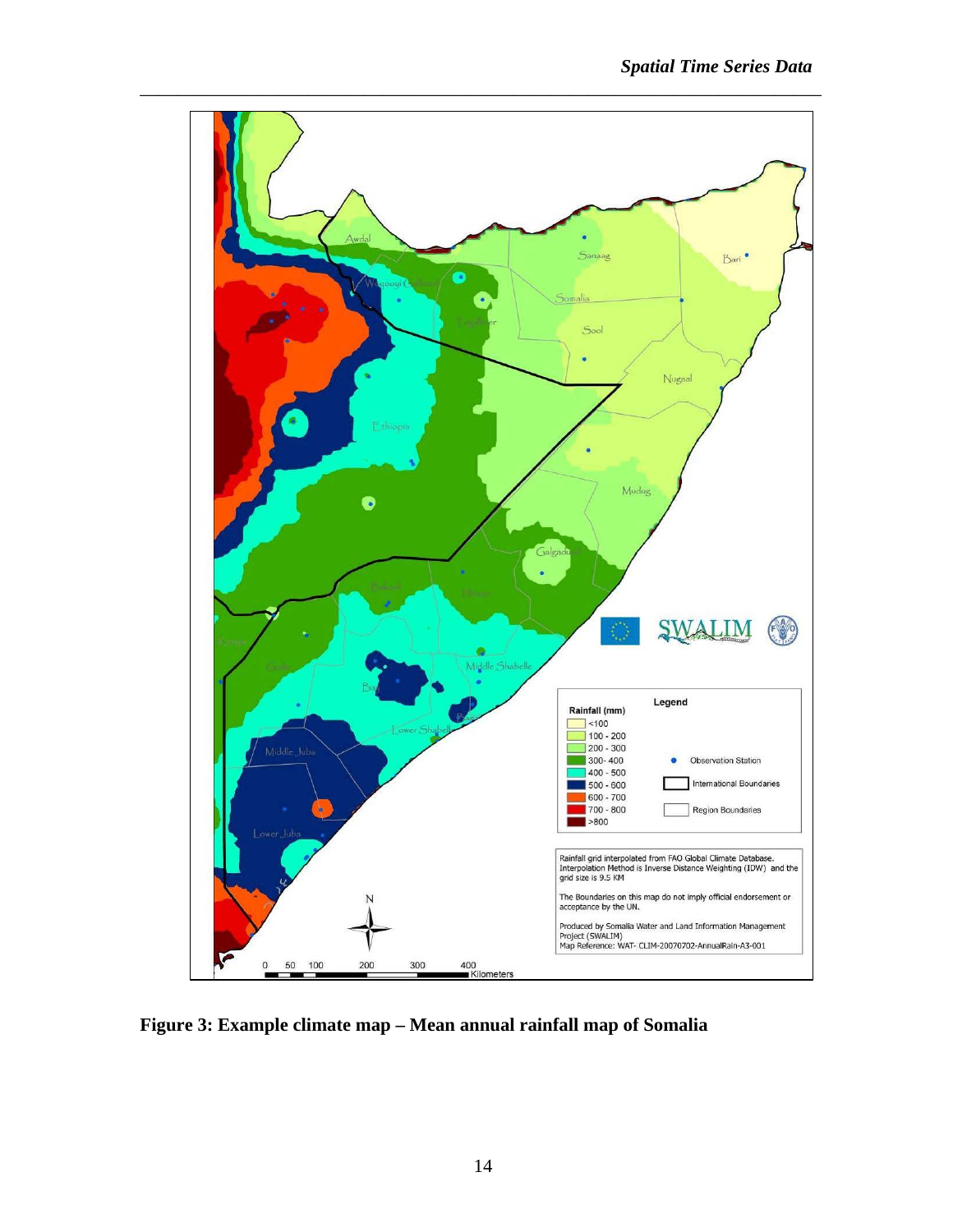#### **3.2 Normalized Difference Vegetation Index (NDVI)**

The Normalized Difference Vegetation Index (NDVI) provides a measure of the amount and vigour of vegetation at the land surface. The magnitude of NDVI is related to the level of photosynthetic activity in the vegetation being observed. In general, higher values of NDVI indicate greater vigour and amounts of vegetation. NDVI is derived from data collected by National Oceanic and Atmospheric Administration (NOAA) satellites, and processed by the Global Inventory Monitoring and Modelling Studies group (GIMMS) at the National Aeronautical and Space Administration (NASA).

\_\_\_\_\_\_\_\_\_\_\_\_\_\_\_\_\_\_\_\_\_\_\_\_\_\_\_\_\_\_\_\_\_\_\_\_\_\_\_\_\_\_\_\_\_\_\_\_\_\_\_\_\_\_\_\_\_\_\_\_\_\_\_\_\_\_\_\_\_\_\_\_\_

The NOAA-Advanced Very High Resolution Radiometer (AVHRR) collects the data that are used to produce NDVI. The scanning radiometer (comprised of five channels) is used primarily for weather forecasting; however, there are an increasing number of other applications, e.g., drought monitoring. NDVI is calculated from two channels of the AVHRR sensor, the near-infrared (NIR) and visible (VIS) wavelengths, using the following algorithm:

$$
NDVI = \frac{NIR - VIS}{NIR + VIS}
$$

Where *NIR* is the near infrared channel of the electromagnetic spectrum and *VIS* is the visible channel. NDVI is a nonlinear function that varies between -1 and +1 (undefined when NIR and VIS are zero). Values of NDVI for vegetated land generally range from about 0.1 to 0.7, with values greater than 0.5 indicating dense vegetation.

Since the late 1980's, the Famine Early Warning System Network (FEWS NET) has used NOAA AVHRR satellite data to produce dekadal (10-day) composite NDVI images for Africa, and has built a valuable archive of these data from mid 1981 to present. This data is also available in SWALIM archive. An example of NVDI map is shown in Figure 4.



**Figure 4: Example NDVI map for the Horn of Africa Region**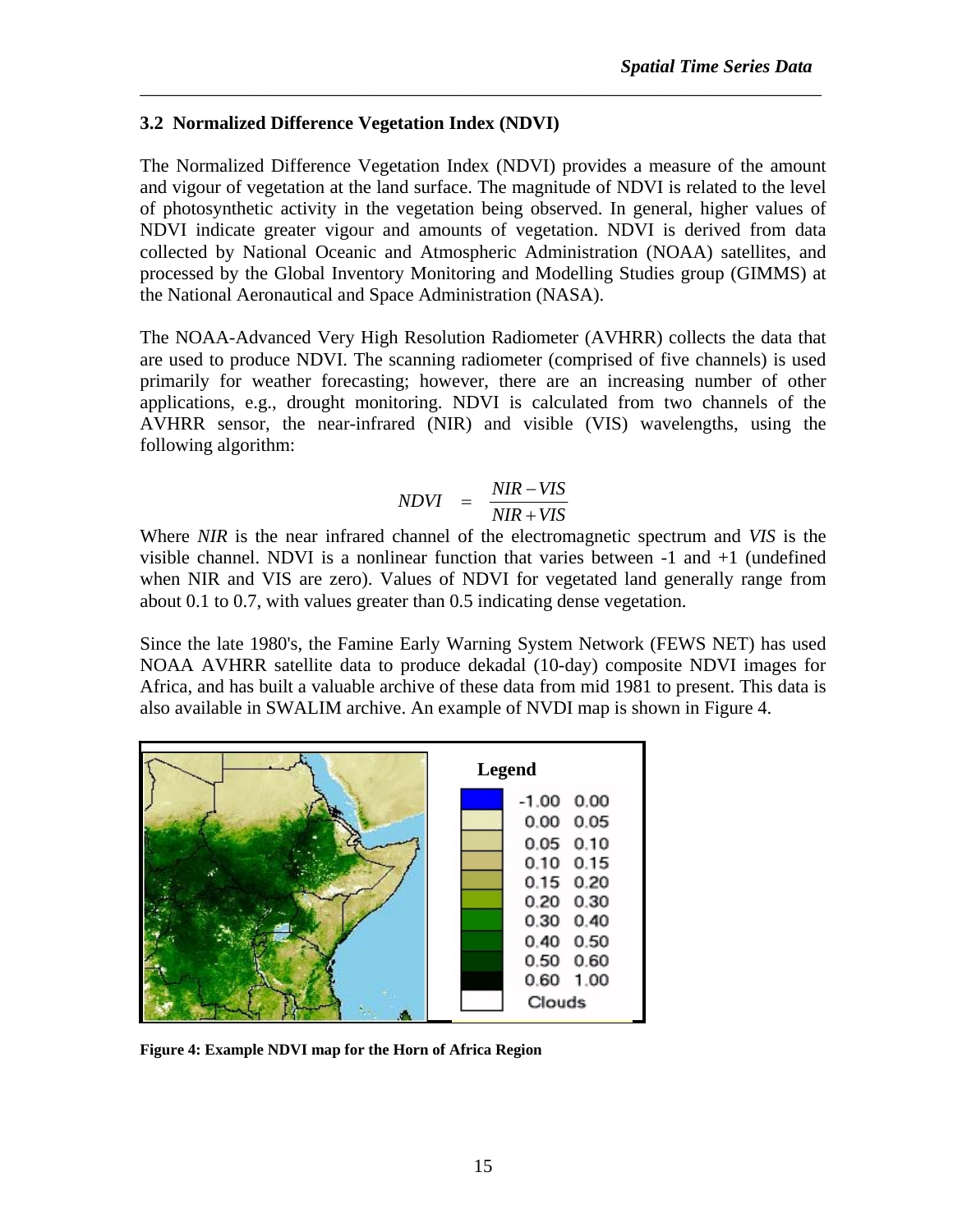#### **3.3 Satellite Rainfall Estimates (RFE) Data**

Satellite Rainfall Estimates (RFE) was implemented by NOAA's Climate Prediction Centre. Satellite rainfall estimates were operational from 1995 through 2000, Herman et al, (2001). Version 1.0 used an interpolation method to combine METEOSAT satellites and Global Telecommunication System (GTS) data, and included cold cloud information for the dekadal estimates while version 2.0 (RFE 2.0) uses additional techniques to better estimate precipitation while continuing the use of cold cloud duration, or CCD (derived from cloud top temperature), and station rainfall data.

\_\_\_\_\_\_\_\_\_\_\_\_\_\_\_\_\_\_\_\_\_\_\_\_\_\_\_\_\_\_\_\_\_\_\_\_\_\_\_\_\_\_\_\_\_\_\_\_\_\_\_\_\_\_\_\_\_\_\_\_\_\_\_\_\_\_\_\_\_\_\_\_\_

METEOSAT 7 Geostationary satellite infrared data are acquired every 30-minute intervals, and areas depicting cloud top temperatures of less than 235  $\rm{^0K}$  (- 40  $\rm{^0C}$ ) are used to estimate convective rainfall. The World Meteorological Organization (WMO) GTS data from approximately 1 000 stations provide rainfall totals, and are taken to be the true rainfall within 15-km radii of each station. Two new satellite rainfall estimation instruments are incorporated into RFE 2.0, namely, the Special Sensor Microwave/Imager (SSM/I) on board Defence Meteorological Satellite Program, and the Advanced Microwave Sounding Unit (AMSU) on board NOAA satellites. SSM/I estimate are acquired at 6-hour intervals, while AMSU rainfall estimates are available every 12 hours. RFE 2.0 obtains the final daily rainfall estimation using a two part merging process, then sums daily totals to produce dekadal estimates. All satellite data are first combined using the maximum likelihood estimation method, then GTS station data are used to remove bias.

For many years RFE data have replaced observed rainfall data where it does not exist. Somalia does not have a well represented network of rainfall observation and until such is acquired RFEs will continue to replace it. RFE are currently used by SWALIM in the production of flood watch bulletins. The RFE shows an indication of rainfall activity in the region and at many times the RFEs are qualitative rather than quantitative. As no Global Telecommunication System (GTS) data for Somalia are currently used, the ground calibration is yet to be done and rainfall amounts rely only on remotely sensed measurements.

The daily RFE grids available in SWALIM archives are for the period of 1995 to current. The grids are 8.0 Km spatial resolution grids and are in Albers equal area (conic) projection. An example of an RFE map is as shown on Figure 5.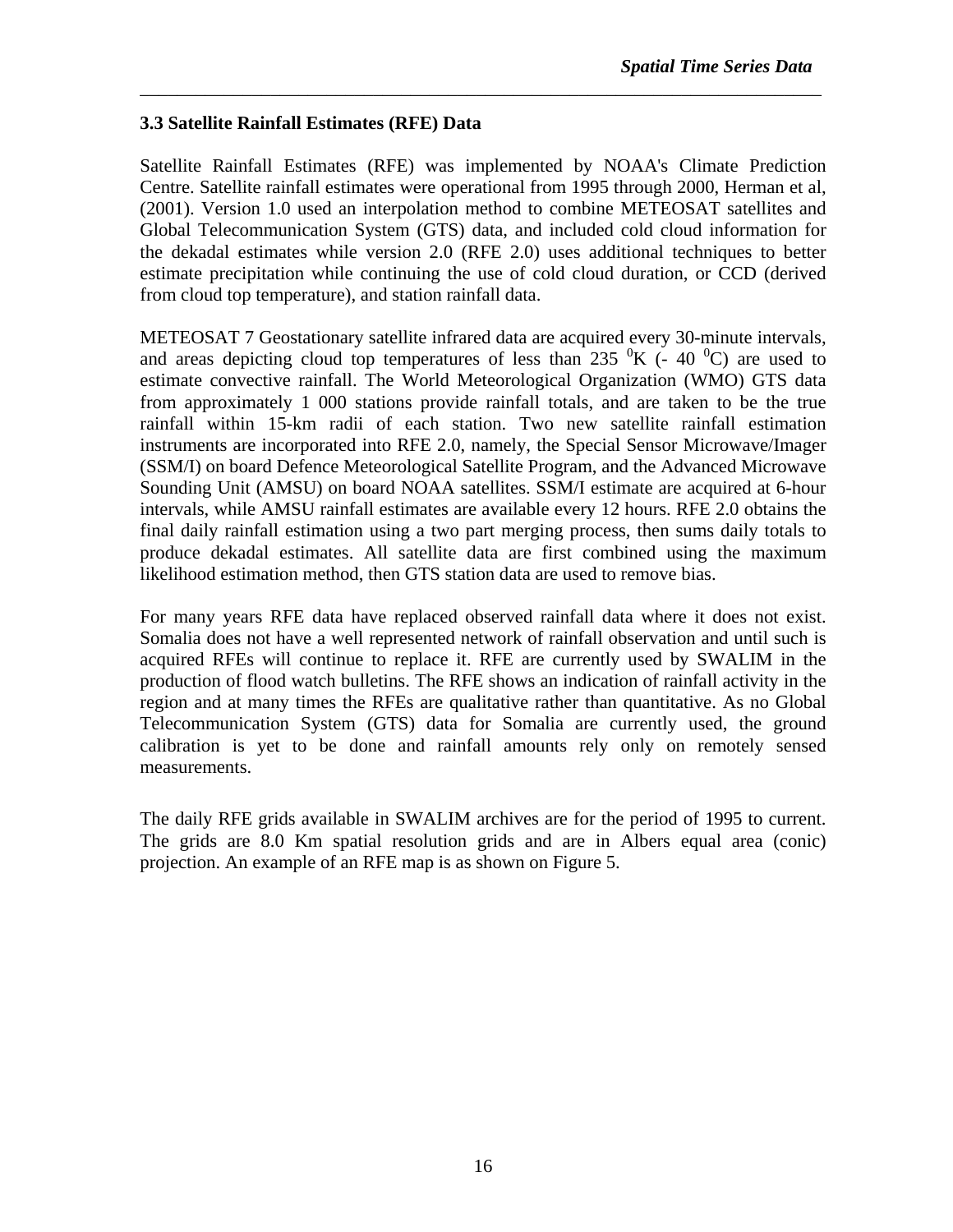

**Figure 5: Example rainfall estimate map for Somalia and neighbouring countries**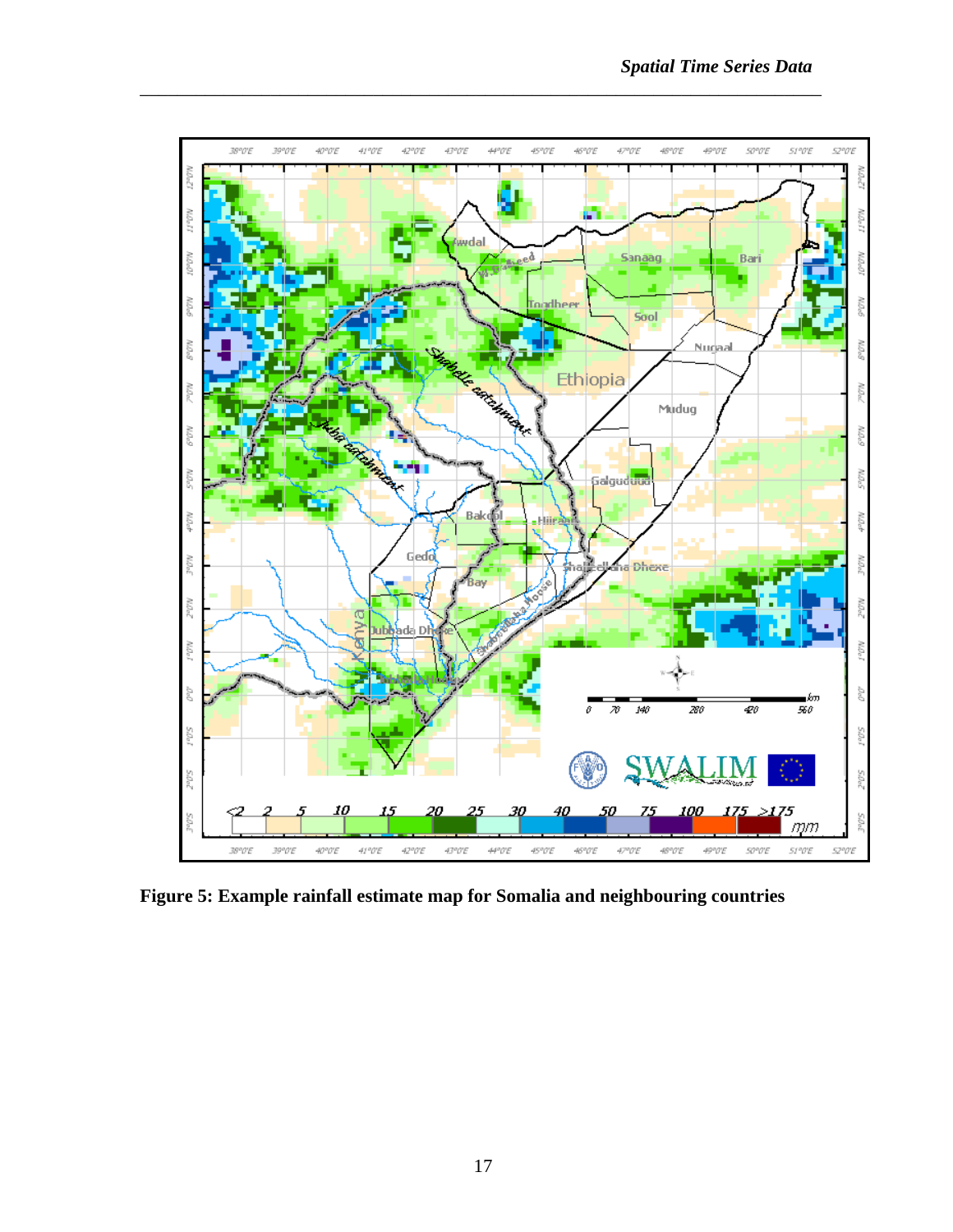#### **3.4 Potential Evapotranspiration (PET)**

Evaporation data are scarce and generally availability is very low over the African continent. NOAA produces daily estimates of precipitation and evaporation for Africa. The Evapotranspiration data is derived by the U. S. Geological Survey, Earth Resources Observation and Science (EROS) by utilizing the Global Data Assimilation System (GDAS) of NOAA using the Penman-Montieth equation, Penmann (1957). The USGS geospatial Stream flow Model (GeoSFM) interface contains procedures for ingesting the resulting PET grids and computing actual daily evapotranspiration based on antecedent soil moisture conditions. Daily PET grids are available within SWALIM archive for the period 2001 to present.

\_\_\_\_\_\_\_\_\_\_\_\_\_\_\_\_\_\_\_\_\_\_\_\_\_\_\_\_\_\_\_\_\_\_\_\_\_\_\_\_\_\_\_\_\_\_\_\_\_\_\_\_\_\_\_\_\_\_\_\_\_\_\_\_\_\_\_\_\_\_\_\_\_

#### **3.5 Juba and Shabelle Catchments**

SWALIM in collaboration with the USGS produced high resolution spatial datasets for the Juba and Shabelle catchments covering the three countries, Kenya, Ethiopia and Somalia. The data available for the catchments and that was derived using the recently released 30-m resolution Shuttle Radar Topography Mission (SRTM) digital elevation model (DEM) include; slope, drainage network, flow accumulation, flow direction and sub basins processing units.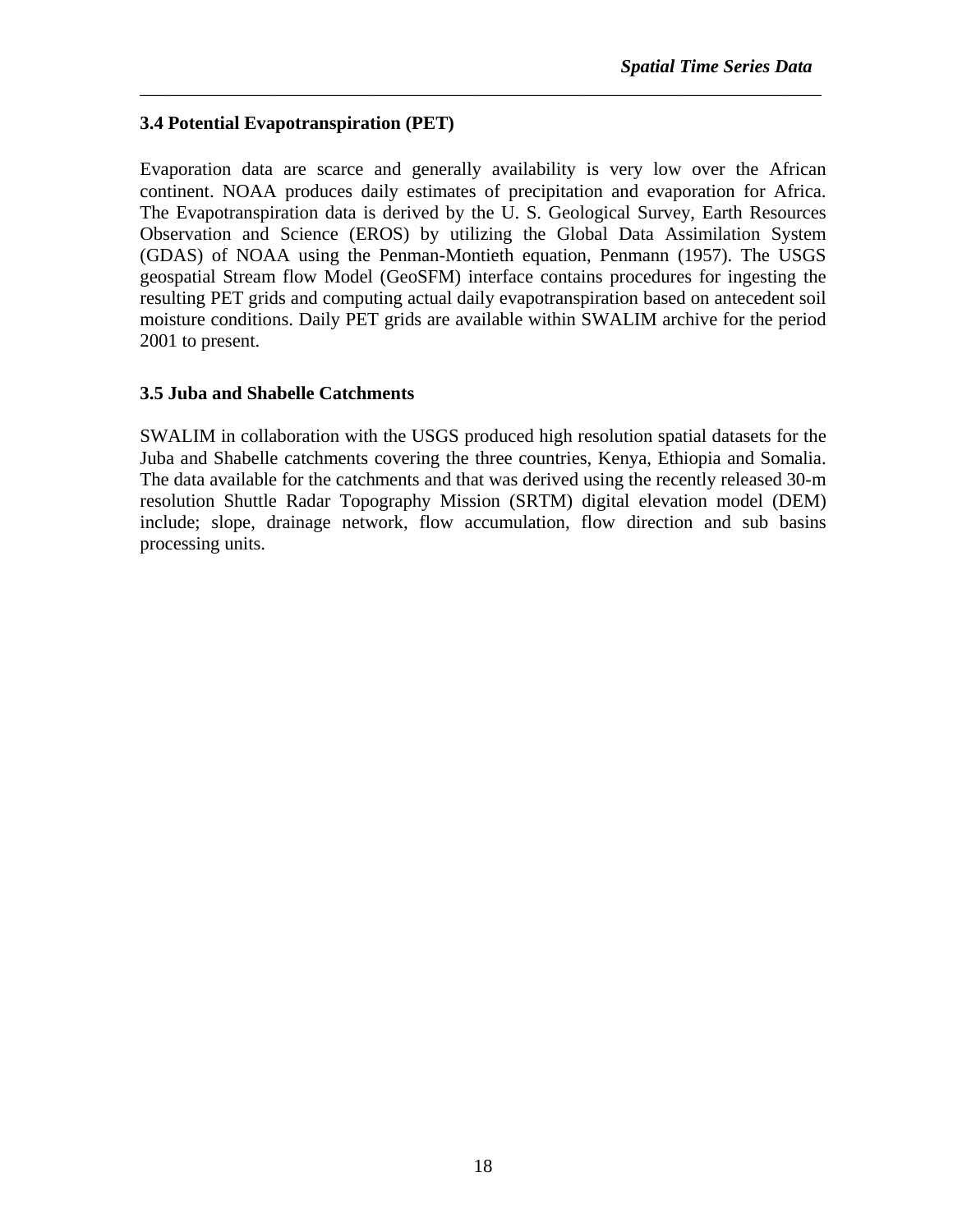#### **Appendices**

#### **Appendix 1: Bibliography of hydro-meteorological data of Somalia**

1 Agrar und Hydrotechnik GMBH (1985) *Hydrology of the Juba River*  **Keywords:** climate general, Climate analyisis, Rainfall data, Evaporation **Location:** Unknown

*\_\_\_\_\_\_\_\_\_\_\_\_\_\_\_\_\_\_\_\_\_\_\_\_\_\_\_\_\_\_\_\_\_\_\_\_\_\_\_\_\_\_\_\_\_\_\_\_\_\_\_\_\_\_\_\_\_\_\_\_\_\_\_\_\_\_\_\_\_\_\_\_* 

- 2 Agrar und Hydrotechnik GMBH (1985) *Hydrology and Water management* **Keywords:** climate general, Climate analyisis, Rainfall ata, Evaporation **Location:** Unknown
- 3 Fantoli A (1962) *Le prime misure della radiazione globale in Somalia*  **Location:** FAO library
- 4 Fantoli A (1966) *Alcuni elementi relativi alla climatologia della Somalia*. **Location:** FAO library
- 5 Fantoli A (1962)

*Contributo alla climatologia della Somalia. Riassunto dei risultati e tabelle meteorologiche e pluviometriche*  **Keywords:** Evaporation Data, Rainfall Data, Runoff data **Location:** FAO library

- 6 FAO 1977 *Water Use in Irrigated Agriculture*  **Keywords:** Rainfall data, Evaporation, rainwater harvesting, runoff data. **Location:** SWALIM
- 7 FAO (1984) **Agroclimatological data Vol 1 Keywords:** Rainfall data, Evaporation Data
- 8 FEWS Ministry if Food and Agriculture somalia 1986 1988 *Daily, Monthly and Annual Rainfall for Somalia Technical Reports*  **Keywords:**Rainfall Data **Description:** contains 10 technical reports holding some of the rainfall data for all regions in Somalia from different sources. **Location**: SWALIM
- 9 Griffiths J.F (1972) *Climates of Africa*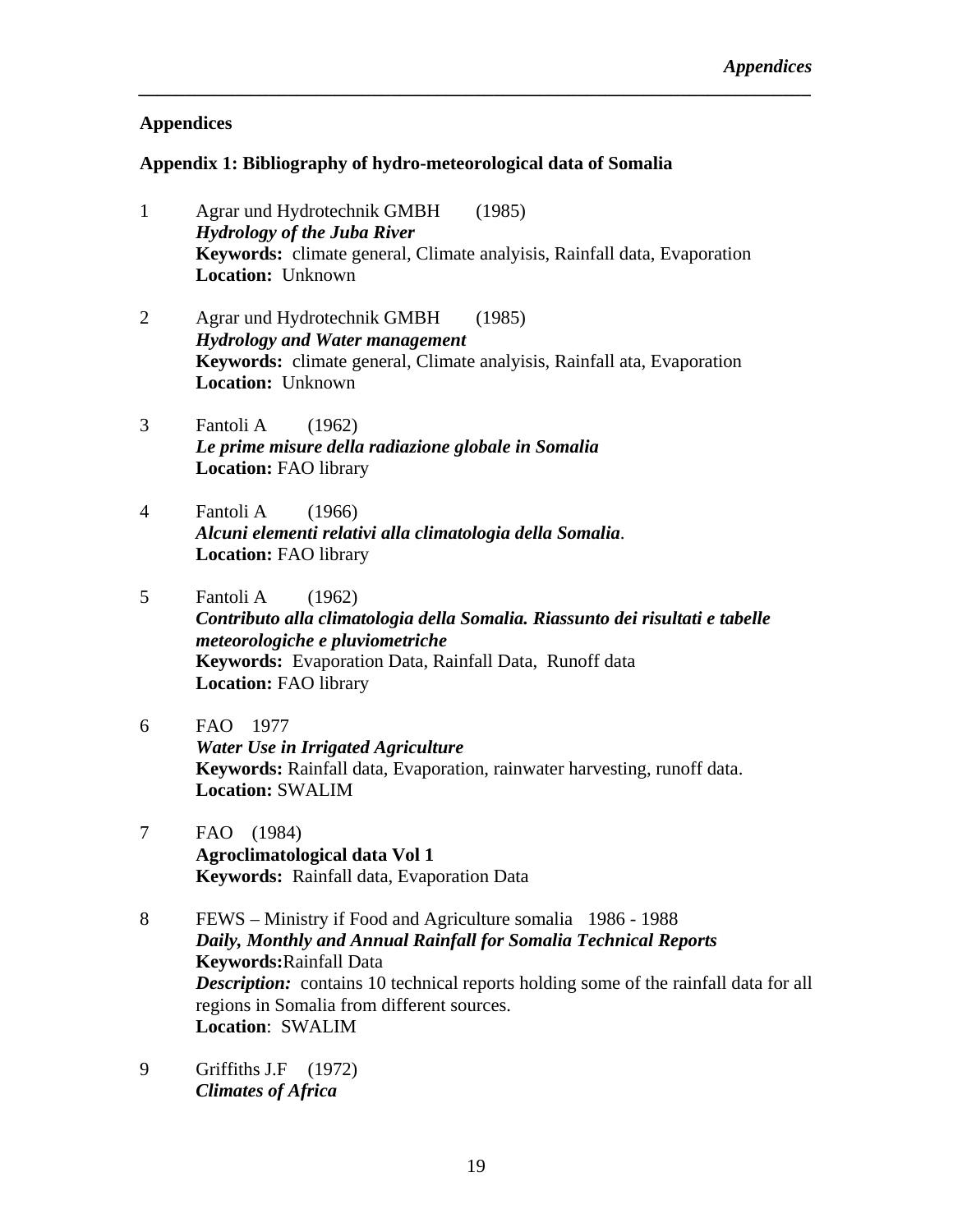**Keywords:** Climate genaral, Evaporation, Rainfall data Climate analysis **Location**: SWALIM

- 10 GTZ, (1984) *Proposal for Programme Implementation in the somali democratic Republic* **Location: Unknown**
- 11 Hacrow and partners (1980) *Northern Rangeland development project- hydrology report*  **Keywords:** climate analyisis, Rainfall data, Evaporation **Location**: unknown
- 12 Heather Musgrave (2002) *Drought and Hydrological variability in Southern Somalia*  **Keywords:** Drought , rainfall **Location:** SWALIM
- 13 Hundertmark. W (2001) *Water sectro Assessment in the Lower Juba*  **Keywords:** Rainfall, Water Resources
- 14 Hunt John A. (1951) *A General Survey of the Somaliland Protectorate 1944-1950*  **Keywords:** climate Genaral, Rainfall data, Evaporation **Location**: SWALIM
- 15 Hunting technical services (1983) *Bay Regional Agricutural development project Vol I - III*  **Keywords:** Climate genaral, Evaporation, Rainfall data Climate analysis
- 16 Idrotechnico, (1976) *Hydrogeology study in the Bur region*  **Location**: unknown
- 17 Lahmeyer Int. (1986) *Shabelle Water Strategy(Vol 1-3)*  **Keywords:** climate Genaral, Rainfall data, Evaporation **Location:** SWALIM
- 18 Lockwood Surveyor CR (1968) *Agricultural and water surveys (Vol 1,2 and final report)*  **Keywords:** water Resources, climate of Somalia FAO HQ **Location:** SWALIM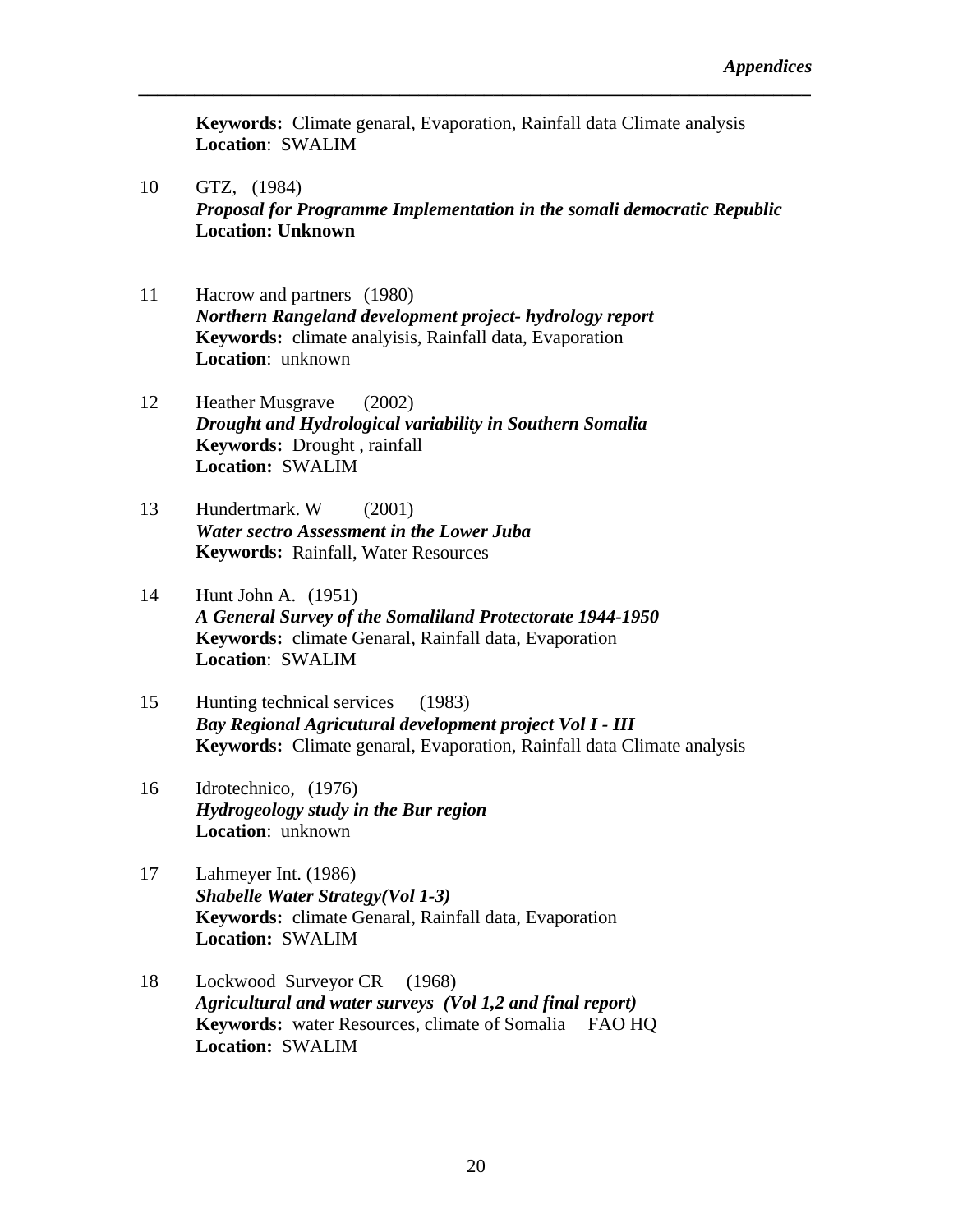19 Macfadyen W. A., (1950) *Water Supply and Geology of Parts of British Somaliland*  **Keywords:** climate general, Climate analyisis, Rainfall data, Evaporation Location: SWALIM

- 20 Meteorological service -Somalia (1986) **Climatological data, tables of monthly means 1954-1980 Keywords:** Climate gen, Evaporation, Rainfall Data, Location: SWALIM
- 21 P.Hutchinson (1992) *The Southern Oscillation and prediction of deyr season rainfall in Somalia* **Keywords:** Rainfall
- 22 P.Hutchinson, O. Polishchouk (1989) *The Agroclimatology of Somalia*  **Keywords:** Climate data Location: SWALIM
- 24 Pozzi et al.(1984) *Ground water resources in Hoboy(mudug Region - Central Somalia)* **Keywords:** Climate General, Water Resources **Location:** unknown
- 25 Sir Macdonald & Partners Limited (1969) *Project for Water control and management of Shabelle River Vol II A - The Balad Flood Irrigation Project Feasibility Study Technical Annex Location:* SWALIM
- 26 Sogreah(1981) *North west region Agricultural development Project*  **Keywords:** climate general, Climate analyisis, Rainfall data, Evaporation **Location:** unknown
- 27 WMO (1990) *Daily Rainfall and Decadal Rainfall of somalia (1980 - 1990*) **Location:** Regional office WMO (Nairobi)
- 28 World Bank (1981) *Somalia Agricultural Sector Review climate* **Keywords:** general,Rainfall data, Evaporation, rainwater harvesting, runoff data. **Location:** FAO Rome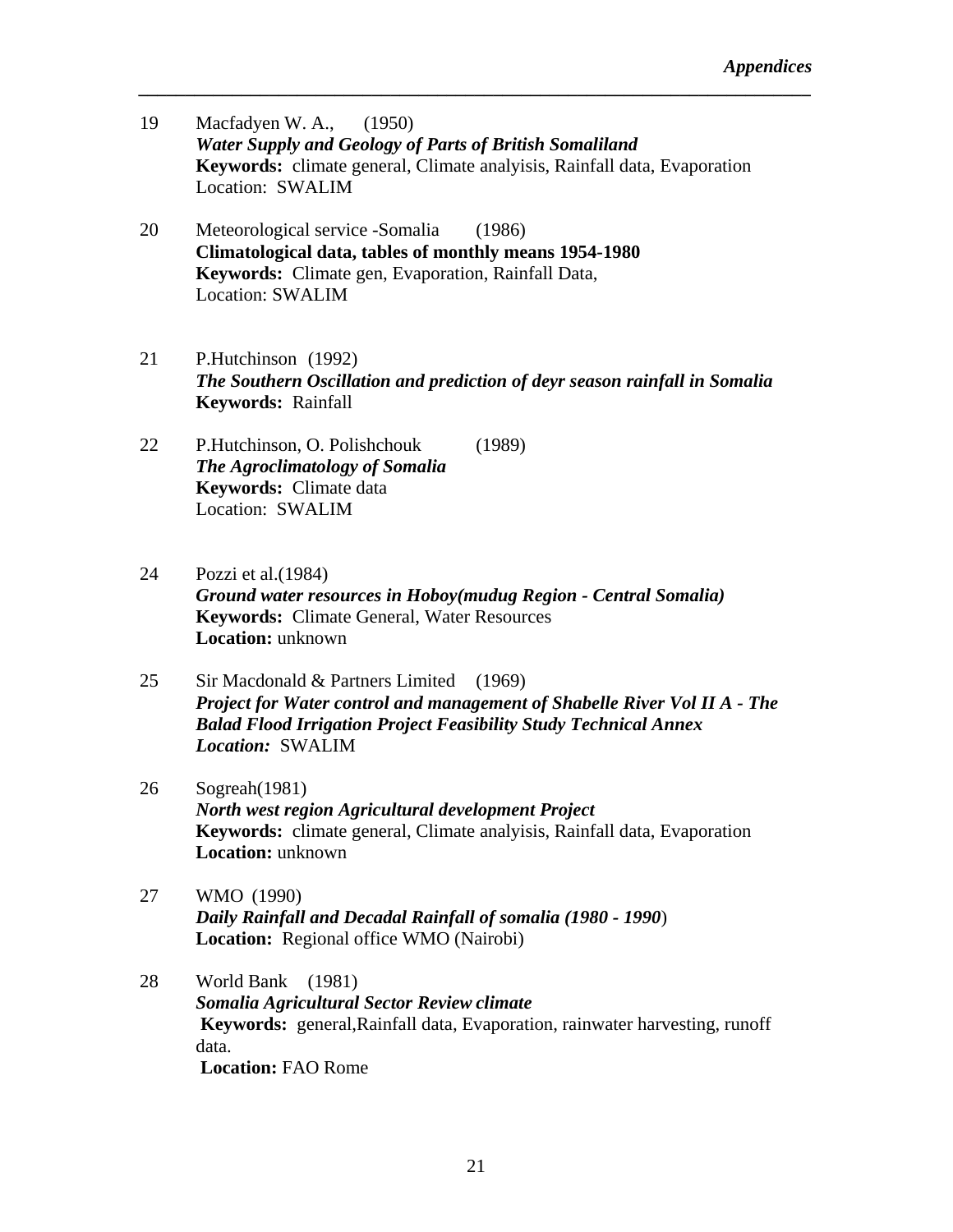- 29 USGS 1995 -2005 **Global decadal RFE data Rainfall Estimates Location:** http://igskmncnwb015.cr.usgs.gov/adds/
- 30 C.R.Print 1996 **Rainfall, Environment and Water Resources Development in Somaliland and Sahel Location**: SWALIM

*\_\_\_\_\_\_\_\_\_\_\_\_\_\_\_\_\_\_\_\_\_\_\_\_\_\_\_\_\_\_\_\_\_\_\_\_\_\_\_\_\_\_\_\_\_\_\_\_\_\_\_\_\_\_\_\_\_\_\_\_\_\_\_\_\_\_\_\_\_\_\_\_* 

- 31 Gifffiths, J.F. 1972 **World survey of climatology**  Link http://www.ncdc.noaa.gov/oa/climate/ghcn/colonial/africa/africa.html
- 32 Gommes R and Petrassi (1994) **Rainfall variability and and drought in Sub saharan Africa since 1960 Keywords:** rainfall, Drought, Rainfall Variability and Drought in Sub-Saharan Africa **Location:** Unknown
- 33 Morgan M. J (1972) **Surface water resources. -Report to the government of Somalia**  Keywords water resources **Location:** FAO HQ Link: http://www4.fao.org/cgi-bin/faobib
- 34 Martyn D. 1992 **Climates of the world Keywords:** continental climate; oceanic climate; solar energy; duration; insolation; atmospheric pressure; winds; temperature; humidity; clouds; precipitation; http://www4.fao.org/faobib/index.html
- 35 CLimate Research Unit (CRU) Precipitaion and Temperature data temperature and rainfall

**Location:** SWALIM (http://www.cru.uea.ac.uk/cru/data/hrg.htm

- 36 WeatherBase Monthly rainfall and temperature for some stations in Somalia Keywords: rainfall, temperature **Location:** SWALIM Link: http://www.weatherbase.com
- 37 Hutchison P 1990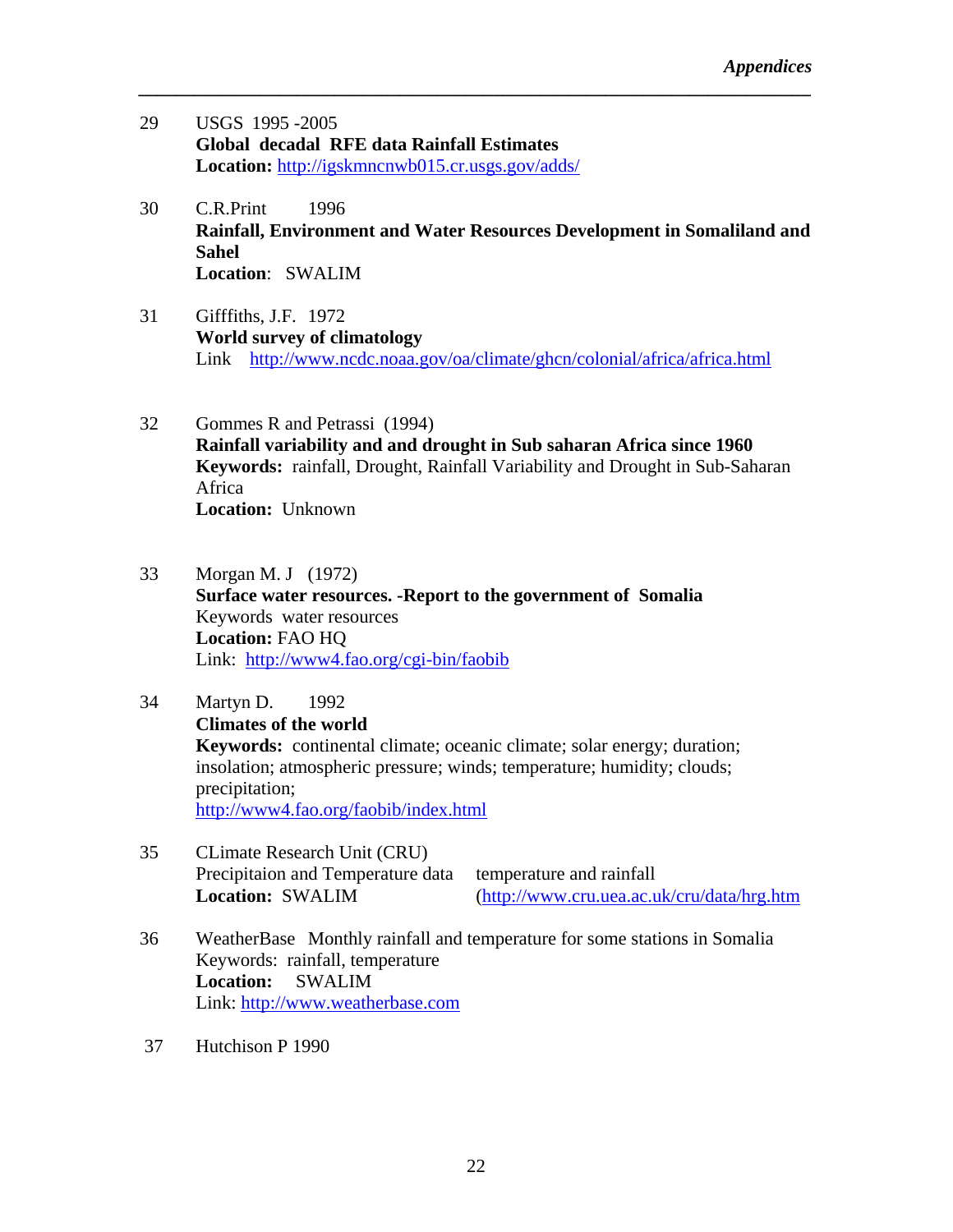*Frequency distributions of daily, monthly, seasonal and annual rainfalls in Somalia, and their use in the generation of rainfall distributions in data deficient areas*  **Location:** Uk met library

- 38 Ali F. M 1969 *Organization and training in the Somali Meteorological Service*. Keywords: rainfall, temperature **Location:** Uk met library
- 39 EAMD 1949 *Summary of the Meteorological Observation in Somalia*. Keywords: Meteorology **Location:** Uk met library
- 40 Hutchnison P. 1989 *Climatic Zoning for Agroforestry in Somalia*. **Location:** Uk met library
- 41 Vojtesak, M.J 1990 *SWANEA(south Asia- northeast Africa). A climatology study. Vol.1 The Horn of Africa*. Keywords: climatology **Location:** Uk met library
- 42 Constantini, F. 1970 *Le piogge in Somalia e possibiiita' di previsione dei loro quantitativi stagionaii. (The rains in Somalia and the possibility of forecasting their seasonal quantity)*  **Location:** Uk met library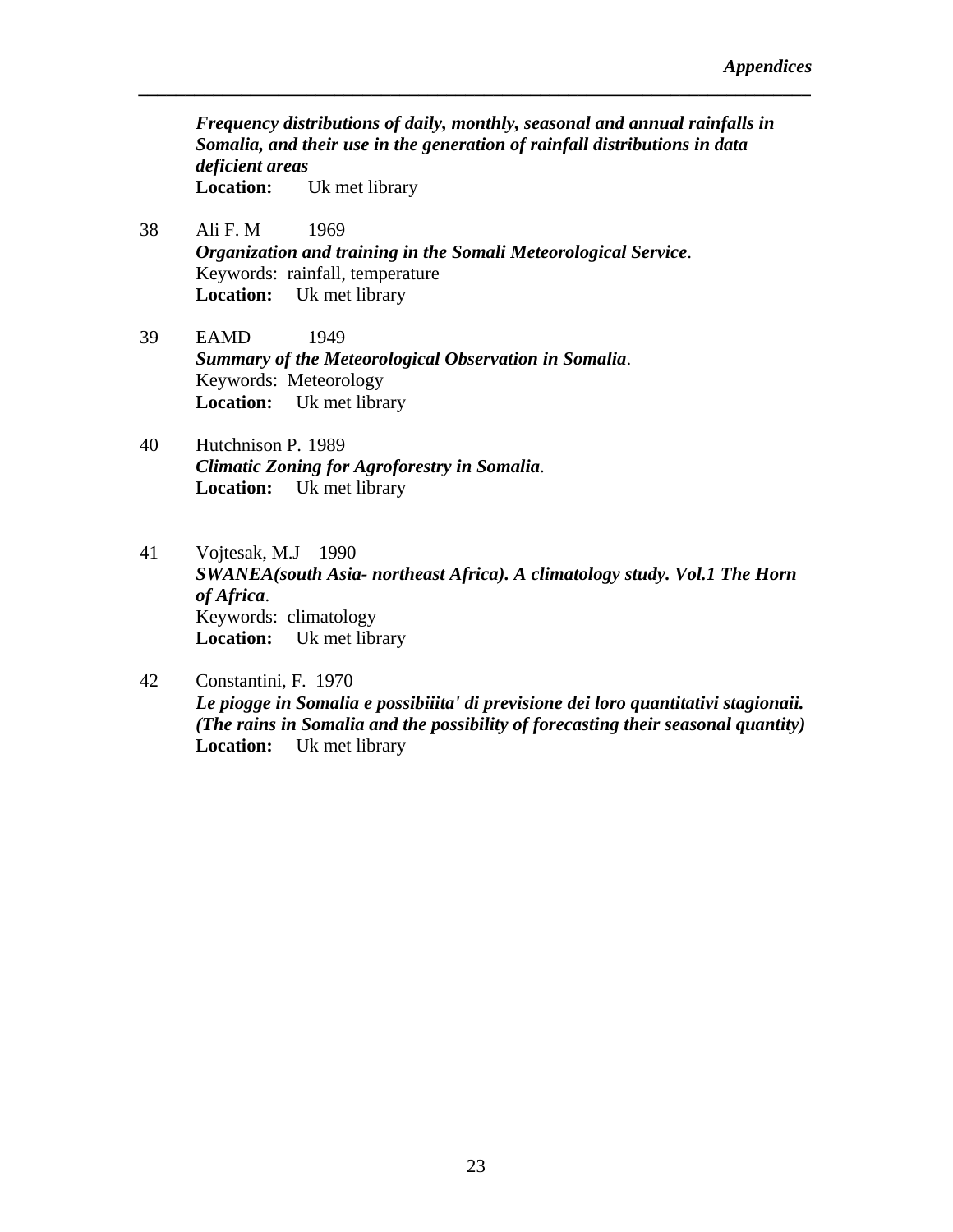| <b>Station Name</b>             | <b>Region</b>            | <b>Start</b><br>Year | End<br>Year  | No of years    | No. of Monthly<br><b>Records</b> | Fill<br>[%] |
|---------------------------------|--------------------------|----------------------|--------------|----------------|----------------------------------|-------------|
|                                 |                          |                      |              |                |                                  |             |
| Borama                          | Awdal                    | 1924                 | 1990         | 67             | 804                              | 66          |
| Budhuxul                        | Bakool                   | 1984                 | 1990         | 7              | 84                               | 79          |
| Huddur                          | Bakool                   | 1922                 | 1990         | 69             | 828                              | 43          |
| Jameko Mubarak                  | Bakool                   | 1984                 | 1990         | 7              | 84                               | 79          |
| Mogadishu                       | Banadir                  | 1911                 | 1990         | 80             | 960                              | 99          |
| Qardo                           | Bari.                    | 1939                 | 1980         | 42             | 504                              | 85          |
| Bur-Acaba                       | Bay                      | 1984                 | 1990         | 7              | 84                               | 76          |
| Dinsor                          | Bay                      | 1939                 | 1990         | 52             | 624                              | 26          |
| Baidoa                          | Bay                      | 1922                 | 1990         | 69             | 828                              | 80          |
| Elbur                           | Galgadud                 | 1930                 | 1974         | 45             | 528                              | 60          |
| Bardera                         | Gedo                     | 1922                 | 1990         | 69             | 828                              | 85          |
| Luuq                            | Gedo<br>Hiraan           | 1922<br>1926         | 1990<br>1990 | 69<br>65       | 828<br>780                       | 77<br>92    |
| <b>Belet Weyne</b><br>Jalalaqsi | Hiraan                   | 1987                 | 1990         | $\overline{4}$ | 48                               | 71          |
| Kerialo                         | Hiraan                   | 1988                 | 1989         | $\overline{2}$ | 24                               | 100         |
| Dudunle                         | L. Shabelle              | 1987                 | 1990         | $\overline{4}$ | 48                               | 66          |
| <b>Barro Weyne</b>              | L.Juba                   | 1979                 | 1988         | 10             | 120                              | 78          |
| Gololey                         | L.Juba                   | 1988                 | 1989         | $\overline{2}$ | 24                               | 100         |
| Kismayo                         | L.Juba                   | 1894                 | 1990         | 97             | 1164                             | 94          |
| Mogambo                         | L.Juba                   | 1984                 | 1988         | 5              | 60                               | 80          |
| Modu_moden                      | L.Juba                   | 1987                 | 1988         | $\overline{2}$ | 24                               | 100         |
| Caagbashi                       | L.Shabelle               | 1987                 | 1990         | $\overline{4}$ | 48                               | 69          |
| Genale                          | L.Shabelle               | 1929                 | 1990         | 62             | 744                              | 60          |
| Lafoole                         | L.Shabelle               | 1981                 | 1988         | 8              | 96                               | 100         |
| Modun                           | L.Shabelle               | 1985                 | 1990         | 6              | 72                               | 64          |
| Allesandra                      | M.Juba                   | 1930                 | 1990         | 61             | 708                              | 43          |
| <b>Bualle</b>                   | M.Juba                   | 1987                 | 1990         | $\overline{4}$ | 48                               | 62          |
| Jilib                           | M.Juba                   | 1923                 | 1990         | 68             | 816                              | 45          |
| Mareere                         | M.Juba                   | 1977                 | 1990         | 14             | 168                              | 87          |
| Lambar_Kon                      | M.Juba                   | 1987                 | 1990         | 4              | 48                               | 60          |
| Qalimow                         | M.Juba                   | 1987                 | 1990         | 4              | 48                               | 66          |
| Afgoi<br>Balad                  | M.Shabelle<br>M.Shabelle | 1922<br>1922         | 1990<br>1990 | 69<br>69       | 828<br>828                       | 69<br>41    |
| Jowhar                          | M.Shabelle               | 1922                 | 1990         | 69             | 828                              | 51          |
| Galckayo                        | Mudug                    | 1933                 | 1990         | 58             | 696                              | 99          |
| Obbia                           | Mudug                    | 1924                 | 1982         | 59             | 708                              | 63          |
| Allula                          | Nuugal                   | 1944                 | 1967         | 24             | 276                              | 67          |
| <b>Bossaso</b>                  | Nuugal                   | 1933                 | 1976         | 44             | 528                              | 100         |
| Erigavo                         | Sanaag                   | 1925                 | 1990         | 66             | 792                              | 37          |
| Las_Anod                        | Sool                     | 1944                 | 1969         | 26             | 312                              | 46          |
| <b>Burao</b>                    | Togdheer                 | 1921                 | 1990         | $70\,$         | 840                              | 97          |
| Berbera                         | W.Galbeed                | 1906                 | 1978         | 73             | 864                              | 74          |
| Gebilley                        | W.Galbeed                | 1944                 | 1980         | 37             | 444                              | 45          |
| Hargeisa                        | W.Galbeed                | 1921                 | 1990         | $70\,$         | 840                              | 90          |

*\_\_\_\_\_\_\_\_\_\_\_\_\_\_\_\_\_\_\_\_\_\_\_\_\_\_\_\_\_\_\_\_\_\_\_\_\_\_\_\_\_\_\_\_\_\_\_\_\_\_\_\_\_\_\_\_\_\_\_\_\_\_\_\_\_\_\_\_\_\_\_\_* 

## **Appendix 2: Mean monthly historical rainfall data**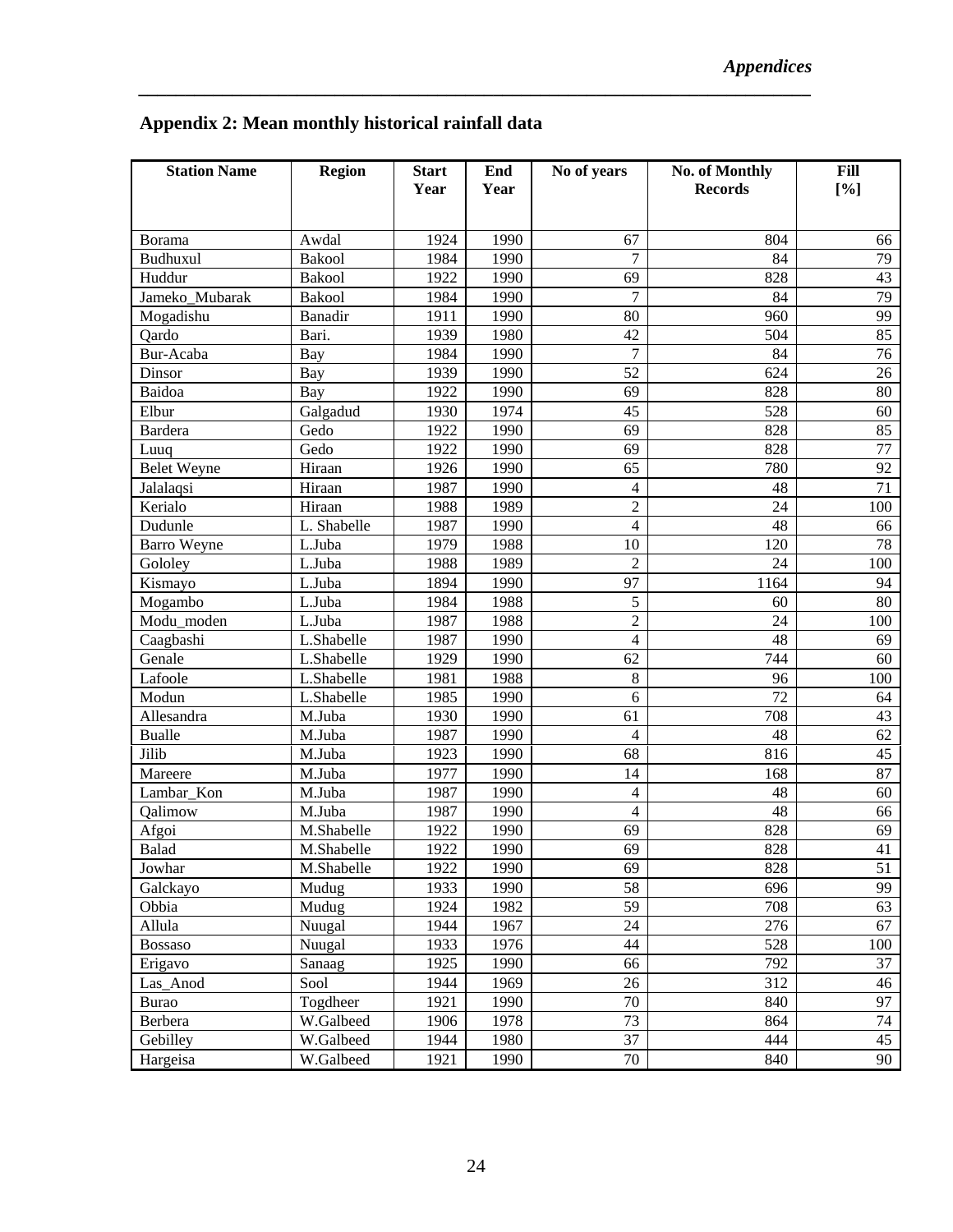

**Appendix 2a: Available historical daily stream flow data for individual stations** 

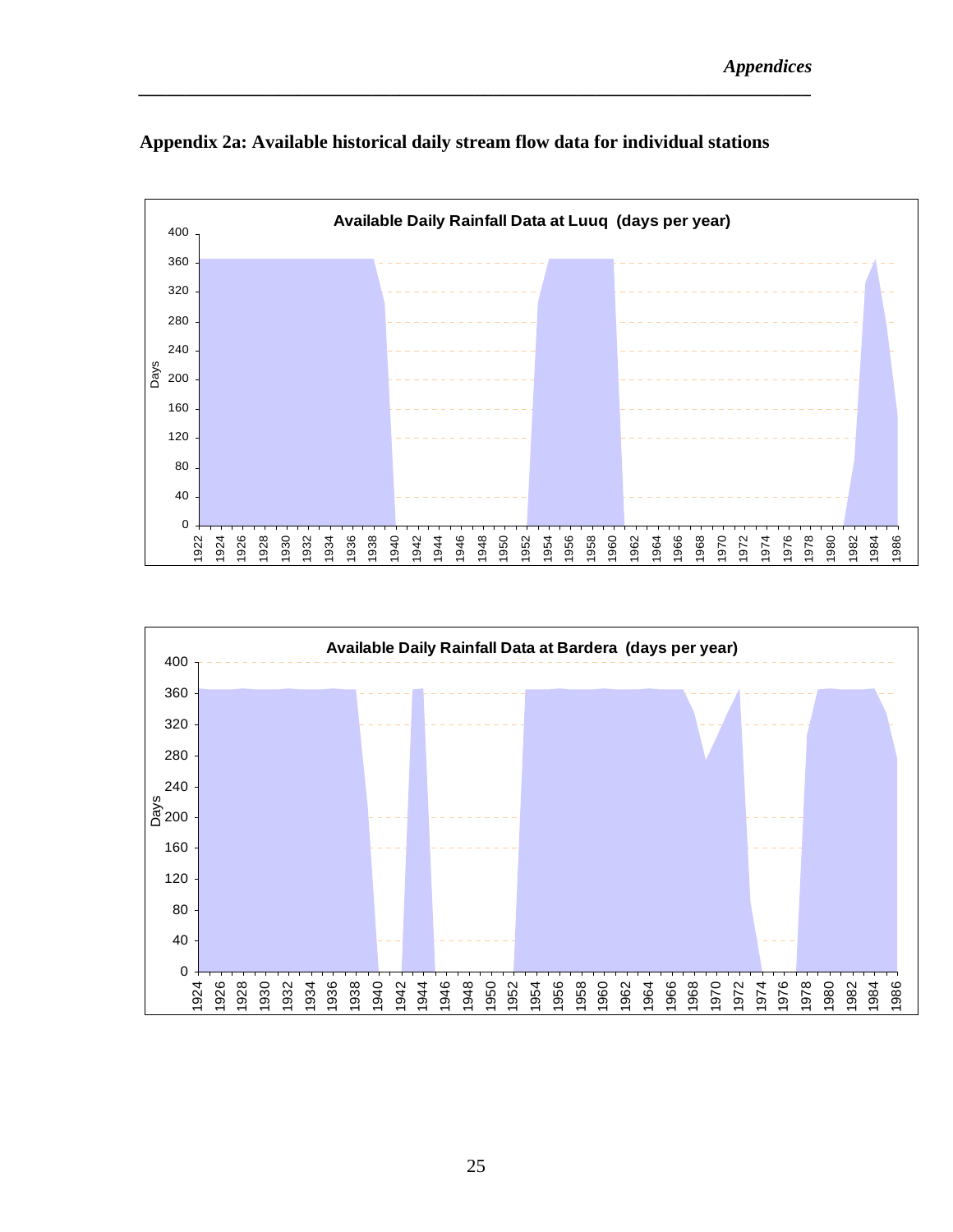*Appendices* 



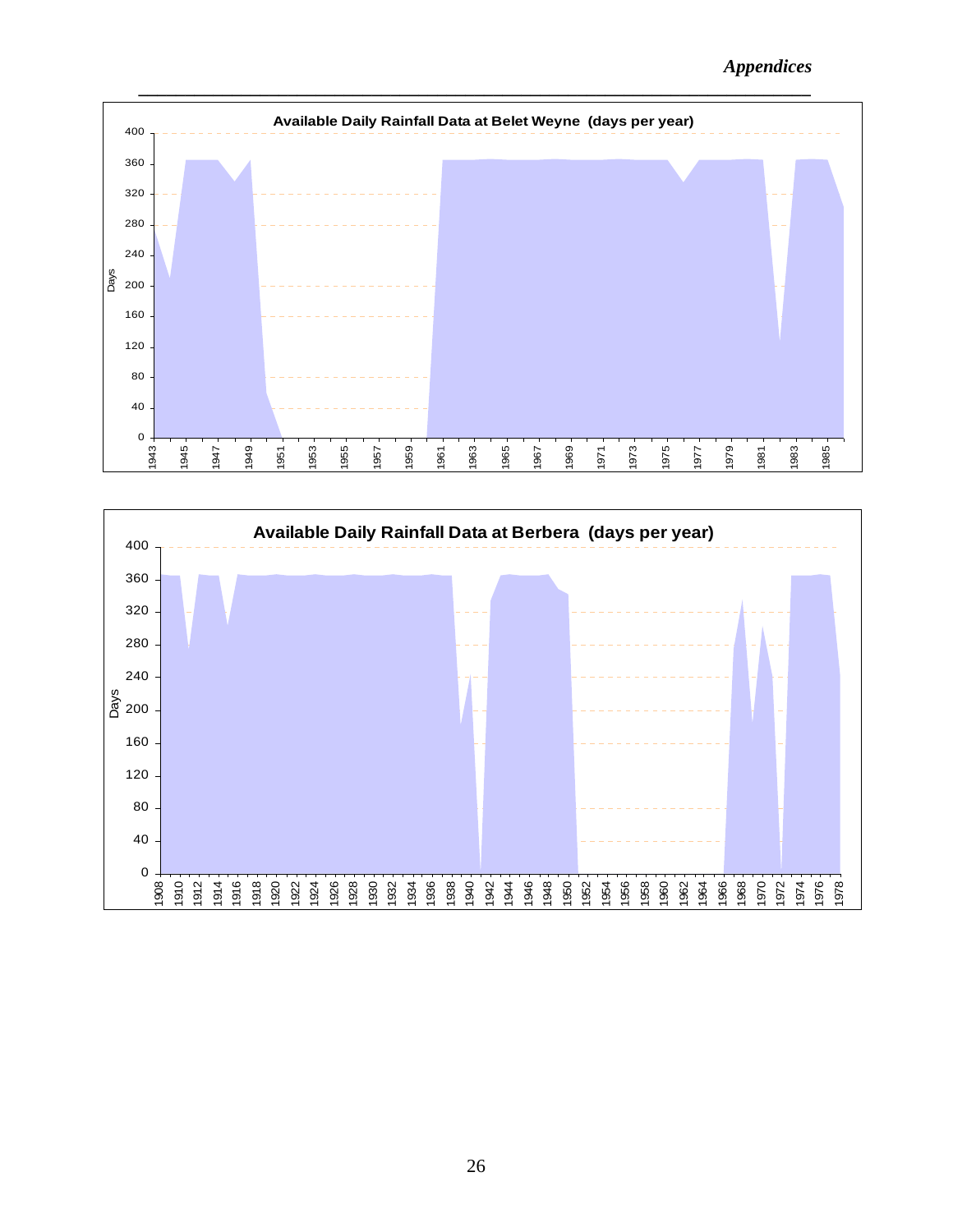

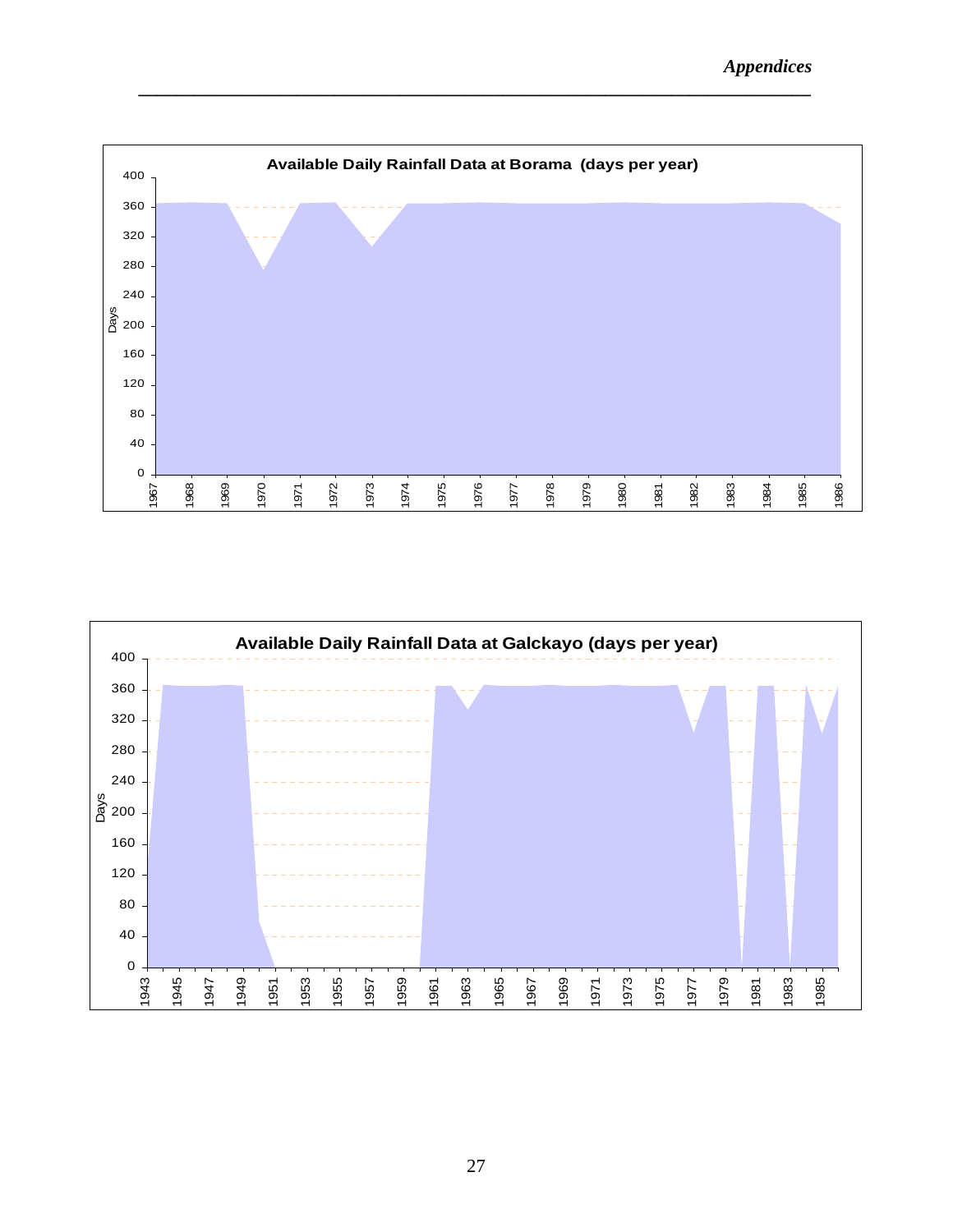

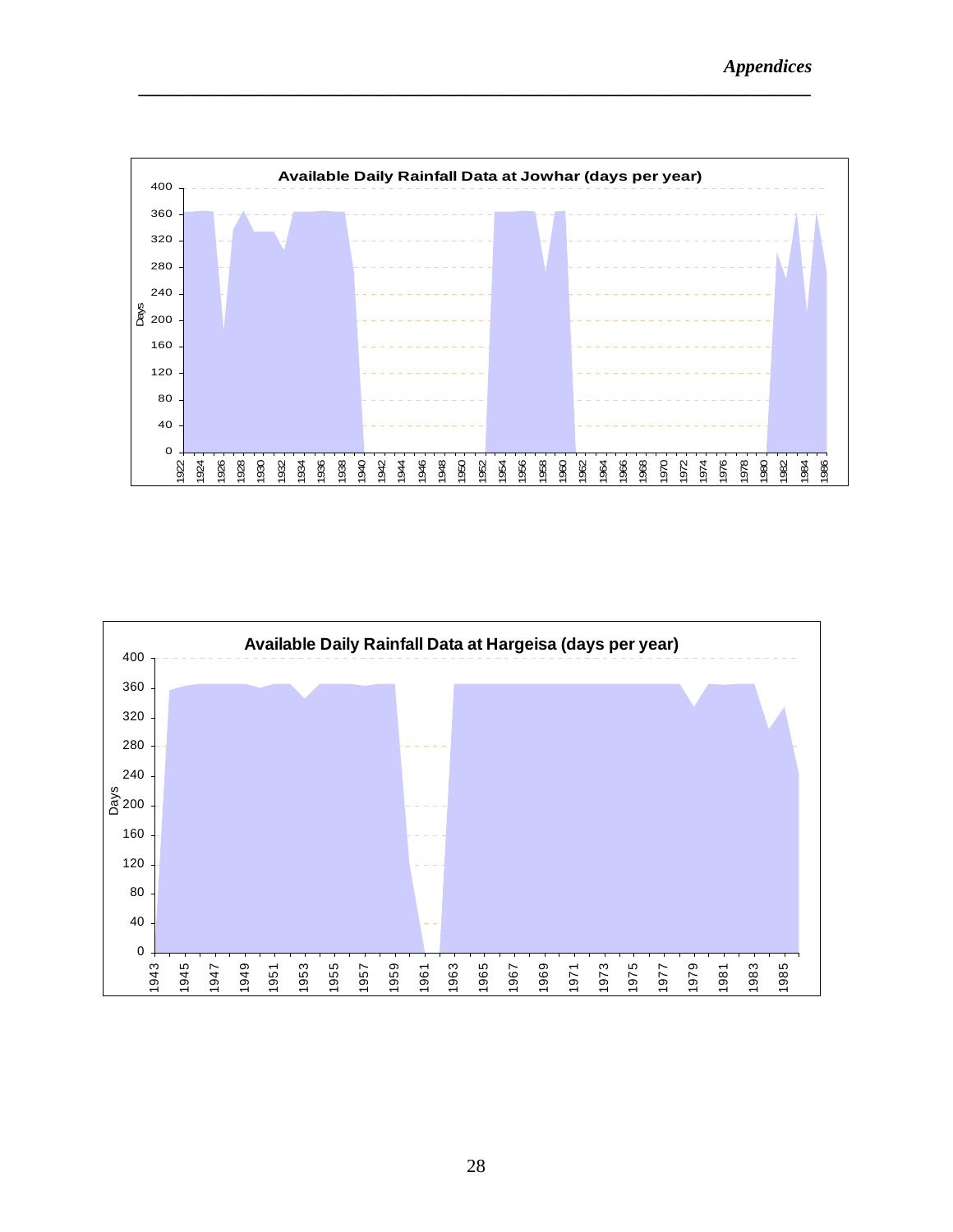*Appendices* 



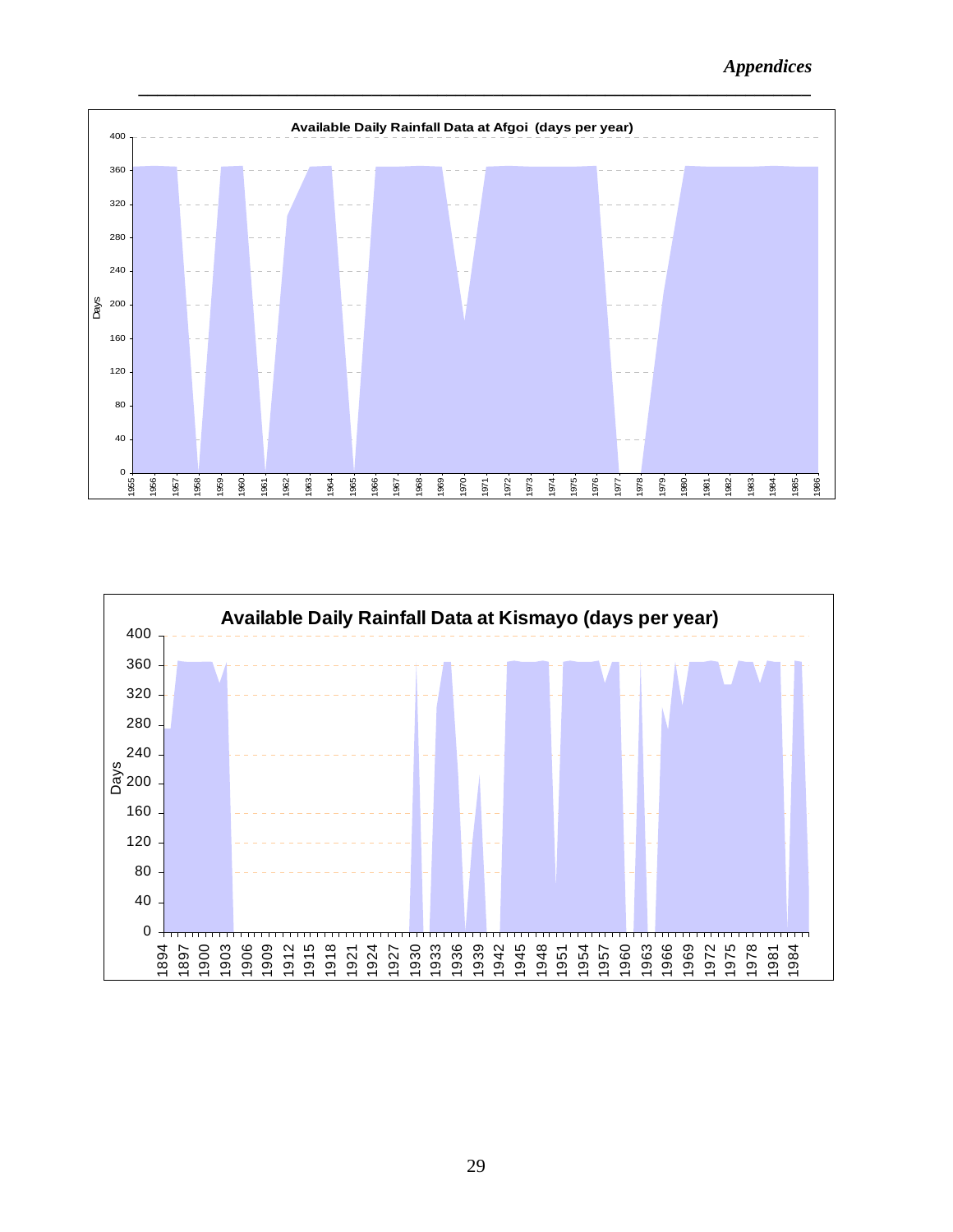

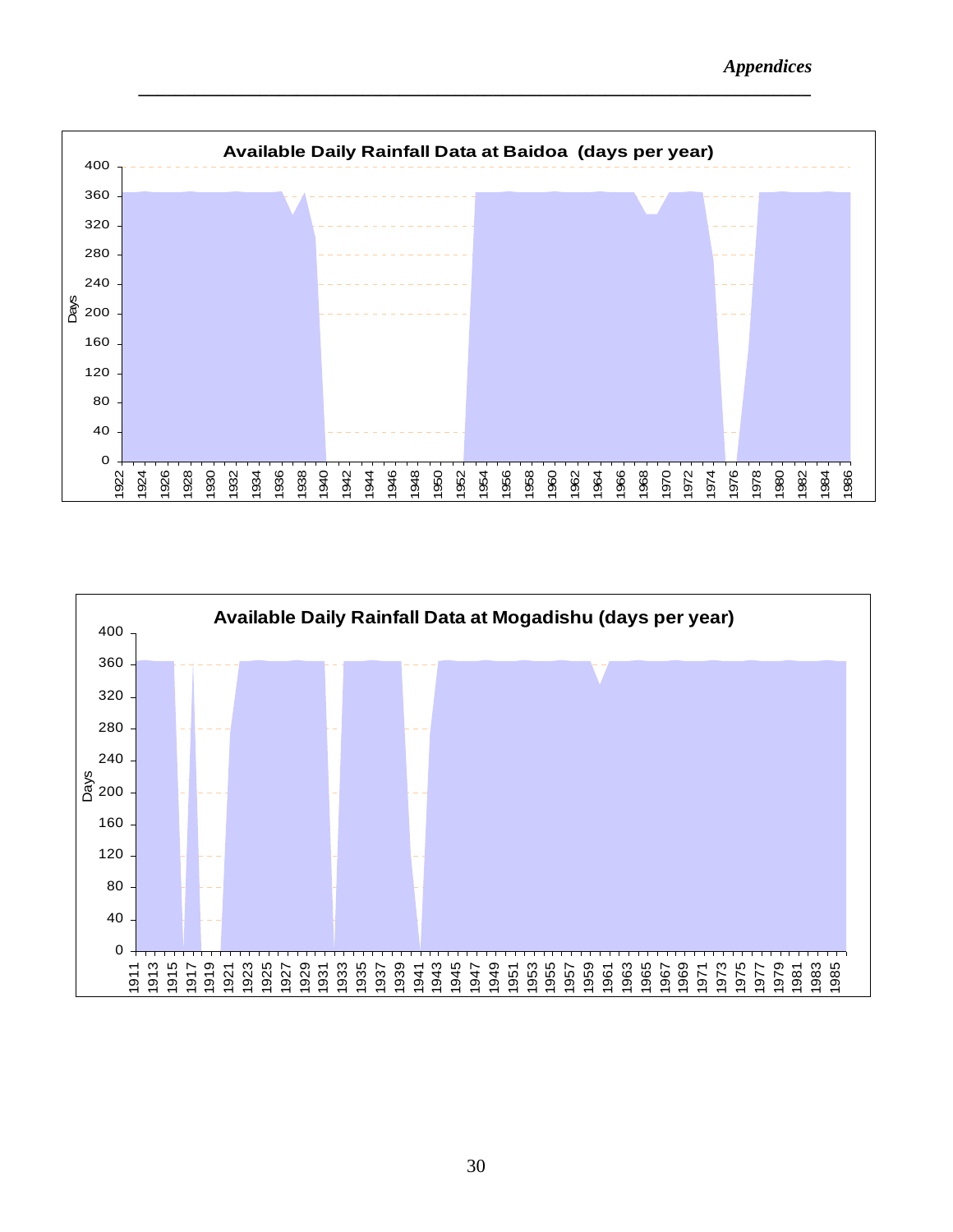| <b>Rainfall Station</b> | Longitude | Latitude | <b>Date</b>      | <b>Region</b>  | <b>District</b>   | <b>AGENCY</b>      | <b>OBSERVING</b> |
|-------------------------|-----------|----------|------------------|----------------|-------------------|--------------------|------------------|
|                         |           |          | <b>Installed</b> |                |                   | <b>RESPONSIBLE</b> | <b>AGENCY</b>    |
| Waajid_ACF              | 43.24000  | 3.80000  | $Jul-06$         | <b>Bakool</b>  | Wajid             | <b>ACF</b>         | <b>ACF</b>       |
| Garowe ADRA             | 48.48024  | 8.40620  | Apr- $06$        | Nugal          | Garoowe           | <b>ADRA</b>        | <b>ADRA</b>      |
| Huddur_ADRA             | 43.09365  | 4.11836  | Apr- $06$        | bakool         | Huddur            | <b>ADRA</b>        | <b>ADRA</b>      |
| <b>Bardheere</b>        | 42.30000  | 2.35000  | Apr-06           | Gedo           | <b>Bardera</b>    | <b>CARE</b>        | <b>SADO</b>      |
| Luuq                    | 42.45000  | 3.58333  | Apr-06           | Gedo           | Luuq              | <b>CARE</b>        | <b>ACA</b>       |
| Jowhar                  | 45.50000  | 2.76667  | Jan-99           | M. Juba        | Jowhar            | <b>CEFA</b>        | <b>CEFA</b>      |
| Bananey                 | 45.02685  | 2.01064  | $Oct-06$         | Lower Shabelle | Afgoi             | <b>CONCERN</b>     | <b>CONCERN</b>   |
| <b>Barrire</b>          | 44.89766  | 2.04842  | $Oct-06$         | Lower Shabelle | Afgoi             | <b>CONCERN</b>     | <b>CONCERN</b>   |
| Mubarak                 | 44.77730  | 1.92045  | $Oct-06$         | Lower Shabelle | Awdhegle          | <b>CONCERN</b>     | <b>CONCERN</b>   |
| Mukidumis               | 44.43000  | 1.59850  | $Oct-06$         | Lower Shabelle | Kurtnwareey       | <b>CONCERN</b>     | <b>CONCERN</b>   |
| Wanle Weyne             | 44.89360  | 2.61945  | $Oct-06$         | Lr. Shabelle   | Wanle Weyne       | <b>CONCERN</b>     | <b>CONCERN</b>   |
| Boroma_coopi            | 43.00000  | 10.00000 | Apr-06           | Awdal          | Boroma            | <b>COOPI</b>       | <b>COOPI</b>     |
| Hargeisa_coopi          | 44.03651  | 9.55886  | Apr-06           | W. Galbeed     | Hargeisa          | <b>COOPI</b>       | <b>COOPI</b>     |
| Baidoa                  | 43.66667  | 3.13333  | Apr- $05$        |                |                   | <b>FEWSNET</b>     | <b>FEWSNET</b>   |
| Afgooye                 | 45.13333  | 2.13333  | Apr- $05$        | Shabelle       | Afgooye           | <b>FSAU</b>        | <b>FEWSNET</b>   |
| <b>Bardaale</b>         | 43.19809  | 3.21460  | Apr-05           | Bay            | Dinsor            | <b>FSAU</b>        | <b>FEWSNET</b>   |
| Ceel Berde              | 43.65993  | 4.82821  | Apr-05           | <b>Bakool</b>  | Ceel Berde        | <b>FSAU</b>        | <b>FEWSNET</b>   |
| Diinsor                 | 42.98333  | 2.41667  | Apr- $05$        | Bay            | <b>Bardale</b>    | <b>FSAU</b>        | <b>FEWSNET</b>   |
| Garoowe_FEWS            | 48.48270  | 8.40710  | Apr- $05$        | Nugaal         | Garoowe           | <b>FSAU</b>        | <b>FEWSNET</b>   |
| Genale                  | 44.75000  | 1.83333  | Apr-05           | L. Shabelle    | Marka             | <b>FSAU</b>        | <b>FEWSNET</b>   |
| Halgan                  | 45.56596  | 3.85357  | Apr-05           | Hiran          | <b>Bulo Burti</b> | <b>FSAU</b>        | <b>FEWSNET</b>   |
| Huduur_FEWS             | 43.90000  | 4.16667  | Apr-05           | <b>Bakool</b>  | Hudur             | <b>FSAU</b>        | <b>FEWSNET</b>   |
| Jalalaqsi               | 45.59941  | 3.37951  | Apr- $05$        | Hiran          | Jalalaqsi         | <b>FSAU</b>        | <b>FEWSNET</b>   |
| Jamame                  | 42.73333  | 0.05000  | Apr- $05$        | L. Juba        | Jamame            | <b>FSAU</b>        | <b>FEWSNET</b>   |
| Sakow                   | 42.45217  | 1.63938  | Apr- $05$        | Middle Juba    | sakow             | <b>FSAU</b>        | <b>FEWSNET</b>   |
| Xasbahale               | 48.61611  | 8.57917  | Apr- $05$        | Nugaal         | Garoowe           | <b>FSAU</b>        | <b>FEWSNET</b>   |

*\_\_\_\_\_\_\_\_\_\_\_\_\_\_\_\_\_\_\_\_\_\_\_\_\_\_\_\_\_\_\_\_\_\_\_\_\_\_\_\_\_\_\_\_\_\_\_\_\_\_\_\_\_\_\_\_\_\_\_\_\_\_\_\_\_\_\_\_\_\_\_\_\_\_\_\_\_\_\_\_\_\_\_\_\_\_\_\_\_\_\_\_\_\_\_\_\_\_\_\_\_\_\_\_\_* 

## **Appendix 3: List of operational rainfall monitoring station as of August 2007**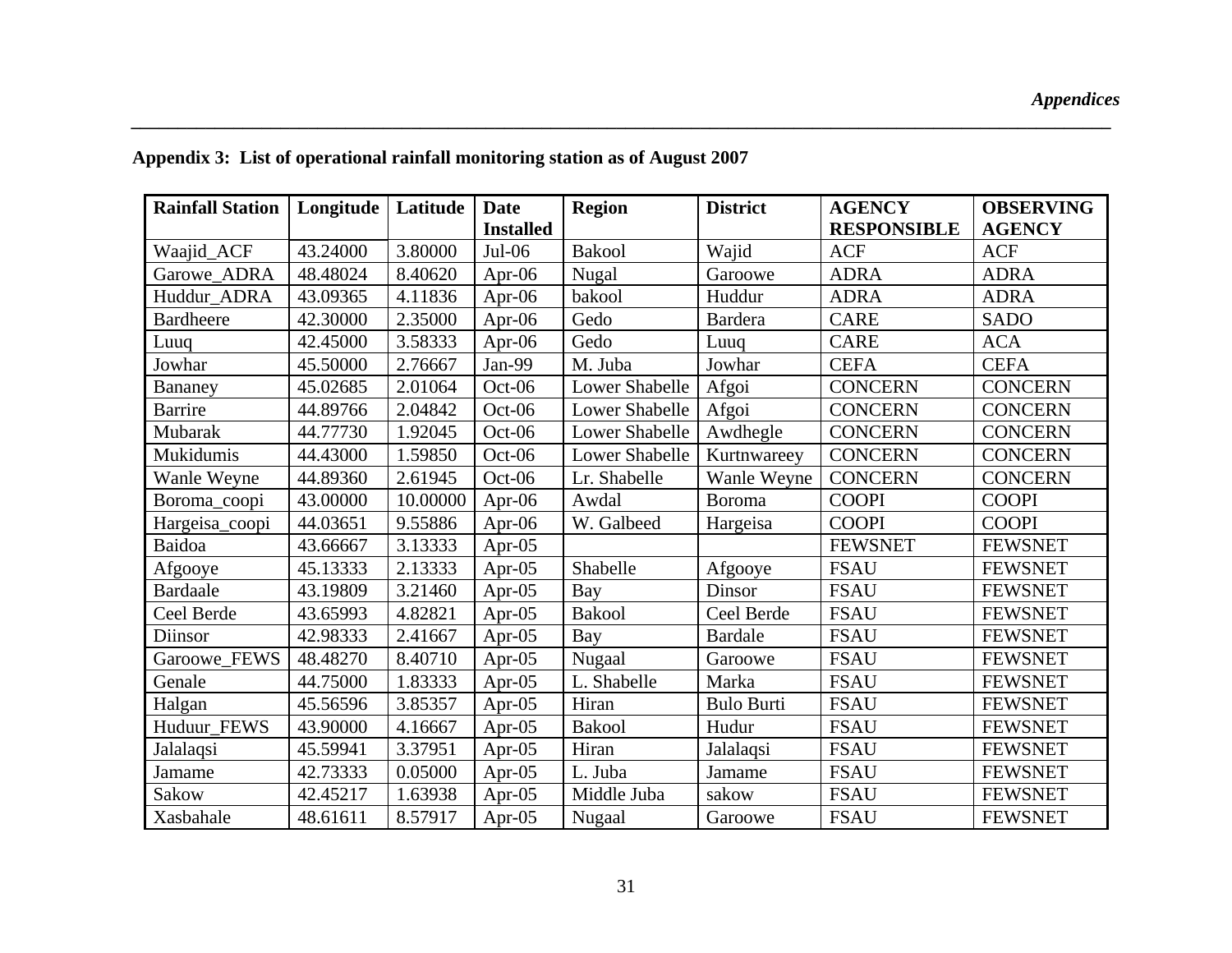*Appendices* 

| <b>Rainfall Station</b> | Longitude | Latitude | <b>Date</b>      | <b>Region</b> | <b>District</b>    | <b>AGENCY</b>      | <b>OBSERVING</b> |
|-------------------------|-----------|----------|------------------|---------------|--------------------|--------------------|------------------|
|                         |           |          | <b>Installed</b> |               |                    | <b>RESPONSIBLE</b> | <b>AGENCY</b>    |
| Adad                    | 43.25308  | 10.14475 | Apr- $04$        | Awdal         | <b>Boroma</b>      | <b>GAA</b>         | <b>GAA</b>       |
| Baki                    | 43.36222  | 10.01733 | Apr- $02$        | Awdal         | Baki               | <b>GAA</b>         | <b>GAA</b>       |
| Bonn                    |           | 10.19411 | Apr- $04$        | Awdal         | Boroma             | <b>GAA</b>         | <b>GAA</b>       |
| Boroma_GAA              | 43.18333  | 9.93333  | Apr- $02$        | Awdal         | Boroma             | <b>GAA</b>         | <b>GAA</b>       |
| Dilla_GAA               | 43.36583  | 9.77889  | Apr- $02$        | Awdal         | Baki               | <b>GAA</b>         | <b>GAA</b>       |
| Garba raho              | 43.63499  | 10.23733 | Apr- $02$        | Awdal         |                    | <b>GAA</b>         | <b>GAA</b>       |
| Gargara                 | 43.80567  | 10.31228 | Apr- $04$        | Awdal         | <b>Boroma</b>      | <b>GAA</b>         | <b>GAA</b>       |
| Harmata                 | 43.35719  | 10.10944 | Apr-04           | Awdal         | Baki               | <b>GAA</b>         | <b>GAA</b>       |
| Heego                   | 43.25944  | 10.08194 | Apr- $04$        | Awdal         | Boroma             | <b>GAA</b>         | <b>GAA</b>       |
| Horey                   | 43.37806  | 10.17992 | Apr- $04$        | Awdal         | Baki               | <b>GAA</b>         | <b>GAA</b>       |
| Badhan_HR               | 48.33917  | 10.71467 | Mar-06           | Sool          | Badhan             | Horn Relief        | Horn Relief      |
| Agsibiri                | 44.86975  | 4.74880  | $Oct-06$         | Hiraan        | <b>Belet Weyne</b> | <b>SCF</b>         | <b>SCF</b>       |
| Belet weyne             | 45.18450  | 4.73386  | Jan-97           | Hiran         | <b>Belet Weyne</b> | <b>SCF</b>         | <b>SCF</b>       |
| Kerialo                 | 45.39156  | 4.40555  | $Oct-06$         | Hiraan        | <b>Belet Weyne</b> | <b>SCF</b>         | <b>SCF</b>       |
| Mataban                 | 45.52284  | 5.19937  | $Oct-06$         | Hiraan        | Mataban            | <b>SCF</b>         | <b>SCF</b>       |
| Yibir Suge              | 45.68286  | 4.98484  | Oct-06           | Hiraan        | Mataban            | <b>SCF</b>         | <b>SCF</b>       |
| Abrin                   | 43.80575  | 9.51743  | Apr- $07$        | Galbeed       | Hargeisa           | <b>SWALIM</b>      | <b>SCF</b>       |
| <b>Baran</b>            | 48.33042  | 10.71430 | Apr-07           | Sanag         | <b>Baran</b>       | <b>SWALIM</b>      | <b>MOLAE</b>     |
| Berbera                 | 45.03333  | 10.43333 | Apr-07           | Galbeed       | Berbera            | <b>SWALIM</b>      | <b>MOA</b>       |
| <b>Borama</b>           | 43.17916  | 9.94007  | $Nov-06$         | Awdal         | <b>Borama</b>      | <b>SWALIM</b>      | <b>MOA</b>       |
| <b>Bossasso</b>         | 49.17605  | 11.28265 | Apr-07           | Bari          | <b>Bossasso</b>    | <b>SWALIM</b>      | <b>MOLAE</b>     |
| Bulo burti              | 45.56667  | 3.25000  | Jan-97           | Hiran         | <b>Bulo Burti</b>  | <b>SWALIM</b>      | <b>MOA</b>       |
| <b>Burao</b>            | 45.56667  | 9.51667  | Apr-07           | Togdheer      | <b>Burao</b>       | <b>SWALIM</b>      | <b>MOA</b>       |
| Dilla                   | 43.35675  | 9.74188  | $Nov-06$         | Galbeed       | Dilla              | <b>SWALIM</b>      | <b>MOA</b>       |
| Eeerigavo               | 47.36667  | 10.61667 | Apr- $07$        | Sanaag        | Eeerigavo          | <b>SWALIM</b>      | <b>MOA</b>       |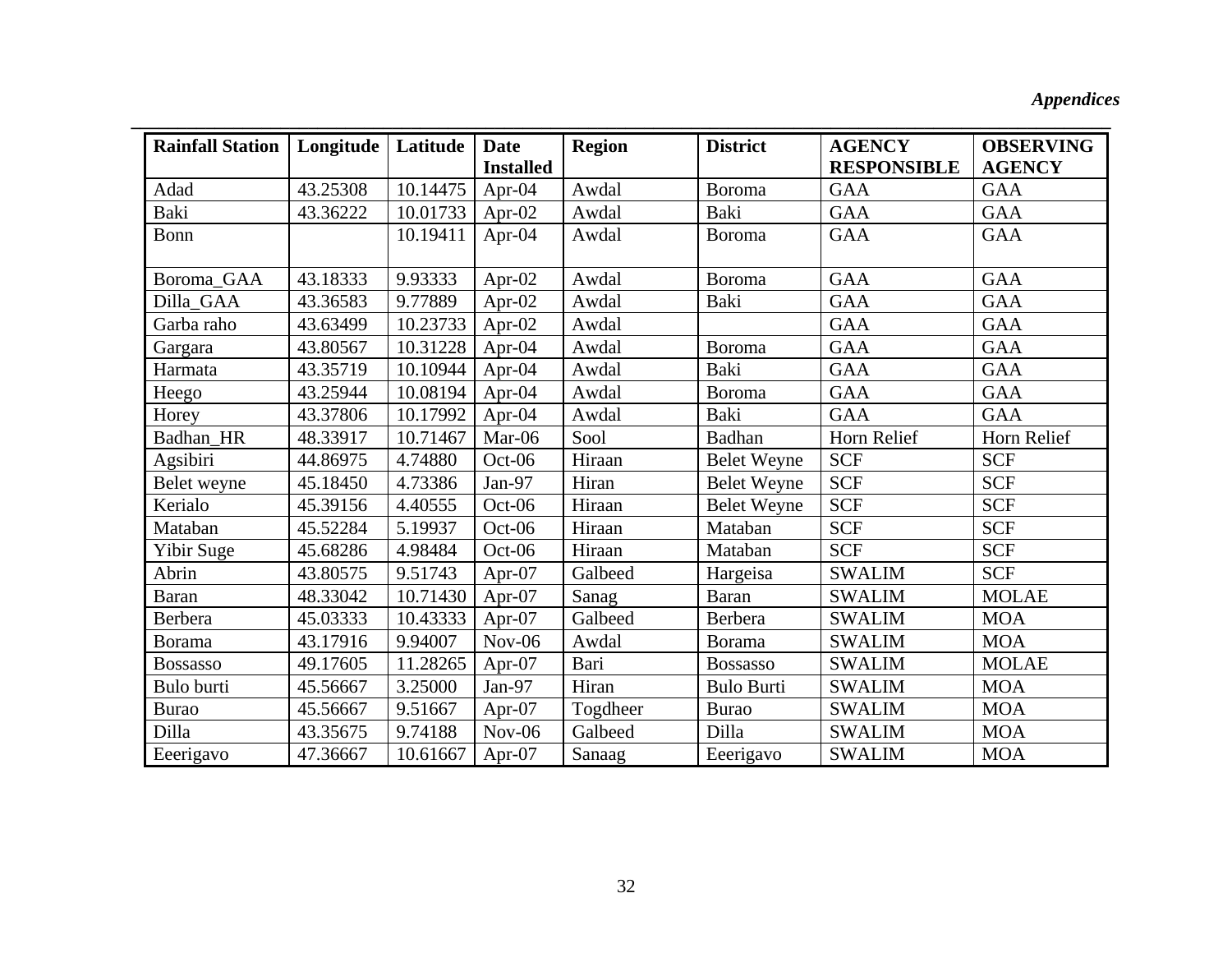## *Appendices*

| <b>Rainfall Station</b> | Longitude | Latitude | <b>Date Installed</b> | <b>Region</b> | <b>District</b> | <b>AGENCY RESPONSIBLE</b> | <b>OBSERVING AGENCY</b> |
|-------------------------|-----------|----------|-----------------------|---------------|-----------------|---------------------------|-------------------------|
| Elfweyne                | 47.21680  | 9.93027  | Apr- $07$             | Sanaag        | Elfweyne        | <b>SWALIM</b>             | <b>MOA</b>              |
| Galkayo                 | 47.42272  | 6.77719  | Apr- $07$             | Mudug         | Galkayo         | <b>SWALIM</b>             | <b>MOLAE</b>            |
| Garowe                  | 48.47754  | 8.40458  | Apr- $07$             | <b>Nugal</b>  | Garowe          | <b>SWALIM</b>             | <b>MOLAE</b>            |
| Gebilley                | 43.28333  | 9.61667  | $Jan-05$              | Galbeed       | Gebilley        | <b>SWALIM</b>             | <b>MOA</b>              |
| Hargeisa                | 44.06680  | 9.55975  | $Jan-05$              | Galbeed       | Hargeisa        | <b>SWALIM</b>             | <b>MOA</b>              |
| Las Anod                | 47.35301  | 8.47927  | Apr- $07$             | Sool          | Las Anod        | <b>SWALIM</b>             | <b>MOLAE</b>            |
| Odweyne                 | 45.06170  | 9.40858  | Apr- $07$             | Togdheer      | Odweyne         | <b>SWALIM</b>             | <b>MOA</b>              |
| Qardo                   | 49.08678  | 9.50690  | Apr- $07$             | Bari          | Qardo           | <b>SWALIM</b>             | <b>MOLAE</b>            |
| Quljeed                 | 43.00190  | 10.09167 | Apr- $07$             | Awdal         | zeylac          | <b>SWALIM</b>             | <b>MOA</b>              |
| Sheikh                  | 45.18333  | 9.91667  | Apr- $07$             | Togdheer      | Sheikh          | <b>SWALIM</b>             | <b>MOA</b>              |
| <b>Bualle</b>           | 42.57317  | 1.24477  | $Jan-02$              | Bay           | Bualle          | <b>WVI</b>                | <b>WVI</b>              |
| Hargeisa_WV             | 44.08000  | 9.50000  |                       | W. Galbeed    | Hargeisa        | <b>WVI</b>                | <b>WVI</b>              |
| Sakoow_WV               | 42.45217  | 1.63938  |                       | Bay           | Dinsor          | <b>WVI</b>                | <b>WVI</b>              |
| Salagle                 | 42.29569  | 1.81187  |                       | L.Juba        | jilib           | <b>WVI</b>                | <b>WVI</b>              |
| Tiaglow                 | 44.51270  | 4.01820  |                       | Bay           | Tieglo          | <b>WVI</b>                | <b>WVI</b>              |
| Wajid_WV                | 43.24839  | 3.80948  |                       | <b>Bakool</b> | Wajid           | <b>WVI</b>                | <b>WVI</b>              |
| Afmadow                 | 42.1      | 0.5      | $Nov-06$              | Lr. Juba      | afmadow         | <b>AFREC</b>              | <b>AFREC</b>            |

*\_\_\_\_\_\_\_\_\_\_\_\_\_\_\_\_\_\_\_\_\_\_\_\_\_\_\_\_\_\_\_\_\_\_\_\_\_\_\_\_\_\_\_\_\_\_\_\_\_\_\_\_\_\_\_\_\_\_\_\_\_\_\_\_\_\_\_\_\_\_\_\_\_\_\_\_\_\_\_\_\_\_\_\_\_\_\_\_\_\_\_\_\_\_\_\_\_\_\_\_\_\_\_\_\_*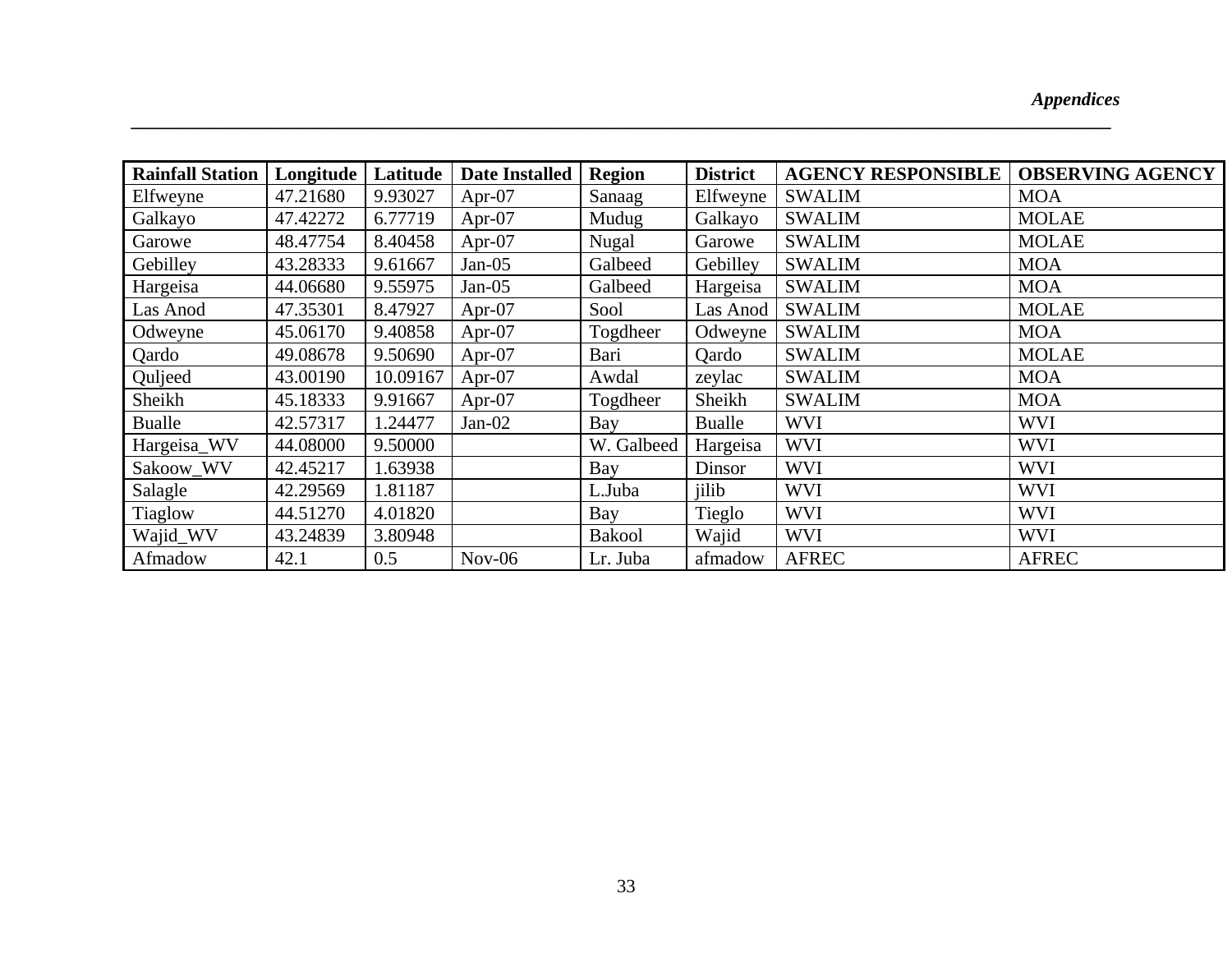| <b>Name</b> | Longitud | Latitude | <b>Altitude</b> | <b>First</b>  | Last  | No. of         | Fill |
|-------------|----------|----------|-----------------|---------------|-------|----------------|------|
|             | e        |          | (masl)          | <b>Record</b> | Recor | <b>Monthly</b> | [%]  |
|             |          |          |                 |               | d     | <b>Records</b> |      |
| Bossaso     | 49.18    | 11.28    | 6               | 1934          | 1960  | 324            | 59   |
| Galckayo    | 47.43    | 6.85     | 302             | 1936          | 1960  | 300            | 66   |
| Kismayo     | 42.43    | $-0.37$  | 8               | 1933          | 1960  | 336            | 73   |
| Mogandish   | 45.35    | 2.03     | $\mathbf Q$     | 1928          | 1987  | 720            | 90   |
| u           |          |          |                 |               |       |                |      |
| Qardo       | 49.08    | 9.5      | 810             | 1954          | 1978  | 300            | 95   |

*\_\_\_\_\_\_\_\_\_\_\_\_\_\_\_\_\_\_\_\_\_\_\_\_\_\_\_\_\_\_\_\_\_\_\_\_\_\_\_\_\_\_\_\_\_\_\_\_\_\_\_\_\_\_\_\_\_\_\_\_\_\_\_\_\_\_\_\_\_\_\_\_\_\_\_\_* 

## **Appendix 4: Mean monthly time series temperature**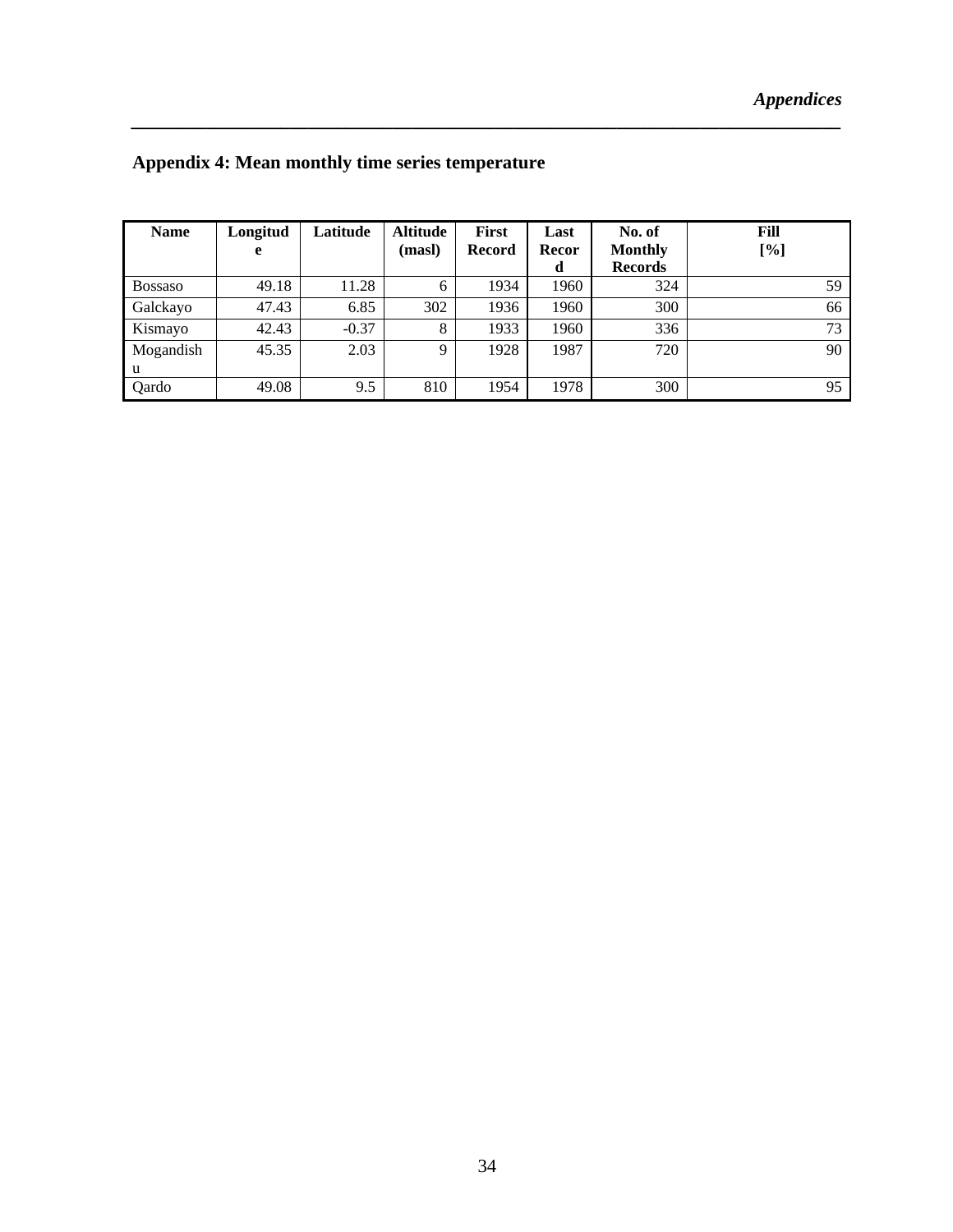| <b>Station</b>     | Rating         | <b>Type</b> | <b>Period</b><br><b>Start</b> | <b>Period</b><br>End | <b>Constants</b> |             |                         | <b>Maximum</b><br>height(m) |
|--------------------|----------------|-------------|-------------------------------|----------------------|------------------|-------------|-------------------------|-----------------------------|
|                    |                |             |                               |                      | $\mathbf{a}$     | $\mathbf b$ | $\mathbf{c}$            |                             |
| Luuq               | $\mathbf{A}$   | Power       | 01-Jan-1951                   | 31-Dec-1981          | 60.32            | 1.87        | $-0.66$                 | 7.5                         |
|                    | $\, {\bf B}$   | Power       | 01-Jan-1982                   | 31-Dec-1990          | 58.95            | 1.87        | $\overline{a}$<br>0.752 | 7.5                         |
| <b>Bardheere</b>   | $\mathbf{A}$   | Power       | 29-May-1963                   | 31-Dec-1990          | 47.20            | 1.90        | 0.379                   | 7.0                         |
| Jamame             | $\mathbf{A}$   |             | 01-Jan-1963                   | 31-Dec-1990          | 16.84            | 1.73        | 0.09                    | 7.5                         |
| Kaitoi             | $\mathbf{A}$   | Power       | 01-Jan-1963                   | 31-Dec-1980          | 35.12            | 1.61        | 0.29                    | 7.0                         |
| Marere             | $\mathbf{A}$   | Power       | 01-Jul-1977                   | 31-Dec-1990          | 17.87            | 1.90        | $-4.55$                 | 12.0                        |
| Kamsuma            | $\mathbf{A}$   | Power       | 11-Jul-1972                   | 12-Jun-1984          | 45.76            | 1.41        | $-2.33$                 | 9.0                         |
|                    | $\bf{B}$       |             | 13-Jun-1984                   | 31-Dec-1990          | 35.02            | 1.52        | $-0.5$                  | 9.0                         |
| <b>Belet Weyne</b> | $\mathbf{A}$   | Power       | 01-Jan-1951                   | 31-Dec-1978          | 23.13            | 1.88        | 0.27                    | 2.22                        |
|                    | $\mathbf{B}$   | Power       | 01-Jan-1951                   | 31-Dec-1990          | 39.79            | 1.29        | 0.27                    | 7.0                         |
| <b>Bulo Burti</b>  | $\mathbf{A}$   | Power       | 01-Jan-1963                   | 30-Jun-1978          | 12.76            | 1.77        | $-0.61$                 | 10.0                        |
|                    | $\, {\bf B}$   | Power       | 01-Jul-1978                   | 31-Dec-1990          | 21.08            | 1.47        | 0.631                   | 10.0                        |
| Mahadey Weyne      | A              | Power       | 01-Jan-1963                   | 31-Dec-1979          | 7.90             | 1.70        | 0.28                    | 7.0                         |
|                    | $\bf{B}$       | Power       | 01-Jan-1980                   | 31-Dec-1990          | 4.90             | 2.07        | 0.073                   | 6.0                         |
| <b>Balcad</b>      | A              | Power       | 20-Sep-1962                   | 31-Dec-1979          | 10.08            | 1.33        | 0.1                     | 8.0                         |
| Afgoi              | $\mathbf{A}$   | Power       | 01-Jan-1963                   | 28-Feb-1985          | 17.61            | 1.18        | $-0.89$                 | 7.0                         |
|                    | $\, {\bf B}$   | Power       | 01-Mar-1985                   | 31-Dec-1990          | 14.89            | 1.22        | $-0.89$                 | 7.0                         |
| Awdegle            | $\mathbf{A}$   |             | 01-Jan-1963                   | 31-Dec-1970          | 9.81             | 1.41        | $-0.59$                 | 6.5                         |
|                    | $\, {\bf B}$   |             | 01-Jan-1971                   | 28-Feb-1985          | 11.86            | 1.36        | $-1.14$                 | 6.5                         |
|                    | $\overline{C}$ |             | 01-Mar-1985                   | 31-Dec-1990          | 13.74            | 1.36        | $-1.64$                 | 6.5                         |

**Appendix 5: Rating equations for Juba and Shabelle**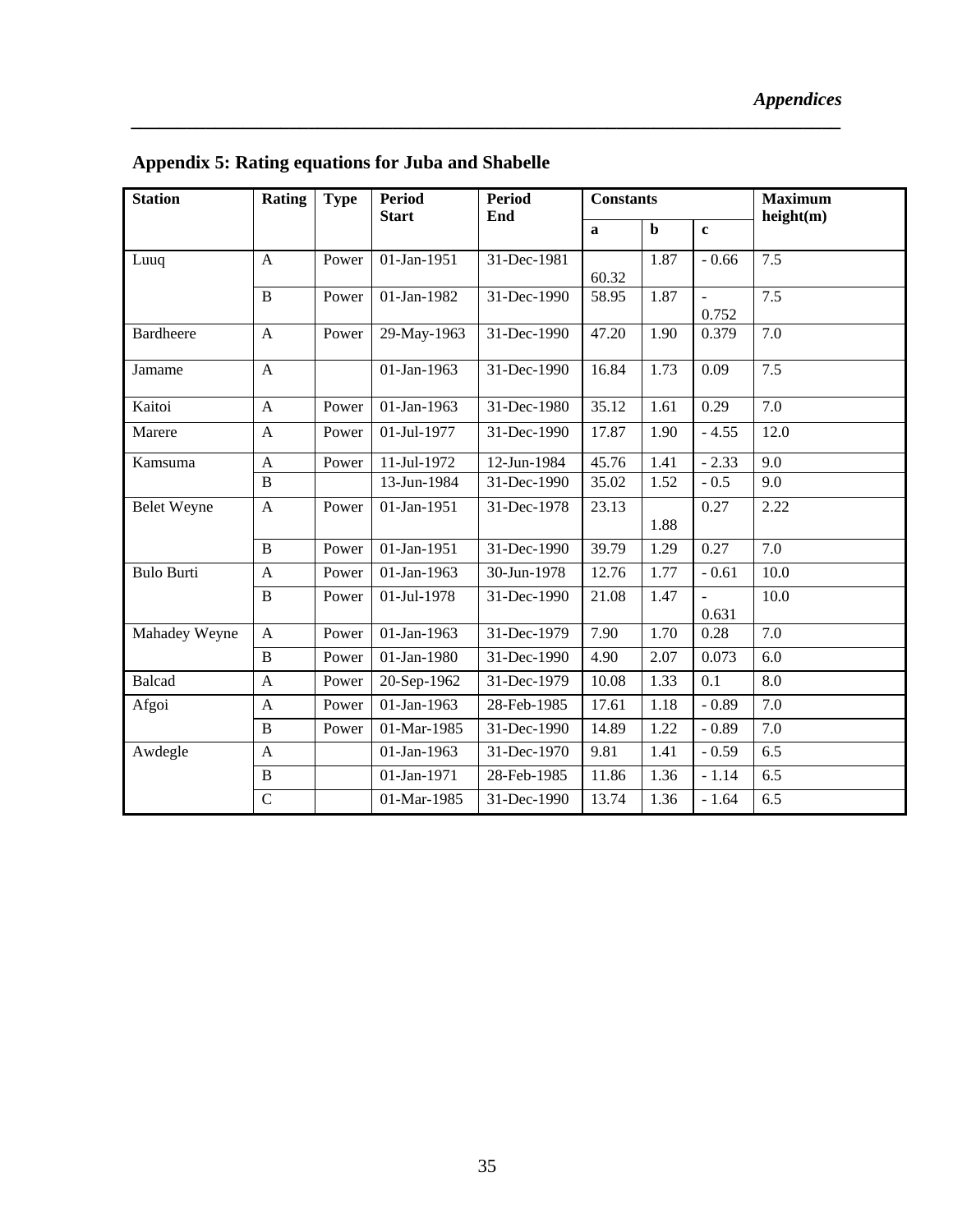## **Appendix 6: River level and flow data**

|              | <b>Historical river levels and flow data)</b> |           |          |                         |                        |                    |                          |                              |  |  |  |  |
|--------------|-----------------------------------------------|-----------|----------|-------------------------|------------------------|--------------------|--------------------------|------------------------------|--|--|--|--|
| <b>River</b> | <b>Station</b>                                | Longitude | Latitude | Area<br>Km <sup>2</sup> | First<br><b>Record</b> | <b>Last Record</b> | No. of<br><b>Records</b> | <b>Fill</b><br>$\frac{0}{0}$ |  |  |  |  |
| Juba         | Luuq                                          | 03:47:29  | 42:32:30 | 166000                  | 25-Mar-1951            | 11-Oct-1990        | 14446                    | 74                           |  |  |  |  |
|              | <b>Bardheere</b>                              | 02:20:30  | 42:17:00 | 216730                  | 04-Jun-1963            | 11-Oct-1990        | 9992                     | 57                           |  |  |  |  |
|              | Marere                                        | 00:27:00  | 42:42:00 | 240000                  | 06-Jul-1977            | 31-Jan-1990        | 4593                     | 97                           |  |  |  |  |
|              | Mogambo                                       | 00:09:00  | 42:44:00 | 260000                  | 30-May-<br>1983        | 31-Dec-1989        | 2408                     | 74                           |  |  |  |  |
|              | Kaitoi                                        | 00:47     | 42:40:00 | 240000                  | 27-Jan-1963            | 31-Dec-1979        | 6183                     | 49                           |  |  |  |  |
|              | Jamame                                        | 00:01:10  | 42:41:00 | 268800                  | $01$ -May-<br>1963     | 27-Jul-1990        | 9950                     | 41                           |  |  |  |  |
|              |                                               |           |          |                         |                        |                    |                          |                              |  |  |  |  |
| Shabelle     | <b>Belet</b><br>Weyne                         | 04:44     | 45:12:20 | 207000                  | 15-Apr-1951            | 11-Oct-1990        | 14435                    | 80                           |  |  |  |  |
|              | <b>Bulo Burti</b>                             | 03:51:20  | 45;34:20 | 231000                  | 03-May-<br>1963        | $31-Aug-$<br>1990  | 9983                     | 63                           |  |  |  |  |
|              | M.Weyne                                       | 02:58:20  | 45:31:50 | 255300                  | 01-Jan-1963            | 24-Sep-1990        | 10129                    | 70                           |  |  |  |  |
|              | <b>Balcad</b>                                 | 02:21:00  | 45:23:30 | 272700                  | 20-Apr-1963            | $29-Nov-$<br>1979  | 6068                     | 65                           |  |  |  |  |
|              | Afgoi                                         | 02:08:40  | 45:07:30 | 278000                  | 03-May-<br>1963        | 29-Sep-1990        | 10012                    | 90                           |  |  |  |  |
|              | Awdhegle                                      | 01:59:10  | 44:50:00 | 280000                  | 01-Jan-1963            | $31$ -May-<br>1990 | 10013                    | 54                           |  |  |  |  |
|              |                                               |           |          |                         |                        |                    |                          |                              |  |  |  |  |
|              | <b>Current river levels and flow data</b>     |           |          |                         |                        |                    |                          |                              |  |  |  |  |
| Juba         | Luuq                                          | 03:47:29  | 42:32:30 | 166000                  | 07-Sep-2001            | Ongoing            | Ongoing                  | 100                          |  |  |  |  |
|              | <b>Bardheere</b>                              | 02:20:30  | 42:17:00 | 216730                  | 04-Sep-2001            | Ongoing            | Ongoing                  | 100                          |  |  |  |  |
|              | <b>Bualle</b>                                 | 01:24:10  | 42:32:21 |                         | 01-Sep-1997            | Ongoing            | Ongoing                  | 100                          |  |  |  |  |
| Shabelle     | <b>Belet</b><br>Weyne                         | 04:44     | 45:12:20 | 207000                  | 25-Apr-2002            | Ongoing            | Ongoing                  | 100                          |  |  |  |  |
|              | <b>Bulo Burti</b>                             | 03:51:20  | 45:34:20 | 231000                  | 02-Apr-2002            | Ongoing            | Ongoing                  | 100                          |  |  |  |  |
|              | Jowhar                                        | 02:46:11  | 45:30:00 |                         | 01-Jan-1999            | Ongoing            | Ongoing                  | 100                          |  |  |  |  |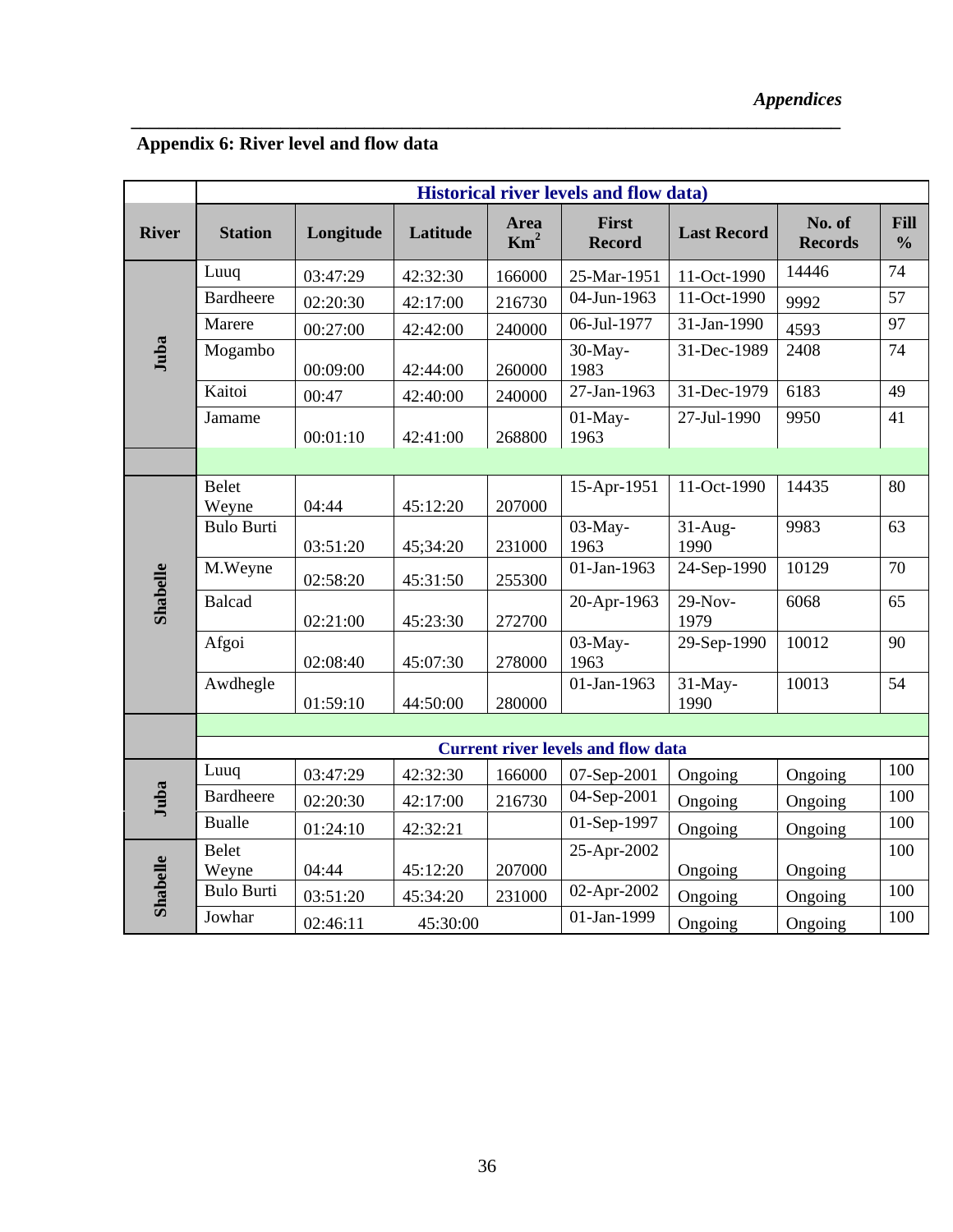

*\_\_\_\_\_\_\_\_\_\_\_\_\_\_\_\_\_\_\_\_\_\_\_\_\_\_\_\_\_\_\_\_\_\_\_\_\_\_\_\_\_\_\_\_\_\_\_\_\_\_\_\_\_\_\_\_\_\_\_\_\_\_\_\_\_\_\_\_\_\_\_\_\_\_\_\_* 

### **Appendix 6a: Available daily stream flow historical data**



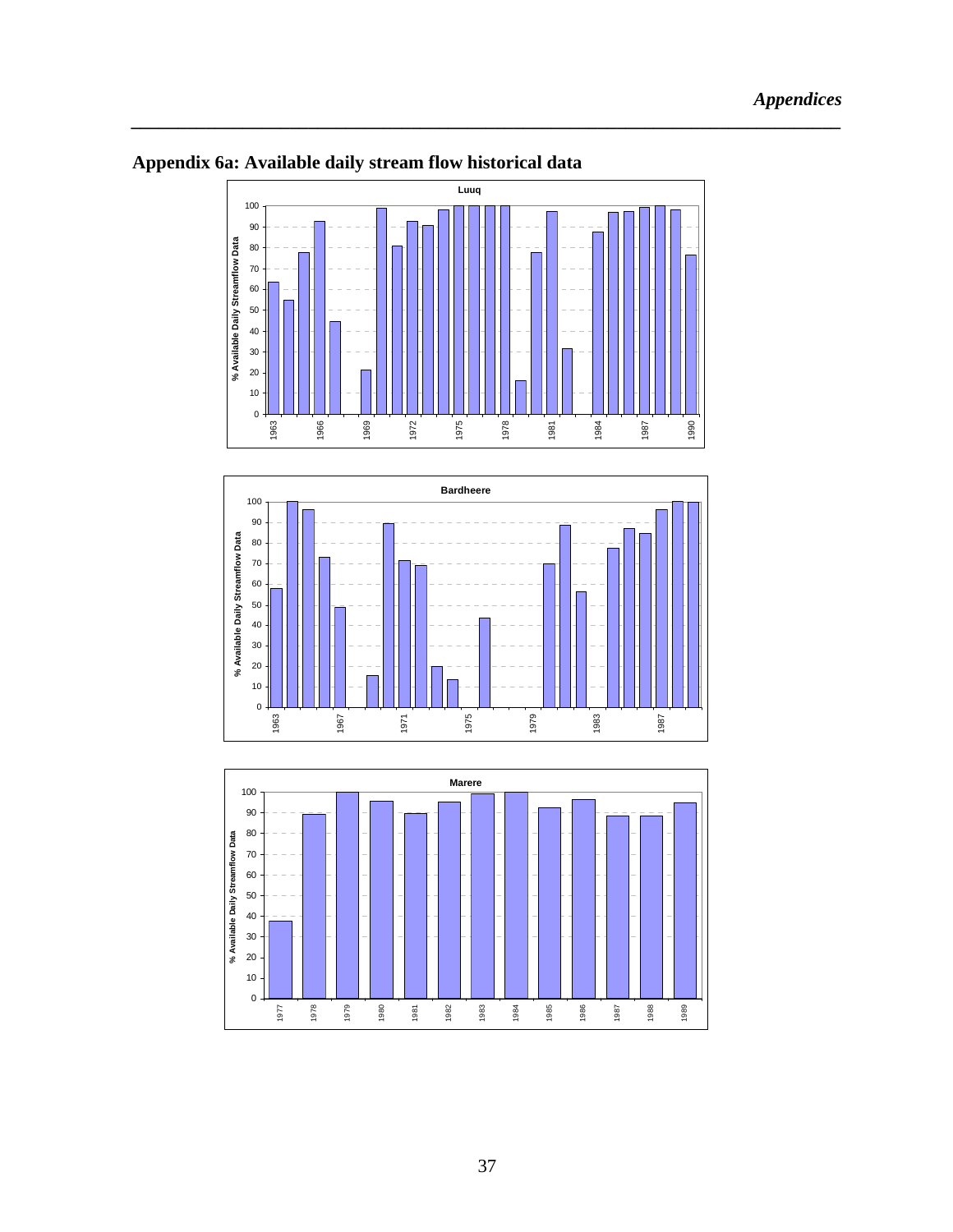## *Appendices*





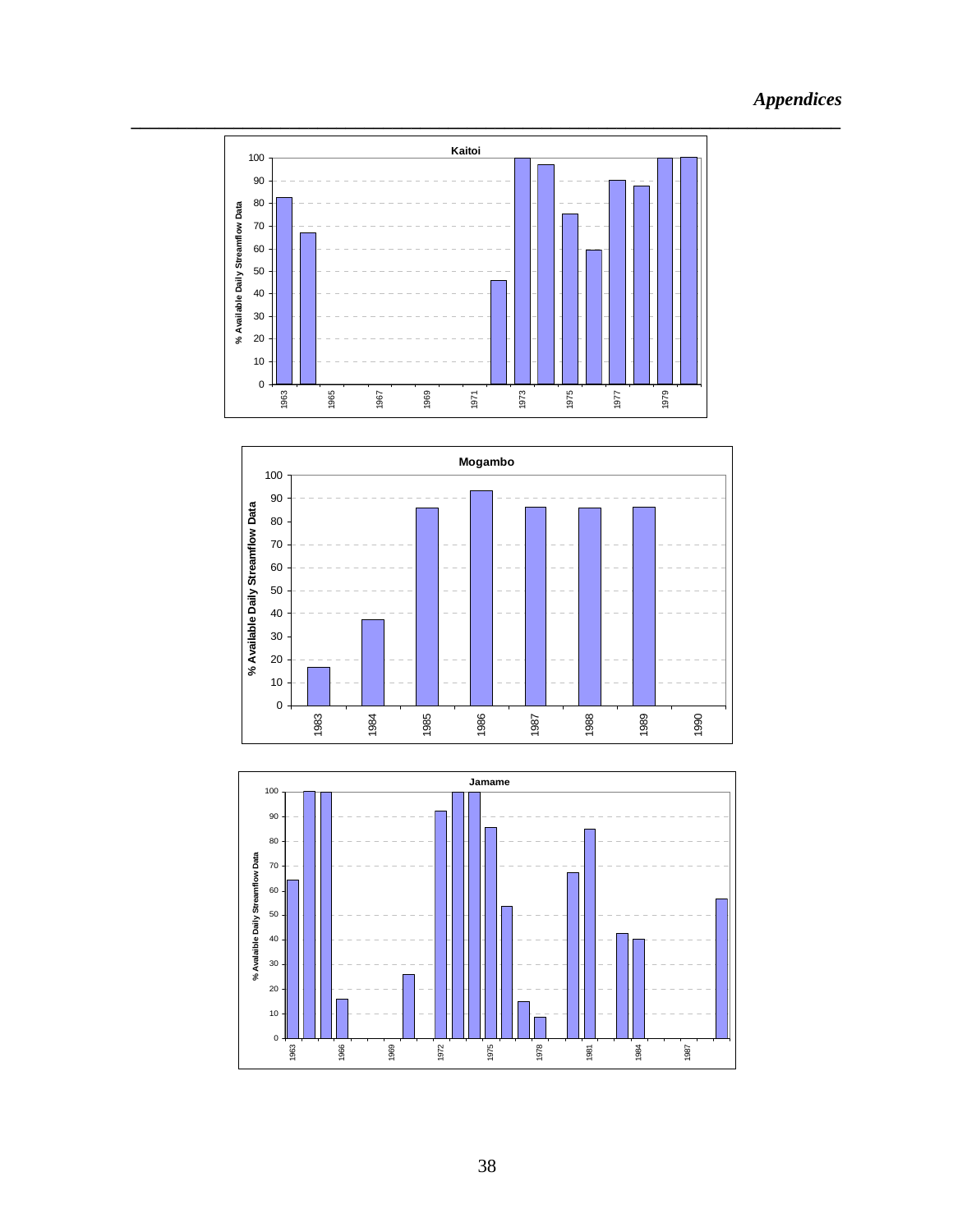## *Appendices*